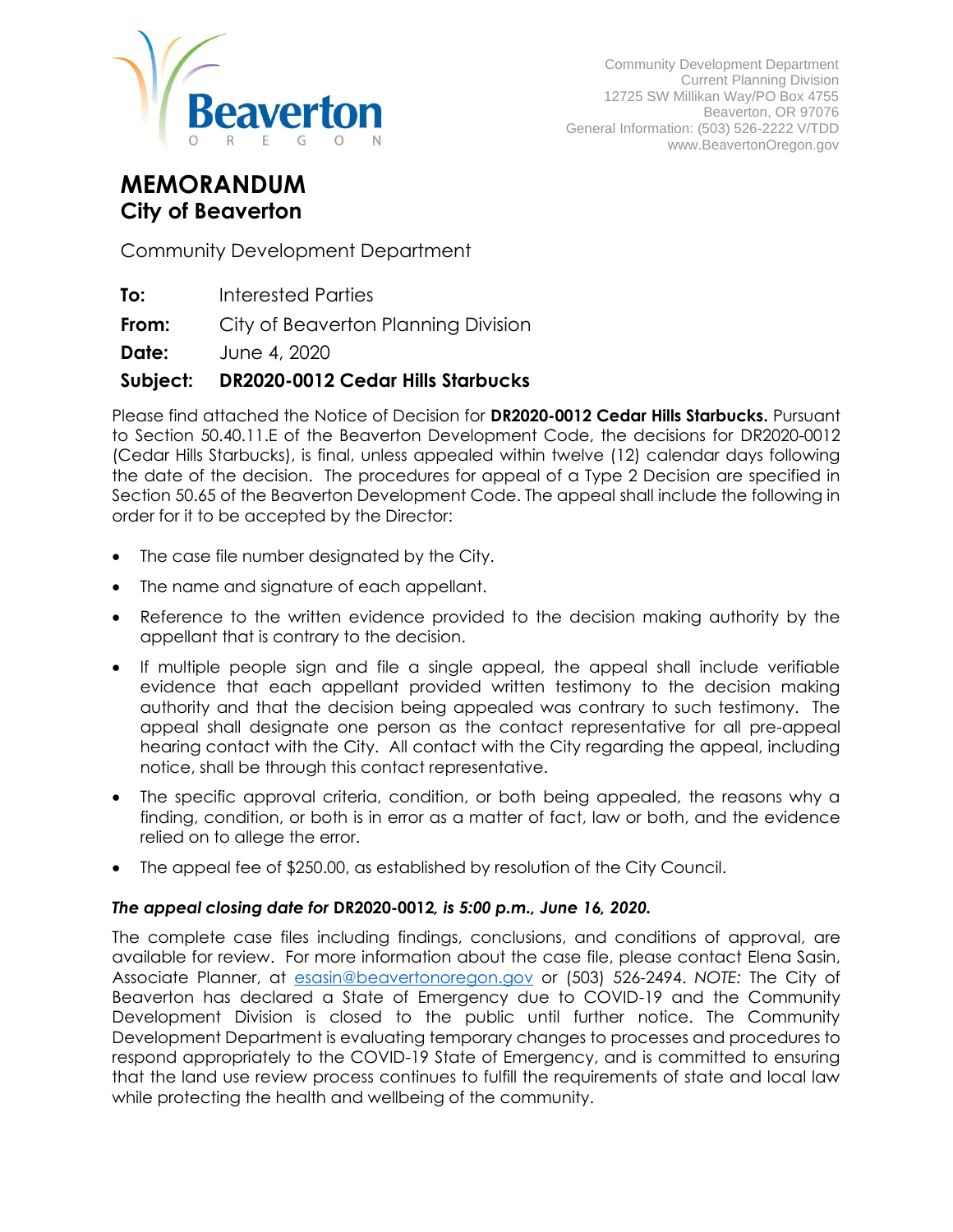

## **Staff Report**

STAFF REPORT DATE: June 4, 2020

TO: Interested Parties

FROM: Elena Sasin, Associate Planner

PROPOSAL: **Cedar Hills Starbucks (DR2020-0012)**

LOCATION: The site is located at 2905 SW Cedar Hills Boulevard, specifically identified as Tax Lot 200 on Washington County Tax Assessor's Map1S10900.

#### ZONING / NAC: CS Community Service (Commercial) / Central Beaverton NAC

SUMMARY: The applicant, Kaidence Group, requests Design Review Two approval for the construction of a commercial building, approximately 2,200 square feet in size, within a commercial zoning district. The proposed building is located within the existing Cedar Hills Crossing shopping center.

. PROPERTY OWNER: Mall 1, LLC 1701 SE Columbia River Drive Vancouver, WA 98661

APPLICANT: Kaidence Group 5070 N 40th Street, #210 Pheonix, AZ 85018

APPLICANT'S DOWL REPRESENTATIVE: Mike Towle 720 SW Washington, Suite 750 Portland, Oregon 97205

DECISION: **RECOMMENDATION OF APPROVAL of Cedar Hills Starbucks (DR2020-0012)**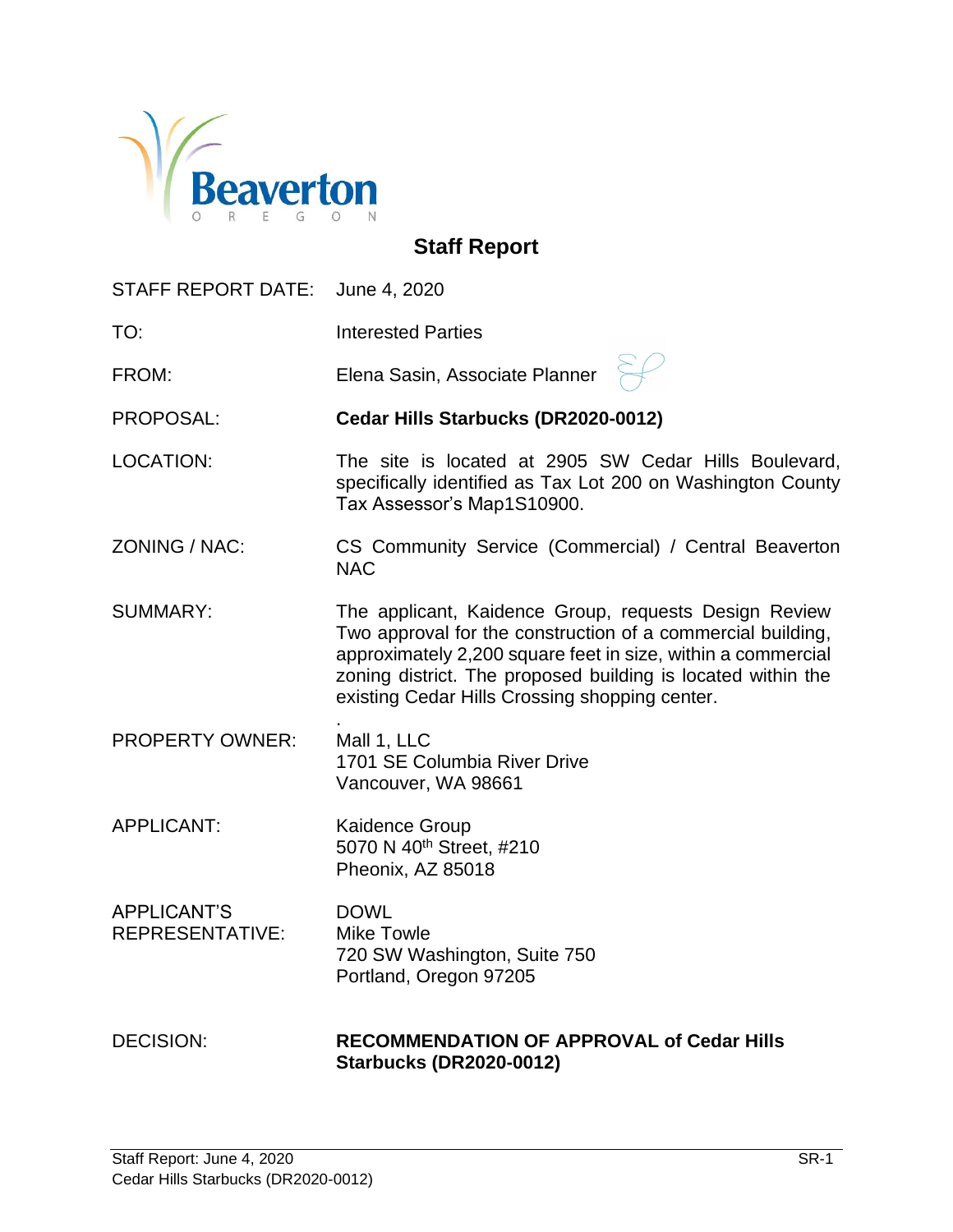### **BACKGROUND FACTS**

#### **Key Application Dates**

| <b>Application</b> | <b>Submittal Date</b> | <b>Application Deemed</b><br><b>Complete</b> | $120$ -Day*     | $365 - Day**$  |
|--------------------|-----------------------|----------------------------------------------|-----------------|----------------|
| DR2020-0012        | January 28, 2020      | April 22, 2020                               | August 20, 2020 | April 22, 2021 |

\* Pursuant to Section 50.25.8 of the Development Code, this is the latest date, without a continuance, by which a final written decision on the proposal can be made.

\*\* This is the latest date, with a continuance, by which a final written decision on the proposal can be made.

#### **Existing Conditions Table**

| <b>Zoning</b>                        | CS Community Service - Commercial Zoning District                                                                                                                 |                            |  |
|--------------------------------------|-------------------------------------------------------------------------------------------------------------------------------------------------------------------|----------------------------|--|
| <b>Current</b><br><b>Development</b> | The site is currently developed with multiple buildings and a variety of<br>uses. The area on the site proposed for the development is currently a<br>gravel pad. |                            |  |
| Site Size &<br><b>Location</b>       | The site is approximately 36.34 acres in size. It is located west of SW Cedar<br>Hills Blvd., south of SW Jenkins Rd. and ease of Hocken Ave.                     |                            |  |
| <b>NAC</b>                           | <b>Central Beaverton</b>                                                                                                                                          |                            |  |
|                                      | Zoning:<br>North: CS                                                                                                                                              | Uses:<br>North: Commercial |  |
| <b>Surrounding</b><br><b>Uses</b>    | South: GC                                                                                                                                                         | South: Commercial          |  |
|                                      | East: CS and RC-TO                                                                                                                                                | East: Commercial           |  |
|                                      | West: CS, SC-E and Washington<br>County's IND (Industrial zone)                                                                                                   | <b>West: Commercial</b>    |  |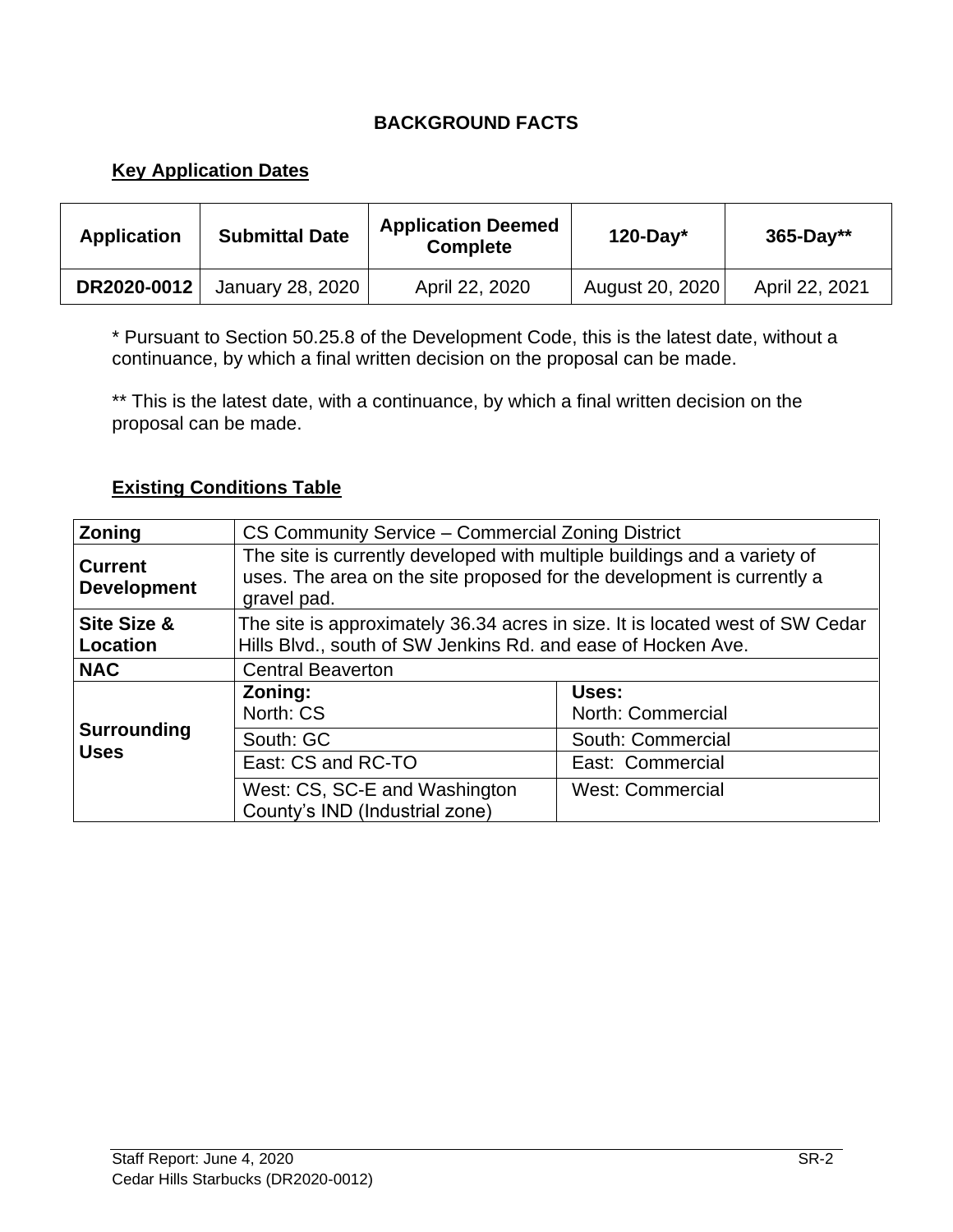### **DESCRIPTION OF APPLICATION AND TABLE OF CONTENTS**

|                                                                                                  | Page No.                          |
|--------------------------------------------------------------------------------------------------|-----------------------------------|
| Attachment A:   Facilities Review Committee Technical Review and<br><b>Recommendation Report</b> | $FR1 - FR14$                      |
| Attachment B:   DR2020-0012 Design Review Three                                                  | DR <sub>1</sub> -DR <sub>19</sub> |
| Attachment C:   Conditions of Approval                                                           | $COA1 - COA5$                     |

#### **Exhibits**

#### **Exhibit 1. Materials Submitted by Staff**

Exhibit 1.1 Zoning and Vicinity Map (page SR-4 of this report)

Exhibit 1.2 Aerial Map (page SR-5 of this report)

## **Exhibit 2. Materials Submitted by the Applicant**

Exhibit 2.1 Submittal Package

#### **Agency Comment**

No agency comments received

#### **Public Comments**

No public comments received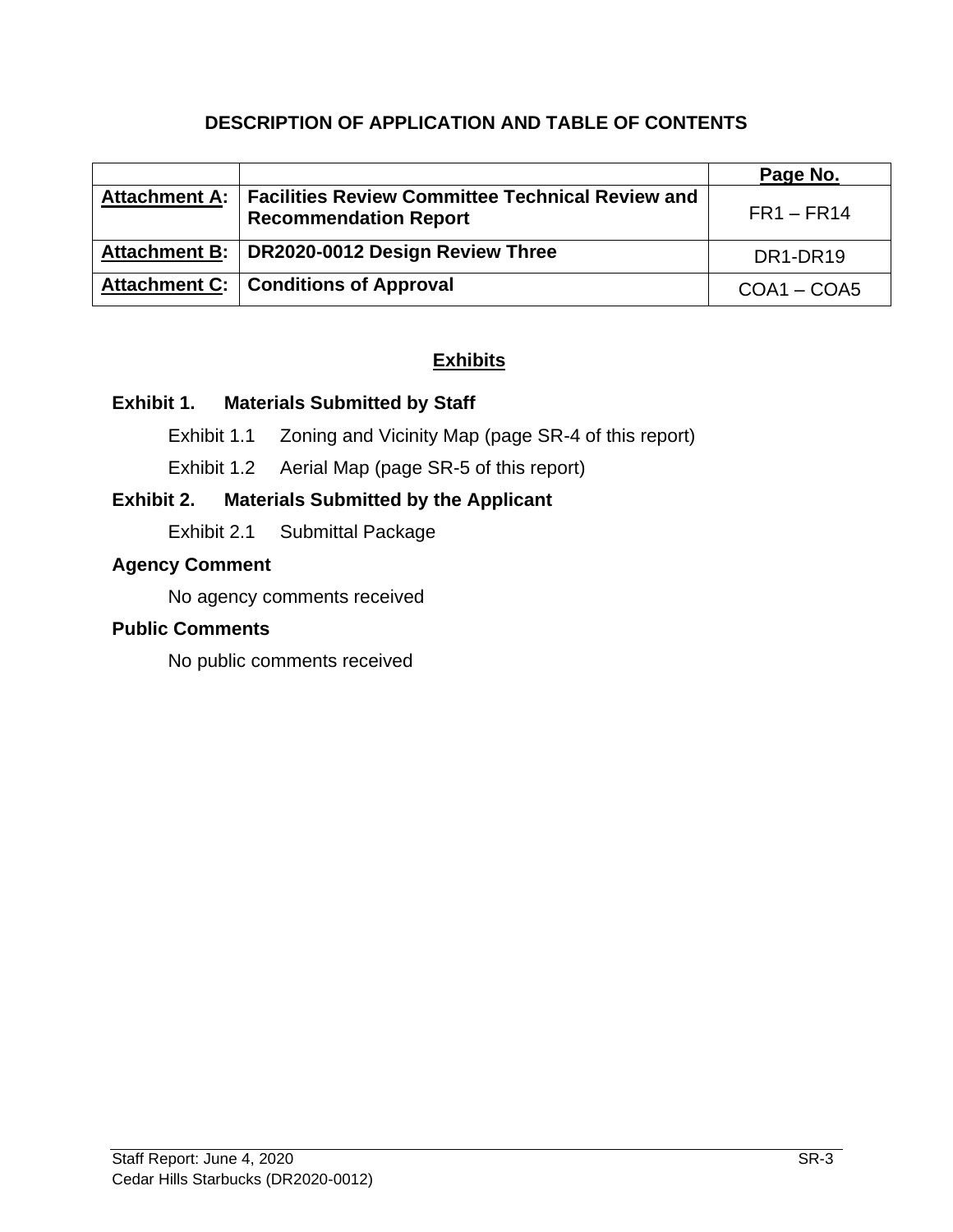#### **Exhibit 1.1 Zoning and Vicinity Map Cedar Hills Starbucks DR2020-0012**

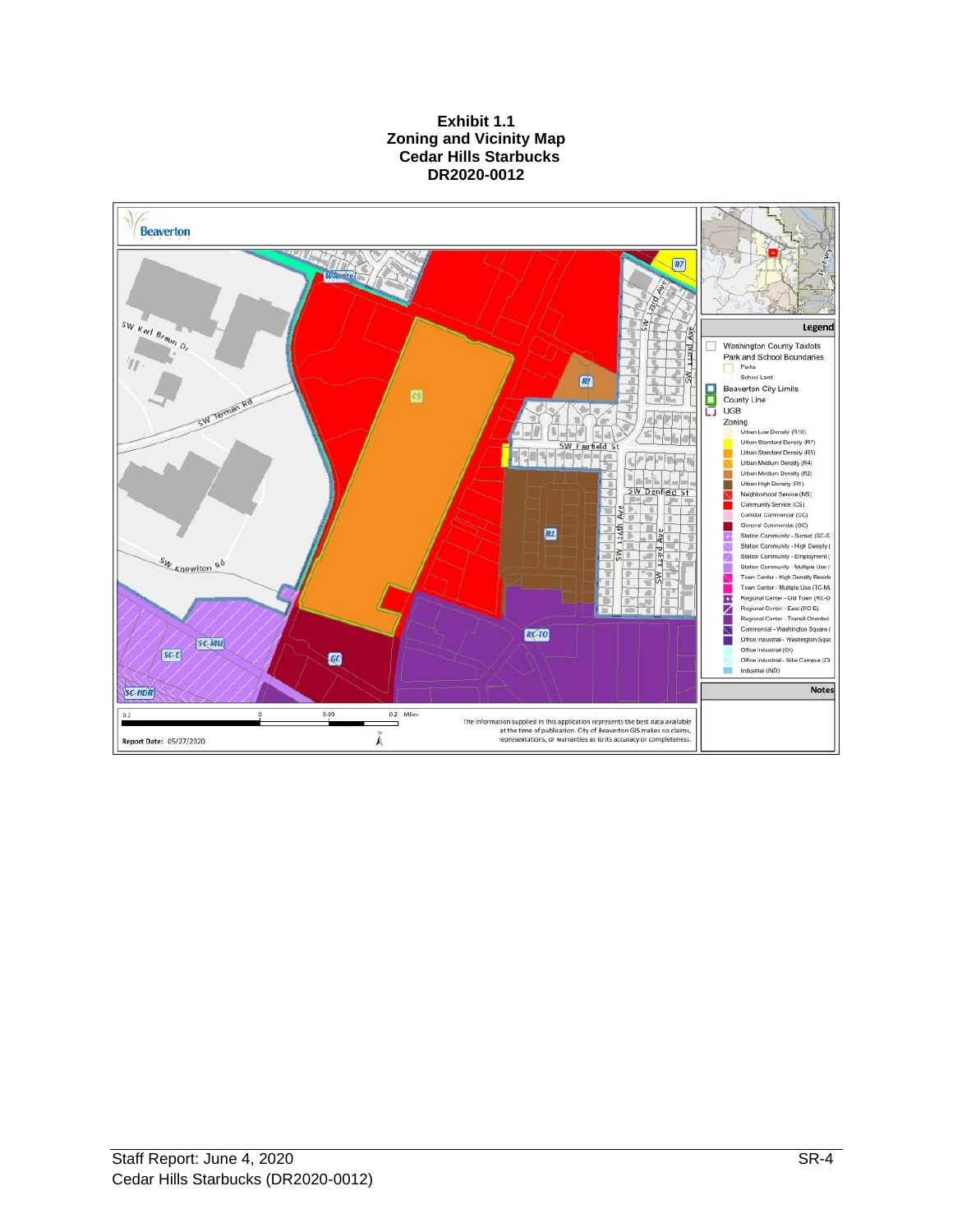#### **Exhibit 1.2 Aerial Map Cedar Hills Starbucks DR2020-0012**

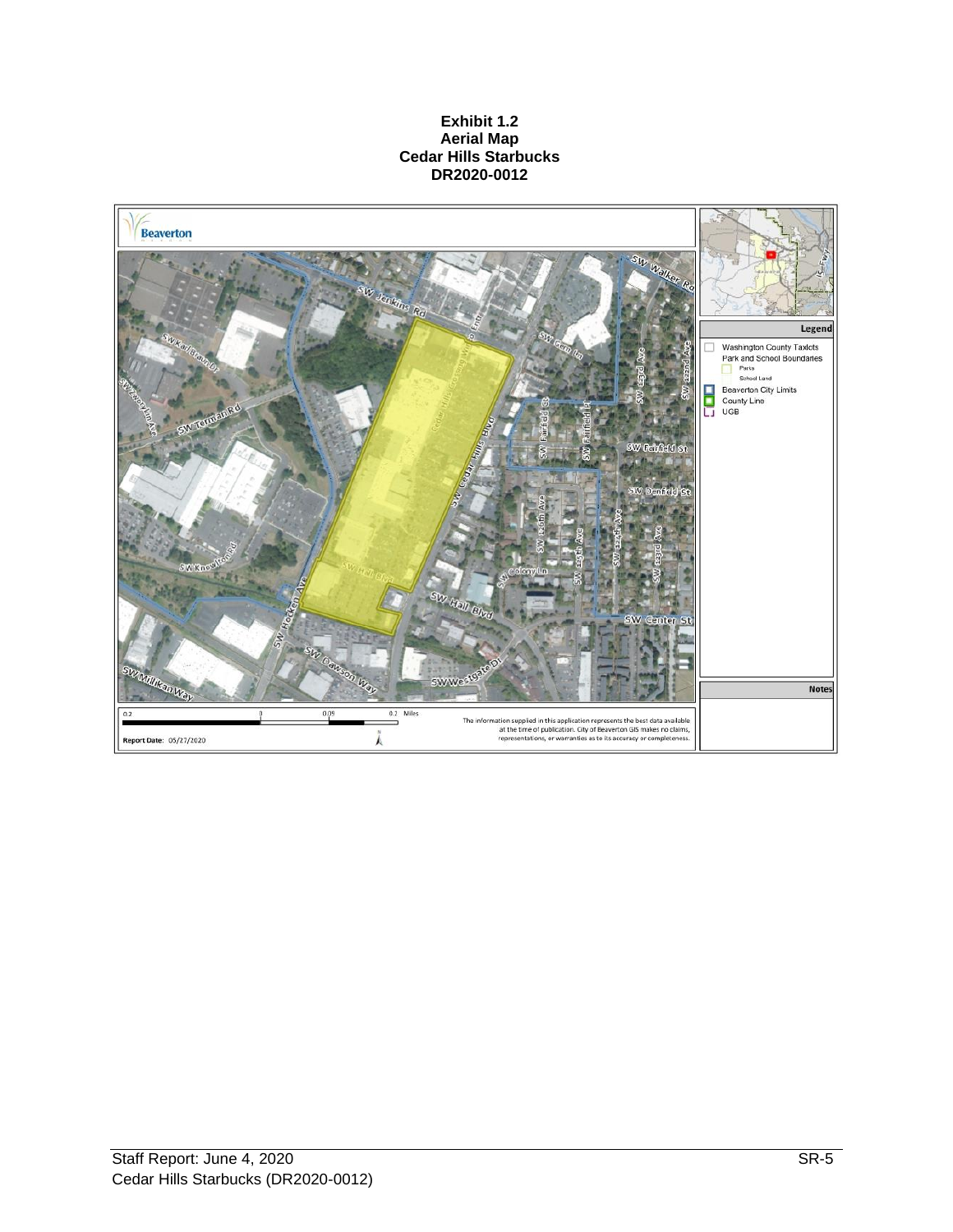## **FACILITIES REVIEW COMMITTEE TECHNICAL REVIEW AND RECOMMENDATIONS CEDAR HILLS STARBUCKS DR2020-0012**

#### **Section 40.03 Facilities Review Committee:**

The Facilities Review Committee has conducted a technical review of the application, in accordance with the criteria contained in Section 40.03 of the Development Code. The Committee's findings and recommended conditions of approval are provided to the decision-making authority. As they will appear in the Director's Decision or Planning Commission Notice of Decision, the Facilities Review Conditions may be re-numbered and placed in different order.

The decision-making authority will determine whether the application as presented meets the Facilities Review approval criteria for the subject application and may choose to adopt, not adopt, or modify the Committee's findings, below.

#### **The Facilities Review Committee Criteria for Approval will be reviewed for all criteria that are applicable to the applications as identified below:**

• The proposal is for a Design Review Two for the construction of one new commercial building, with associated parking and site improvements.

#### *A. All critical facilities and services related to the proposed development have, or can be improved to have, adequate capacity to serve the proposed development at the time of its completion.*

#### FINDING:

Critical facilities and services, as defined by Chapter 90 of the Development Code, include public water, public sanitary sewer, storm water drainage and retention, transportation, and fire protection.

The applicant states critical facilities and services are already provided for the site, explaining that capacity for water and sewer is available for the use, as evidenced in the service provider letters from the City of Beaverton and Clean Water Services, submitted with the applicant's materials. The applicant adds that all public utilities required to serve the site were constructed through previous phases of redevelopment. Proposed private utility connections are shown on Sheet C5.0 of the applicant's submitted plans.

#### **Water**

The property is served by the City of Beaverton water. The applicant's plans show a 6-inch water main is stubbed to the building pad area from the east. The applicant has submitted a Water Service Provider Letter from the City of Beaverton which states that adequate capacity exists to serve the proposed development.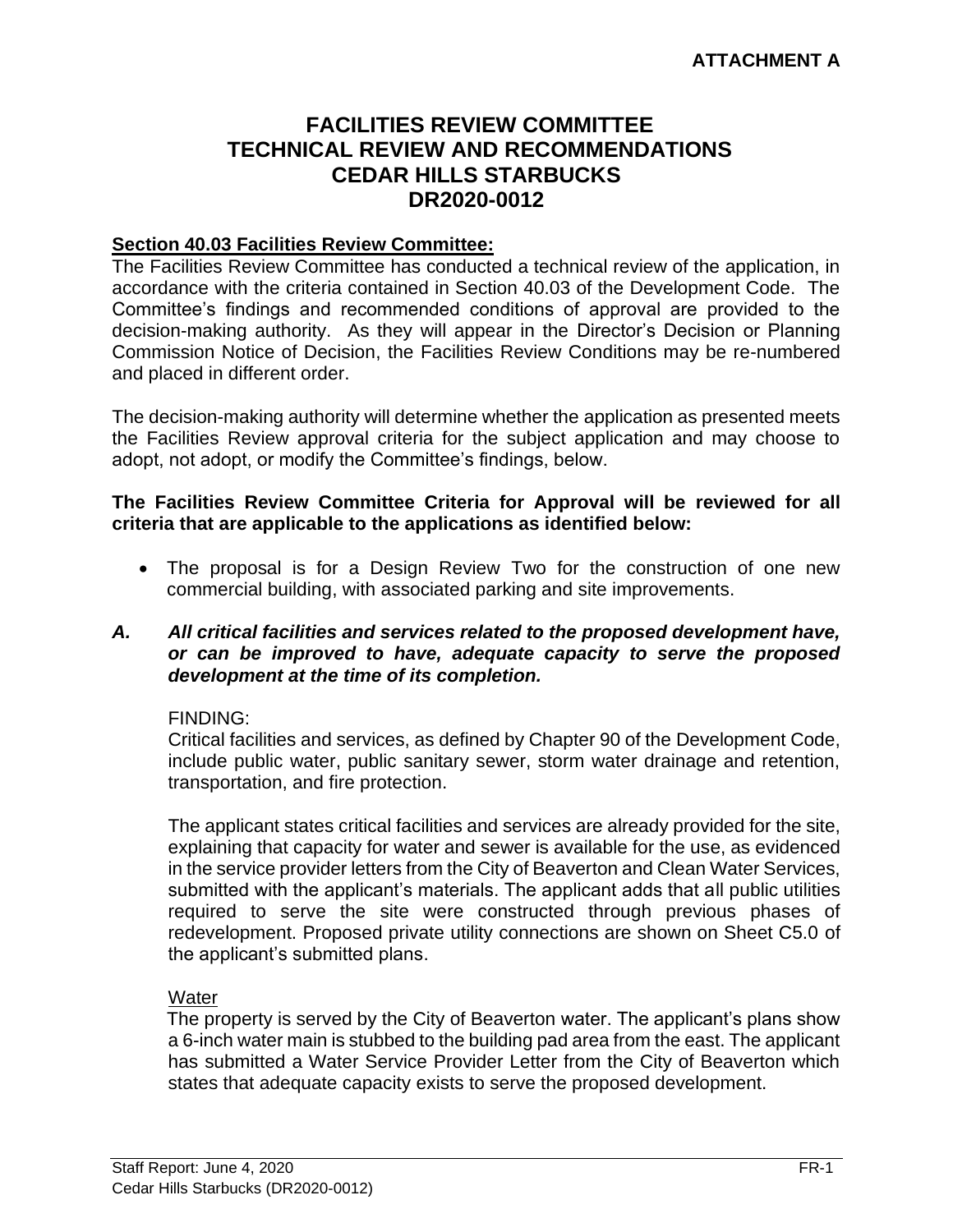#### Sanitary Sewer

The applicant's plans show an existing 6-inch sewer line is stubbed to the development area from the south. Additionally, a 10-inch sanitary line is located under the Jenkins Road sidewalk. Adequate capacity exists to serve the proposed development.

#### Storm Water

A Clean Water Services (CWS) Sensitive Area Pre-Screening Site Assessment was submitted by the applicant. A 12-inch storm line in is located in Jenkins Road. The applicant has provided an updated water quality analysis, prepared by Mike Towle, PE, dated January 6, 2020, to demonstrate that existing improvements made with previous phases on the site can adequately treat the proposed impervious surface area created by the subject proposal. The applicant states that the previously permitted stormwater management approach is to treat runoff within a regional mechanical vault. The applicant further explains that this vault was installed in 2017 and was designed to treat up to 19.83 acres of impervious area per sizing in Section 4.05.6 of the 2017 Clean Water Services Design and Construction Standards.

#### **Transportation**

The subject site is adjacent to SW Jenkins Road to the north, SW Cedar Hills Boulevard to the east and SW Hocken Avenue to the west and is approximately 36.48 acres in size. The site is an existing shopping center and is being redeveloped in phases. The applicant states a Trip Generation Memo that documents the traffic capacity, traffic safety, and transportation improvements associated with the proposed project was submitted with the applicant's materials. The applicant further explains that the trips generated by this proposed development will be less than the site trip generation assumed in the 2015 Traffic Impact Analysis (TIA) previously completed for the shopping center, and all of the transportation mitigation measures identified in the 2015 TIA have already been implemented with site redevelopment to date.

Both SW Jenkins Road and Cedar Hills Boulevard are designated as Arterials, SW Hocken Avenue is a Collector. The applicant's plans show public sidewalks adjacent to the development are 10-feet wide, curb-tight, and have a minimum unobstructed width of at least 5 feet.

The development is not expected to adversely impact the existing transportation system.

#### Fire Protection

The applicant submitted a Service Provider Permit from Tualatin Valley Fire and Rescue Department (TVF&R). TVF&R have not provided conditions of approval related to this proposal, however TVF&R requirements, will be verified at the time of Site Development Permit issuance. In review of the proposal, the Facilities Review Committee, has determined that by meeting the conditions of approval at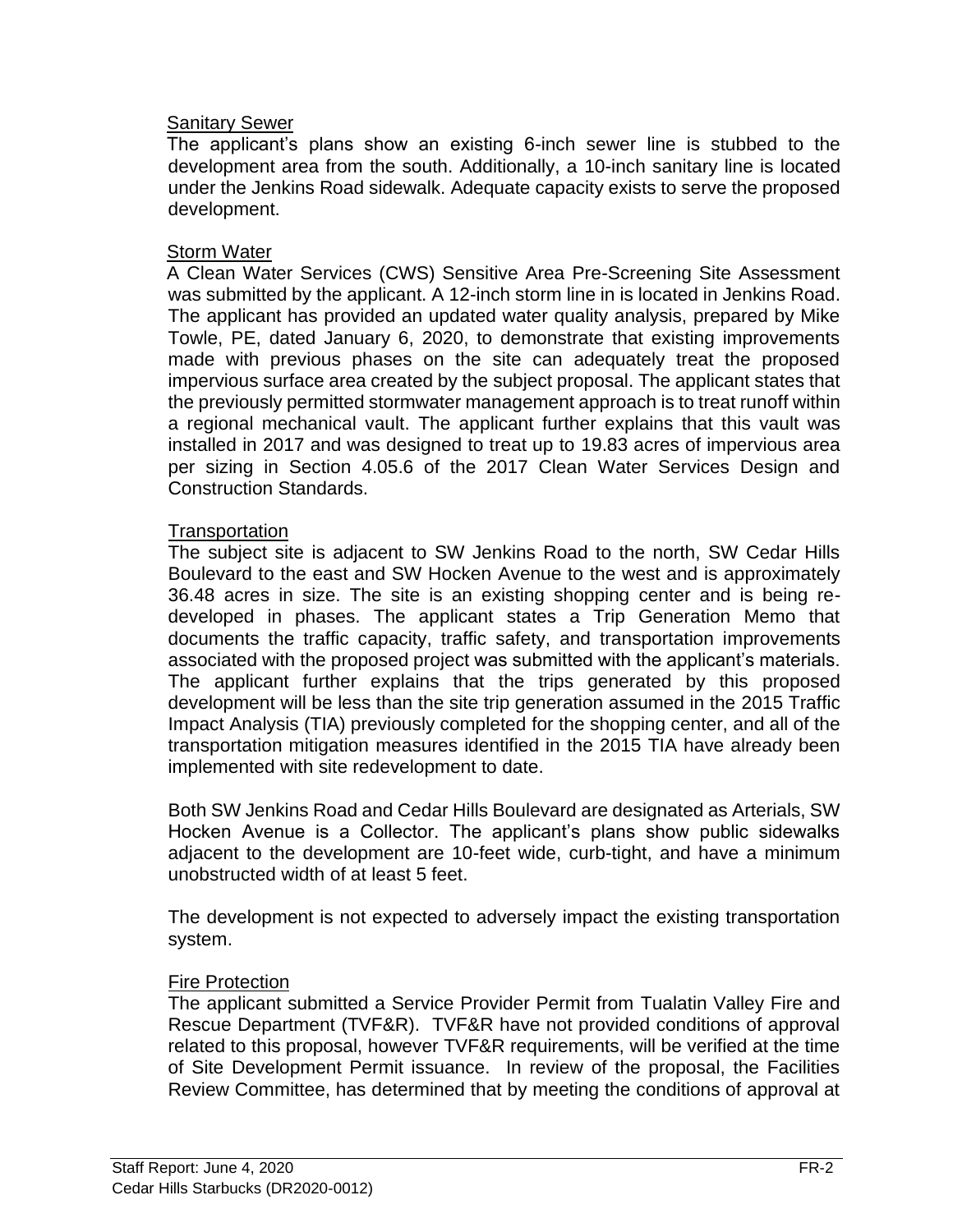the end of this report, adequate facilities and services are available. The capacity of the existing systems is adequate to support the increased uses of these critical facilities.

**Therefore, the Committee finds that by meeting the conditions of approval the proposal meets the criterion for approval.**

*B. Essential facilities and services related to the proposed development are available, or can be made available, with adequate capacity to serve the development prior to its occupancy. In lieu of providing essential facilities and services, a specific plan may be approved if it adequately demonstrates that essential facilities, services, or both will be provided to serve the proposed development within five (5) years of occupancy.*

#### FINDING:

Essential facilities and services, as defined by Chapter 90 of the Development Code, include schools, transit improvements, police protection, and on-site pedestrian and bicycle facilities.

The site has existing essential facilities such as transit service, police protection and pedestrian facilities in the public right-of-way. The proposal includes one new commercial building for eating and drinking establishment. The proposal does not add demand to the existing school system. The site is served by TriMet's bus line 20 which run on SW Cedar Hills Boulevard, adjacent to the site, and within approximately 564 feet of the development area.

The proposal includes new pedestrian circulation on-site providing safe circulation from the new building to the adjacent public right-of-way and existing onsite circulation system. Improvements on SW Jenkins Road include a 10-foot wide curb-tight sidewalk and bike lanes, completed with previous phases. The Committee finds essential facilities and services are available to serve the proposed development.

**Therefore, the Committee finds that the proposal meets the criterion for approval.**

*C. The proposed development is consistent with all applicable provisions of Chapter 20 (Land Uses) unless the applicable provisions are modified by means of one or more applications which shall be already approved or which shall be considered concurrently with the subject application; provided, however, if the approval of the proposed development is contingent upon one or more additional applications, and the same is not approved, then the proposed development must comply with all applicable provisions of Chapter 20 (Land Uses).*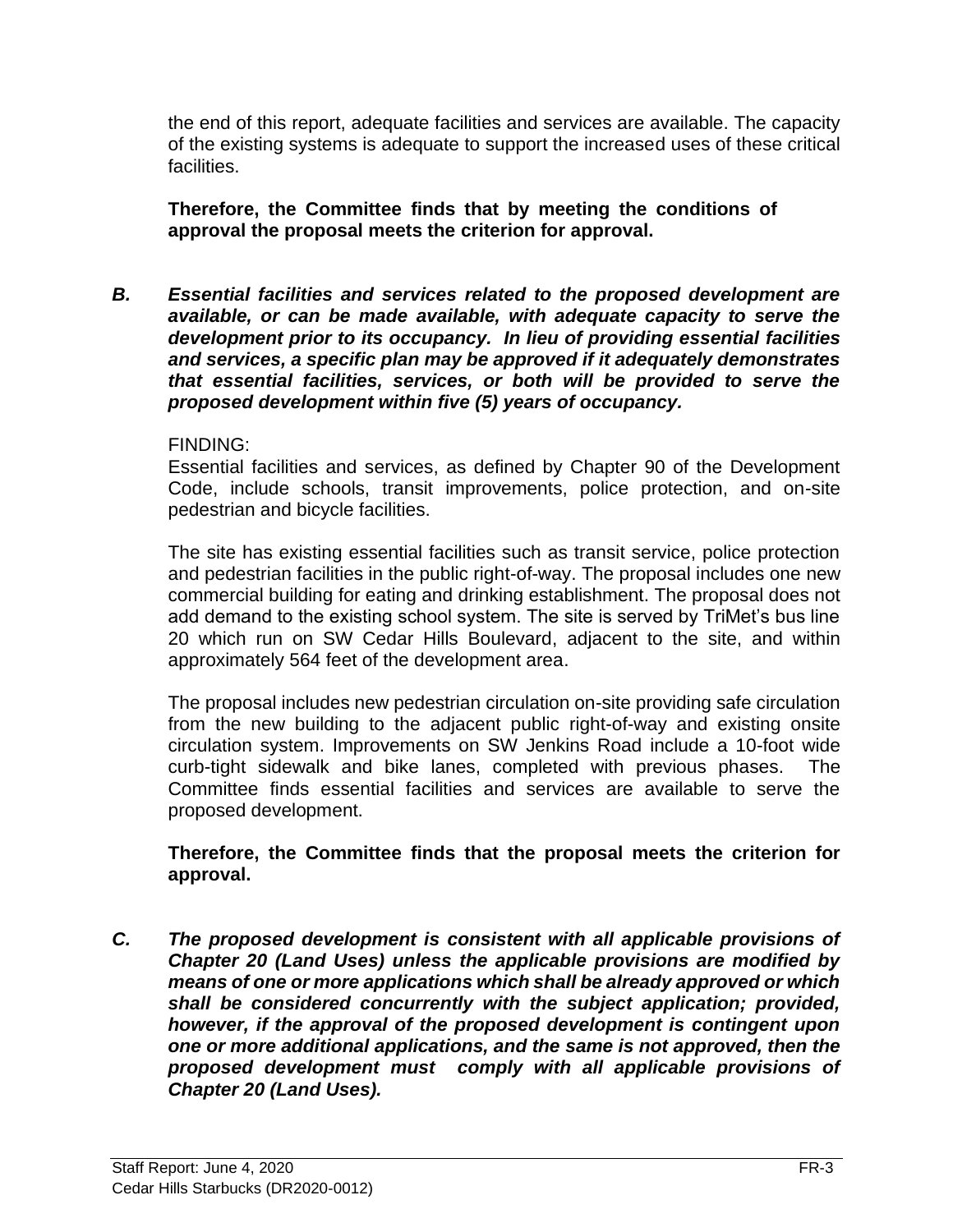#### FINDING:

The applicant states that all applicable provisions of Chapter 20 have been met and that no exceptions or modifications are requested. The property is zoned Community Services (CS). Eating and drink establishments are a permitted use in this zone. The site complies with the minimum land area, minimum lot dimension, and minimum setback requirements for the CS zone. The Committee also refers to the table summary for Chapter 20 development standards hereto.

**Therefore, the Committee finds that the proposal meets the criterion for approval.**

*D. The proposed development is consistent with all applicable provisions of Chapter 60 (Special Requirements) and all improvements, dedications, or both, as required by the applicable provisions of Chapter 60 (Special Requirements), are provided or can be provided in rough proportion to the identified impact(s) of the proposed development.*

#### FINDING:

The Committee cites the findings in the Code Conformance Analysis Chart, at the end of the report, which evaluates the project as it relates to applicable Code requirements of Chapter 60. The Committee will address Section 60.05. (Design Standards) to the separate findings prepared for Design Review Two. The applicant's response to D simply states that all applicable provisions of Chapter 60, primarily under Section 60.05, are addressed and met through the findings addressed as part of the narrative and plans.

Section 60.30 of the Development Code specifies a minimum and maximum number of required off-street parking spaces for shopping center uses at 3.3 parking spaces per 1,000 square feet for gross floor area. The applicant explains that parking for the proposed development will be shared with the surrounding Cedar Hills Crossing shopping center on the subject site, therefore parking requirements are calculated for the entire shopping center. The applicant proposes to add 11 parking spaces with this development. The applicant further states that the overall shopping center has a minimum parking requirement of 2,474 stalls and a maximum of 3,714 stalls. Including the parking proposed with this application, the shopping center will have 2,561 stalls.

The proposed building has 2,200 square feet of floor area; therefore, 2 short term and 2 long term are required. The applicant's plans show two short-term spaces are provided within 50 feet of a primary entrance along the proposed building's eastern elevation. The applicant states that four long-term spaces are existing within 100 feet of a primary entrance, shown on the applicant's plans as being in closer proximity to an adjacent building on the site. The Committee recommend a condition of approval requiring the applicant demonstrate that the minimum required long-term bicycle parking is provided on site, and that the location and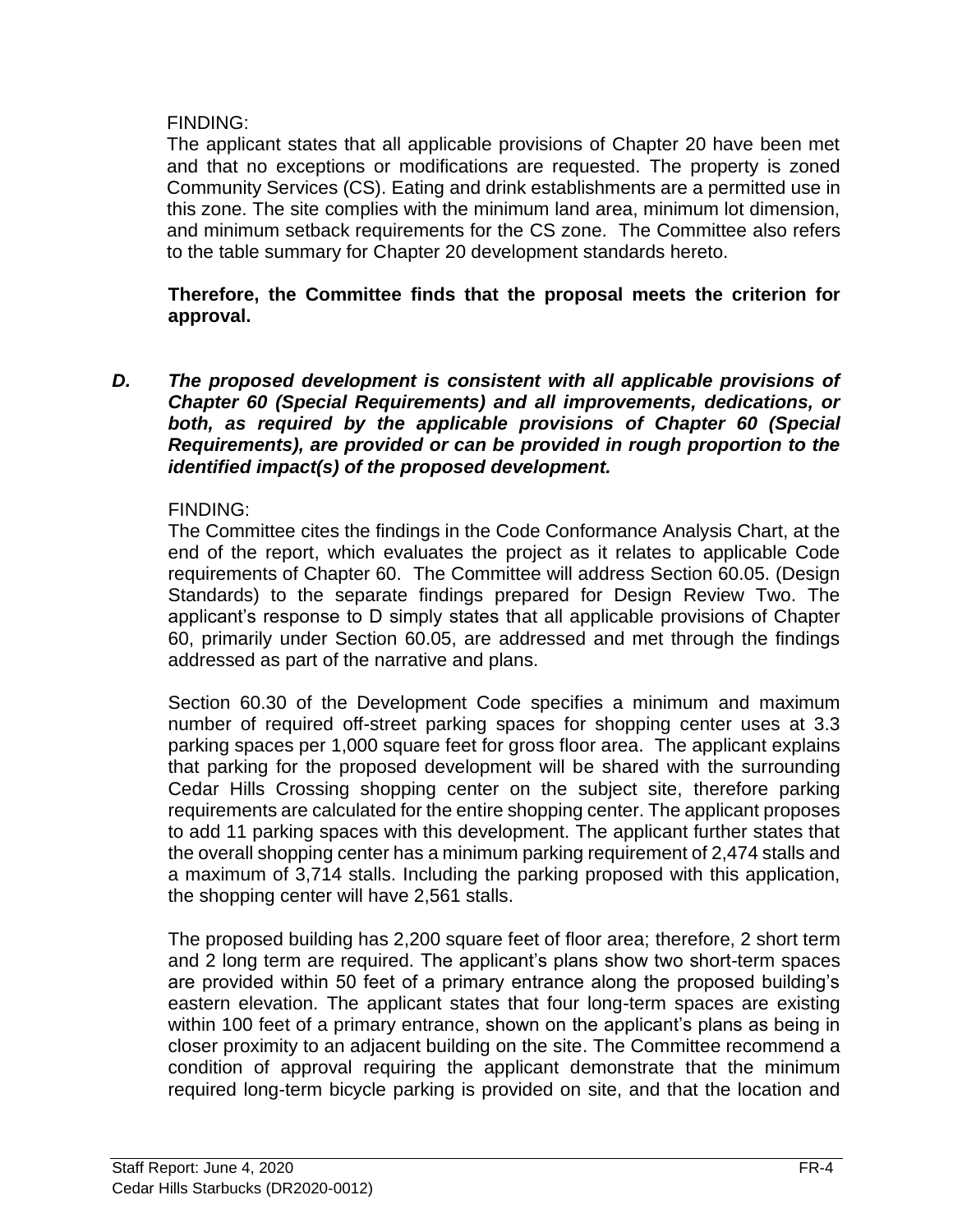design of the bicycle parking is consistent with the Development Code (Chapter 60.30 Off Street Parking) as well as the Engineering and Design Manual (Section 340 Bicycle Parking Standards).

The applicant's plans submitted to the city do not demonstrate compliance with the City's Technical Lighting standards (60.05). The applicant's plans show lighting levels for pedestrian and vehicular circulation areas do not meet the minimum 1.5 foot required in some areas around the proposed development. The Committee proposes a condition of approval requiring the lighting plan adhere to Table 60.05- 1, *Technical Lighting Standards* prior to Site Development permit issuance. The Committee also recommends demonstrating compliance with the Technical Lighting Standards without the use of the decorative string lights, as they are not a light fixture addressed in the Development Code.

The applicant has provided a preliminary utility plan demonstrating the undergrounding of the proposed utilities. The Committee recommends a standard condition of approval requiring that utility lines are placed underground, consistent with Section 60.65.

**Therefore, the Committee finds that by meeting the conditions of approval the proposal meets the criterion for approval.**

*E. Adequate means are provided or can be provided to ensure continued periodic maintenance and necessary normal replacement of the following private common facilities and areas, as applicable: drainage facilities, roads and other improved rights-of-way, structures, recreation facilities, landscaping, fill and excavation areas, screening and fencing, ground cover, garbage and recycling storage areas, and other facilities not subject to maintenance by the City or other public agency.*

#### FINDING:

The applicant states that private common facilities and areas on-site, including those mentioned in this standard, are strategically located and easily accessible allowing for adequate and normal operation and maintenance. The applicant further explains that these private common facilities and areas on-site are shown on the Existing Conditions Plan, Site Plan, Grading and Erosion Control Plan, Storm Plan, and Landscape Plans and that operation and maintenance can be achieved without the use of City or public agency resources.

**Therefore, the Committee finds that the proposal meets the criterion for approval.**

*F. There are safe and efficient vehicular and pedestrian circulation patterns within the boundaries of the development.*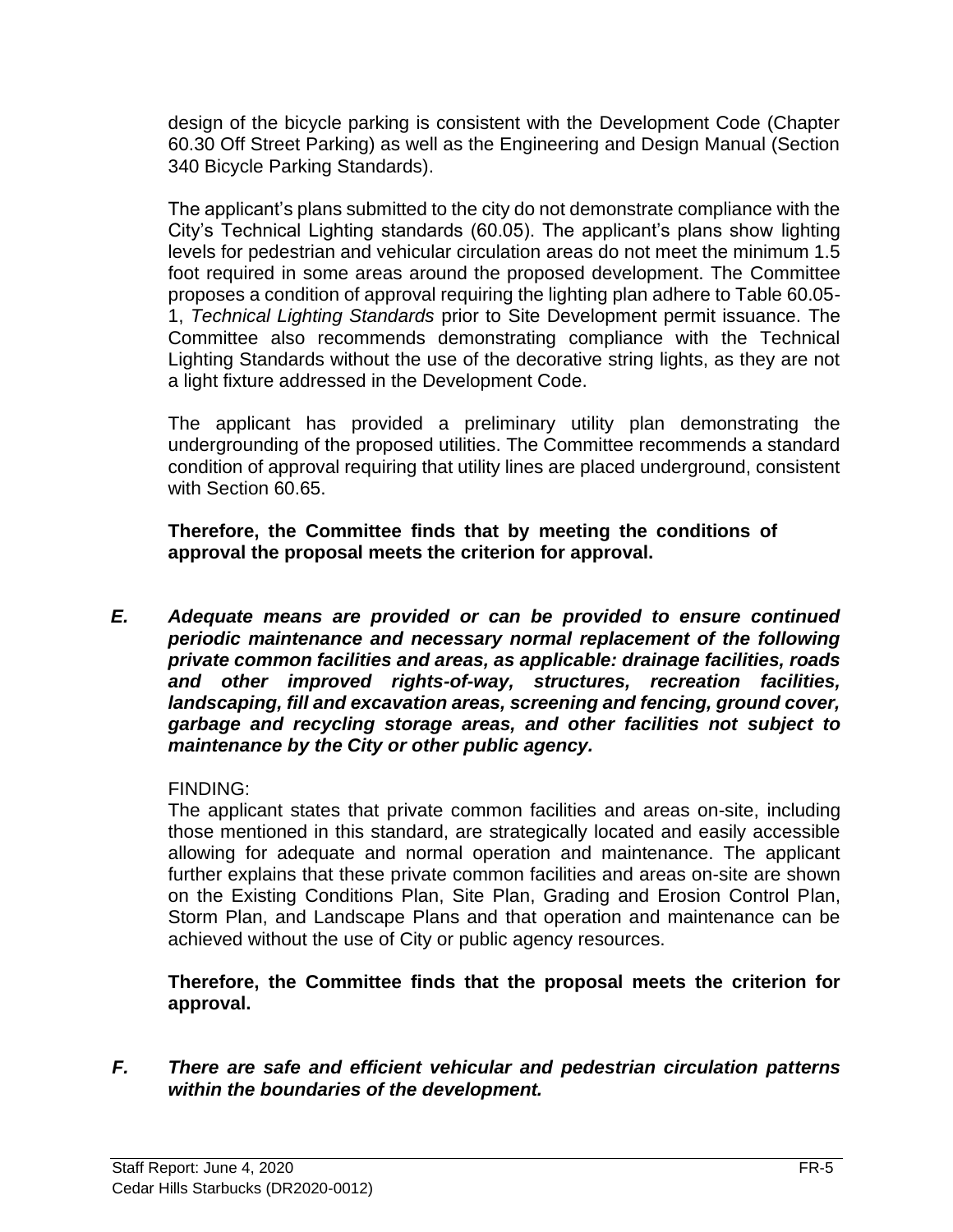#### FINDING:

The subject site is approximately 36.48 acres in size and developed as a shopping center. A network of internal pedestrian connections exist within the boundaries of the site that also connect to the surrounding vehicular and pedestrian circulation systems in a safe, efficient and direct manner. The proposed drive-through eating and drinking establishment includes pedestrian walkways along both pedestrian entrances and the applicant's plans show how these walkways connect to the public pedestrian system on SW Jenkins, directly north of the proposed building, and to the existing pedestrian walkways along adjacent buildings within the site.

The applicant explains that pedestrians and vehicles will be able to enter the site from the two adjacent driveways to SW Jenkins Road and several public street accesses to lot 0200 from SW Cedar Hills Boulevard and SW Hocken Avenue. The applicant further adds that the development will utilize existing drive aisles on site and will create additional pedestrian connections from SW Jenkins Road to the existing on-site circulation system throughout the Cedar Hills Crossing developments and that the pedestrian sidewalks established with the project will be separated from drive-aisles by a six-inch concrete curb, except where crossing the drive-through drive aisles.

The applicant's plans show the drive-through aisles cross a pedestrian walkway at two points. To ensure that safe circulations patterns are maintained in the event of long ques, the Committee recommend a condition of approval that the applicant submit plans showing signage and/or pavement markings consistent with both the most recent Manual of Uniform Traffic Control Devices (MUTCD) and the City's Engineering Design Manual, indicating that any vehicles queueing beyond the stacking area may not block the pedestrian accessway and parking lot drive aisles.

#### **Therefore, the Committee finds that by meeting the conditions of approval the proposal meets the criterion for approval.**

#### *G. The development's on-site vehicular and pedestrian circulation systems connect to the surrounding circulation systems in a safe, efficient, and direct manner.*

## FINDING:

The subject site is approximately 36.48 acres in size and is adjacent to SW Jenkins Road to the north, SW Cedar Hills Boulevard to the east and SW Hocken Avenue to the west. The applicant states that the on-site vehicular and pedestrian circulation system will connect to SW Cedar Hills Boulevard, SW Jenkins Road and SW Hocken Avenue via previously approved existing accesses throughout the Cedar Hills Shopping Center. The applicant further explains that this development will utilize existing drive aisles on site, which will connect to the proposed drivethrough area. This system is designed to provide for safe and efficient movement of all modes of transportation.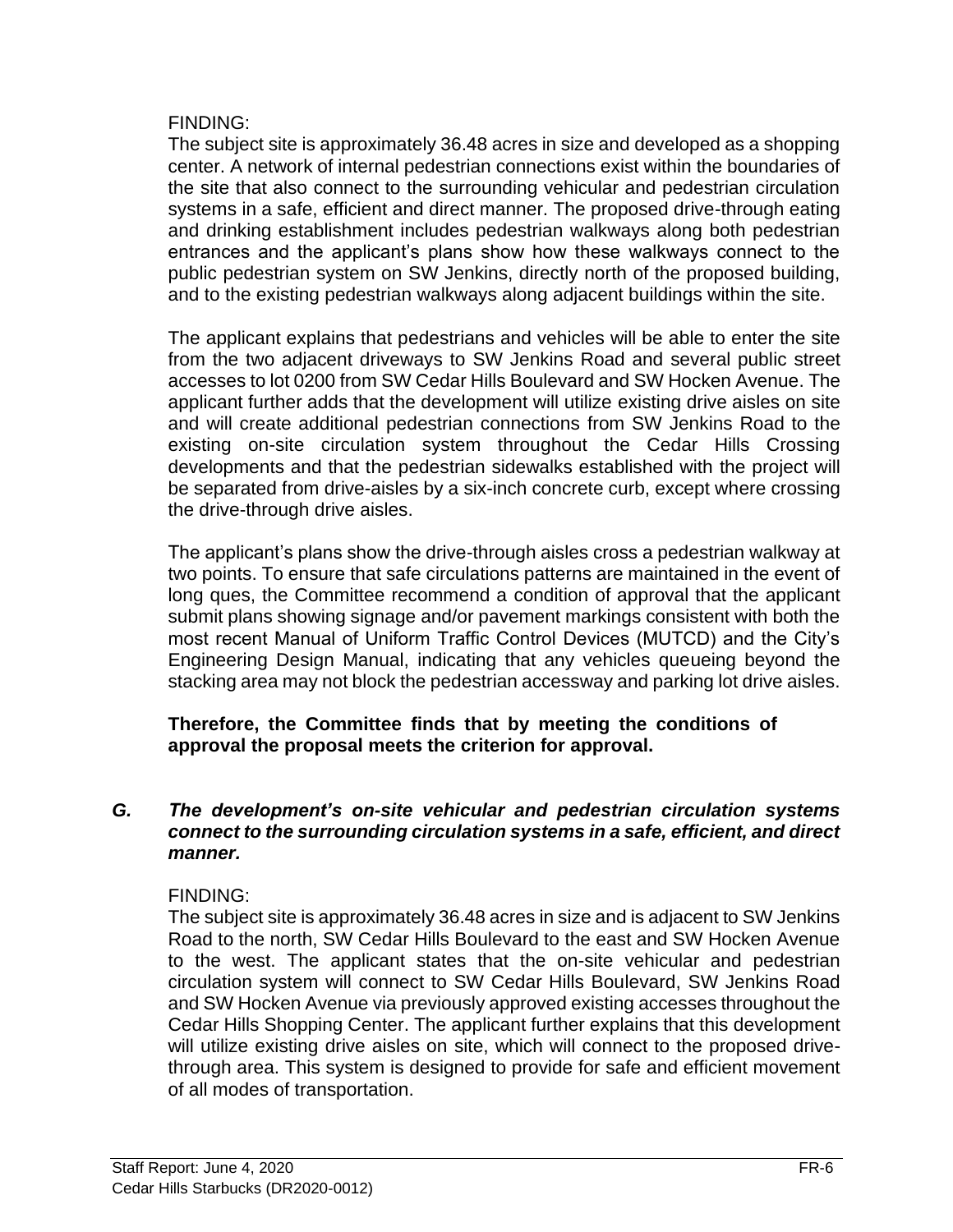**Therefore, the Committee finds that the proposal meets the criterion for approval.**

#### *H. Structures and public facilities serving the development site are designed in accordance with adopted City codes and standards and provide adequate fire protection, including, but not limited to, fire flow.*

#### FINDING:

The applicant states that structures and facilities providing adequate fire protection already exist at the site, including adequacy of fire flow as shown on the Fire Service Plan included in the applicant's materials. TVF&R have provided approval of the proposed development, as evidenced in the issued Service Provider Permit (#2020-0002), and submitted with the applicant's materials.

Additionally, TVF&R requirements will be verified at the time of Site Development Permit issuance.

**Therefore, the Committee finds that by meeting the conditions of approval, the proposal meets the criterion.** 

*I. Structures and public facilities serving the development site are designed in accordance with adopted City codes and standards and provide adequate protection from crime and accident, as well as protection from hazardous conditions due to inadequate, substandard or ill-designed development.*

#### FINDING:

The applicant explains that no public facilities will be constructed in conjunction with this project. Committee notes that as demonstrated in the applicant's materials, all necessary public facilities are existing and have adequate capacity to serve the proposed development. The applicant further states that the proposed building will be designed to meet all City codes and standards that would ensure necessary accident and crime prevention measures and that no hazardous conditions are expected to result from any development resulting from the project.

The Committee finds that review of the construction documents at the Building and Site Development permit stages will ensure protection from hazardous conditions due to inadequate, substandard or ill-designed development.

**Therefore, the Committee finds that by meeting the conditions of approval, the proposal meets the criterion.**

#### **J.** *Grading and contouring of the development site is designed to accommodate the proposed use and to mitigate adverse effect(s) on*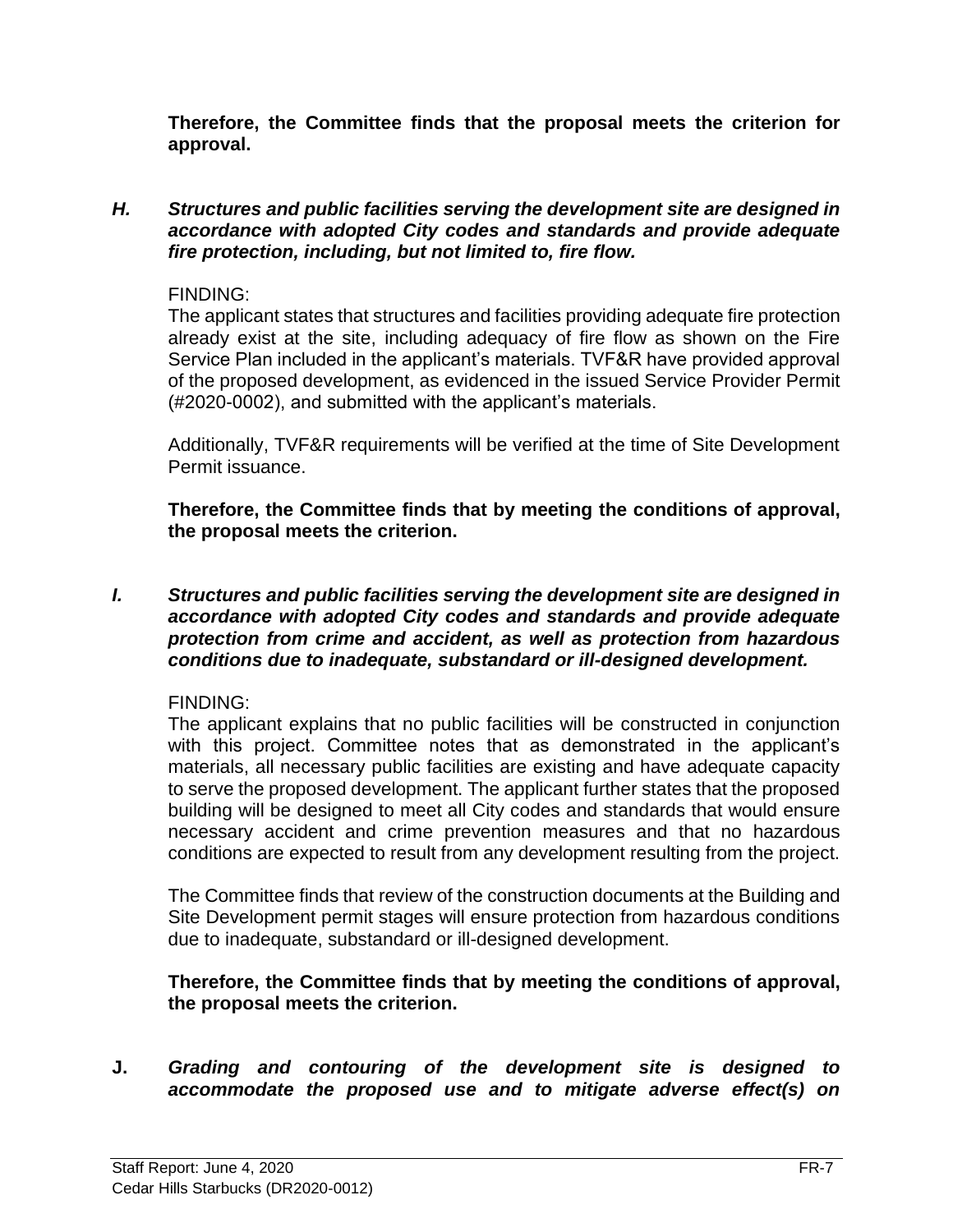#### *neighboring properties, public right-of-way, surface drainage, water storage facilities, and the public storm drainage system.*

#### FINDING:

The applicant's plans show that the development area is generally flat and that minimal grading is required. The development area is a limited portion of the site and only abuts a short segment of the northern property line, which is shared with SW Jenkins Road, a public right-of-way. Therefore, the proposed grading is not expected to have any impact on neighboring properties.

#### **Therefore, the Committee finds that the proposal meets the criterion.**

#### *K. Access and facilities for physically handicapped people are incorporated into the development site and building design, with particular attention to providing continuous, uninterrupted access routes.*

#### FINDING:

The applicant states access and facilities have been provided throughout the site in compliance with American with Disabilities Act (ADA) and that continuous uninterrupted access routes on site will connect with accessible routes throughout the Cedar Hills Shopping Center and nearby public sidewalks.

The Committee finds that the development will be required to meet all applicable accessibility standards of the International Building Code, Fire Code and other standards as required by the American Disabilities Act (ADA). Compliance with ADA requirements will be reviewed with the Building Permit application.

#### **Therefore, the Committee finds that the proposal meets the criterion.**

#### *L. The proposal contains all applicable application submittal requirements as specified in Section 50.25.1 of the Development Code.*

#### FINDING:

This application package includes all applicable submittal materials required by Section 50.25.1.

The applicant submitted the land use applications on January 27, 2020 and was deemed complete on April 22, 2020. In review of the materials during the application review process, the Committee finds that all applicable application submittal requirements, as identified in Section 50.25.1 are contained within this proposal.

#### **Therefore, Committee finds that the proposal meets the criterion.**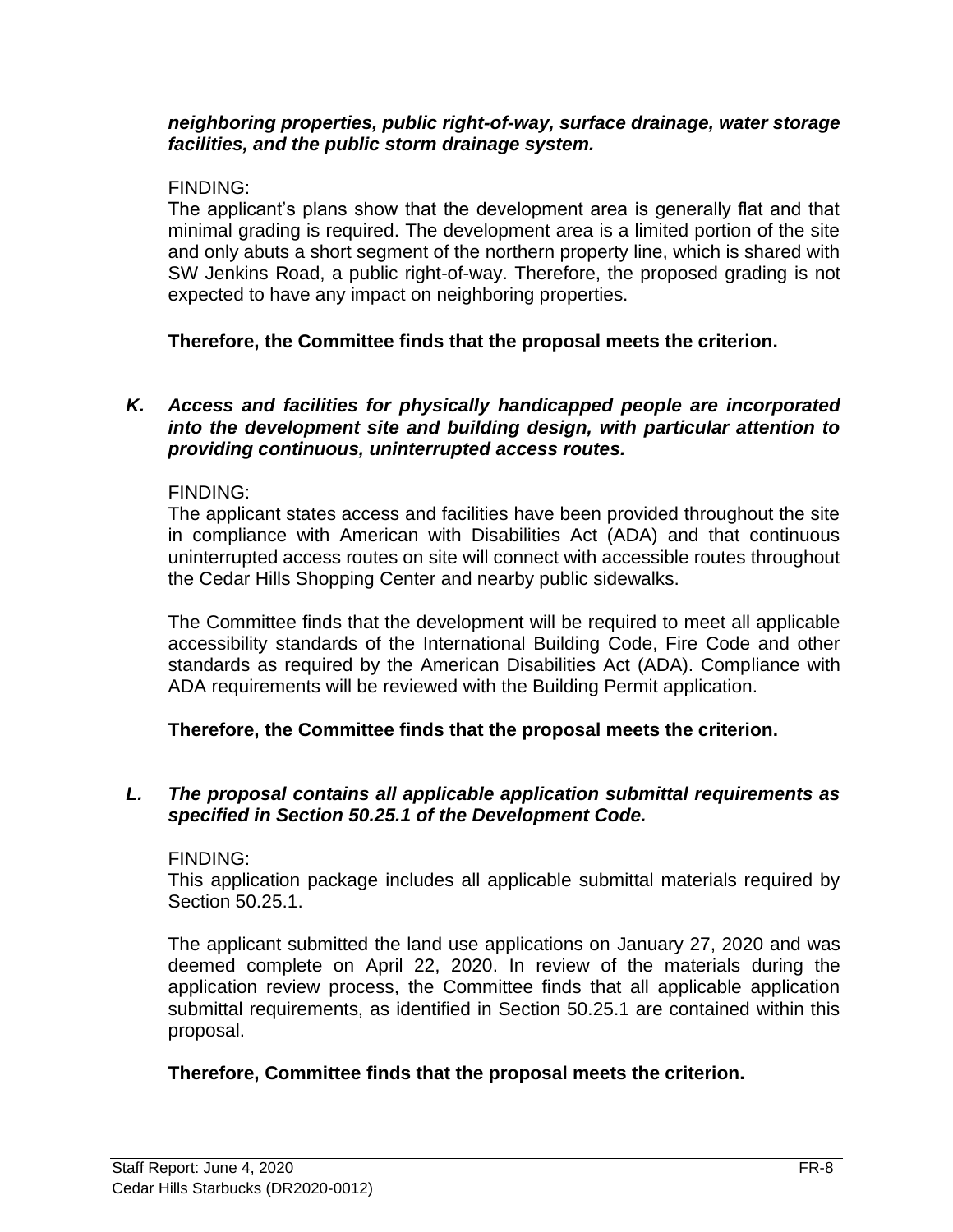# **Code Conformance Analysis**

## **Chapter 20 Use and Site Development Requirements Community Service (CS) Zoning District**

| <b>CODE</b><br><b>STANDARD</b>                                                           | <b>CODE</b><br><b>REQUIREMENT</b>                                                                                                                                                                                                                                                                                                                                 | <b>PROJECT PROPOSAL</b>                                                                                                                                                                                             | <b>MEETS</b><br>CODE?            |
|------------------------------------------------------------------------------------------|-------------------------------------------------------------------------------------------------------------------------------------------------------------------------------------------------------------------------------------------------------------------------------------------------------------------------------------------------------------------|---------------------------------------------------------------------------------------------------------------------------------------------------------------------------------------------------------------------|----------------------------------|
|                                                                                          |                                                                                                                                                                                                                                                                                                                                                                   | <b>Development Code Section 20.10.20</b>                                                                                                                                                                            |                                  |
| Eating and<br><b>Drinking</b><br>Establishments                                          | Eating, drinking and<br>retail are permitted<br>uses.                                                                                                                                                                                                                                                                                                             | Eating and drinking establishment.                                                                                                                                                                                  | <b>Yes</b>                       |
| Drive-Up Window<br><b>Facilities</b>                                                     | Drive-up window<br>facilities are permitted<br>within the CS zone.                                                                                                                                                                                                                                                                                                | A drive-up window (drive-though)<br>eating and drinking establishment.                                                                                                                                              | <b>Yes</b>                       |
|                                                                                          |                                                                                                                                                                                                                                                                                                                                                                   | <b>Development Code Section 20.10.15</b>                                                                                                                                                                            |                                  |
| Minimum Lot<br>Area                                                                      | 7,000                                                                                                                                                                                                                                                                                                                                                             | The subject site is approximately<br>36.48 acres. Lot size is not being<br>modified with this proposal.                                                                                                             | N/A                              |
| <b>Lot Dimensions</b>                                                                    | Min. Width: 70<br>Min. Depth: 100                                                                                                                                                                                                                                                                                                                                 | Lot dimensions are not being<br>modified with this proposal.                                                                                                                                                        | N/A                              |
| <b>Yard Setbacks:</b><br><b>Front Yard</b><br>Setback for Lots<br>in Excess of<br>60,000 | Under the conditions<br>outlined in Section<br>60.05.15.6. of this<br>Code, buildings in<br>commercial zones<br>located on parcels<br>that exceed 60,000<br>square feet shall be<br>exempt from Section<br>20.10.15.D.1.,<br>minimum front<br>setbacks and shall be<br>governed by the<br>Design Review<br>Design Standard<br>specified in Section<br>60.05.15.6. | The subject site is 36.48 acres in<br>size and well over 60,000 square<br>feet, therefore subject to Section<br>60.05.15.6.                                                                                         | <b>See DR</b><br><b>Findings</b> |
| <b>Yard Setbacks</b><br>Minimums:<br>Side (Interior)<br>Rear                             | 10-feet<br>0-feet                                                                                                                                                                                                                                                                                                                                                 | The subject site is approximately<br>36.48 acres in size and the<br>applicant's plans are limited to the<br>development area, which is a<br>small portion of the site, and the<br>vicinity surrounding the proposed | <b>Yes</b>                       |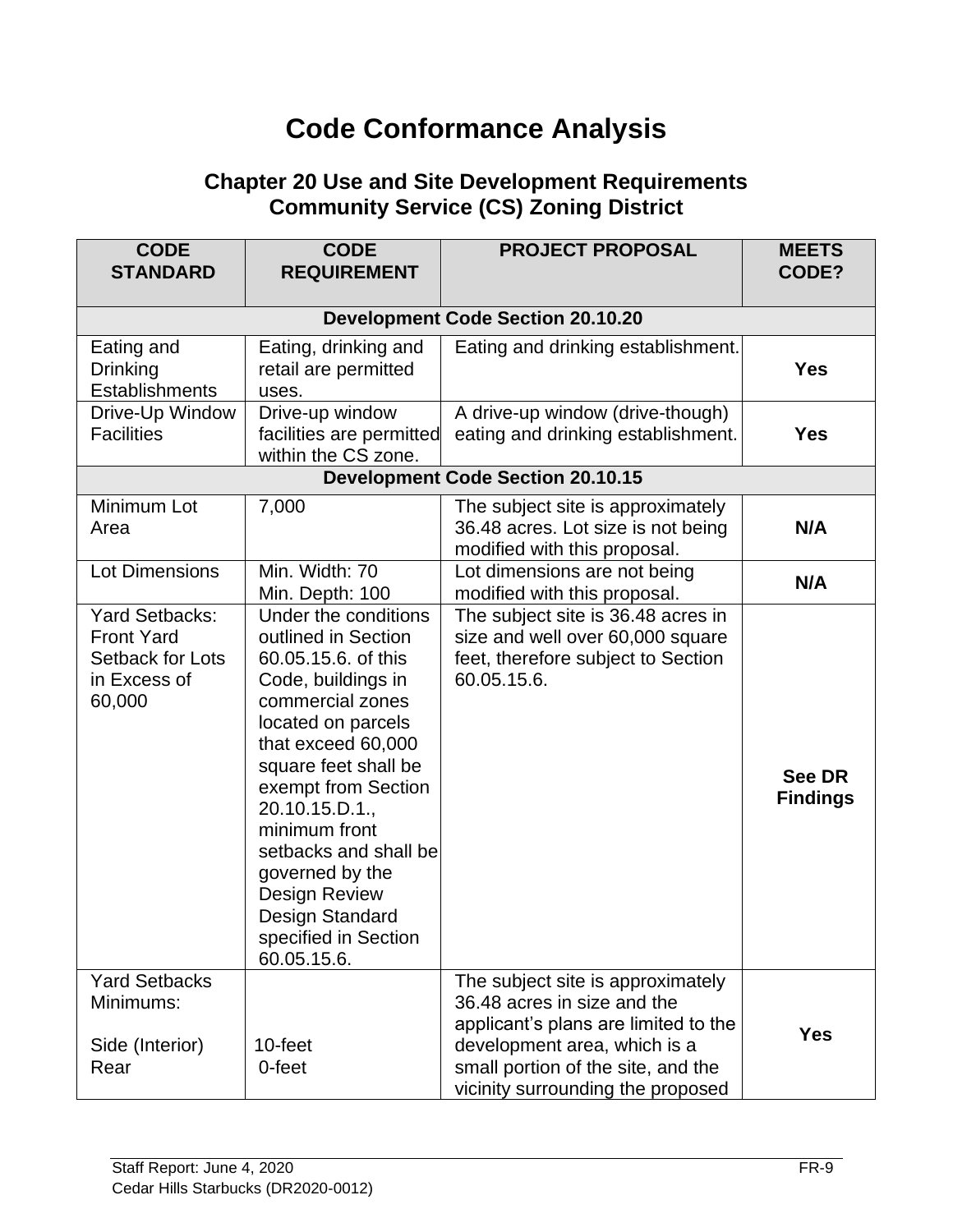|                                          |         | development. Although the<br>applicant's plans do not show all<br>of the surrounding property lines,<br>the applicant's plans do show that<br>the proposed building is located at<br>least 30 feet away from all<br>property lines. |            |
|------------------------------------------|---------|-------------------------------------------------------------------------------------------------------------------------------------------------------------------------------------------------------------------------------------|------------|
| <b>Maximum</b><br><b>Building Height</b> | 60 feet | Proposed structure is 19 feet in<br>height.                                                                                                                                                                                         | <b>Yes</b> |

# **Chapter 60 Special Requirements**

| <b>CODE</b><br><b>STANDARD</b>                                             | <b>CODE REQUIREMENT</b>                                                                                                                                                                                                                                                                              | <b>PROJECT PROPOSAL</b>                                                                                                                                                                                                                                                                                             | <b>MEETS</b><br>CODE?            |
|----------------------------------------------------------------------------|------------------------------------------------------------------------------------------------------------------------------------------------------------------------------------------------------------------------------------------------------------------------------------------------------|---------------------------------------------------------------------------------------------------------------------------------------------------------------------------------------------------------------------------------------------------------------------------------------------------------------------|----------------------------------|
|                                                                            | <b>Development Code Section 60.05</b>                                                                                                                                                                                                                                                                |                                                                                                                                                                                                                                                                                                                     |                                  |
| <b>Design Review</b><br>Principles,<br>Standards, and<br><b>Guidelines</b> | Requirements for new<br>development.                                                                                                                                                                                                                                                                 | The proposal is to construct<br>two new commercial<br>buildings.                                                                                                                                                                                                                                                    | <b>See DR</b><br><b>Findings</b> |
|                                                                            | Development Code Section 60.07 - Drive-Up Window Facilities                                                                                                                                                                                                                                          |                                                                                                                                                                                                                                                                                                                     |                                  |
| 60.07.10.1                                                                 | Access and egress to the<br>Drive-through feature are from<br>an on-site drive aisle or other<br>on-site circulation facility, not a<br>public street.                                                                                                                                               | The applicant's plans show<br>direct access and egress to<br>the drive-through feature are<br>provided from an on-site<br>drive-aisle and not a public<br>street.                                                                                                                                                   | <b>Yes</b>                       |
| 60.07.10.2                                                                 | Restaurants providing drive-up<br>window service shall have<br>sufficient parking and seating to<br>accommodate anticipated<br>customer volume.                                                                                                                                                      | The subject proposal is part<br>of a shopping center with<br>shared parking. The<br>applicant's materials<br>demonstrate sufficient<br>parking is provided for the<br>shopping center, including<br>the proposed use.                                                                                               | <b>Yes</b>                       |
| 60.07.10.3                                                                 | Restaurants providing drive-up<br>window service shall provide at<br>least two (2) designated parking<br>spaces immediately beyond the<br>service window, or provide other<br>satisfactory methods, to allow<br>customers requiring excessive<br>waiting time to receive their food<br>while parked. | The applicant states that this<br>is not applicable because of<br>the minimal amount of food<br>being served. Excessive wait<br>times are not anticipated.<br>However, the Development<br>Code does not distinguish<br>between restaurants serving<br>large quantities of food and<br>those and those serving less. | Yes,<br>w/COA                    |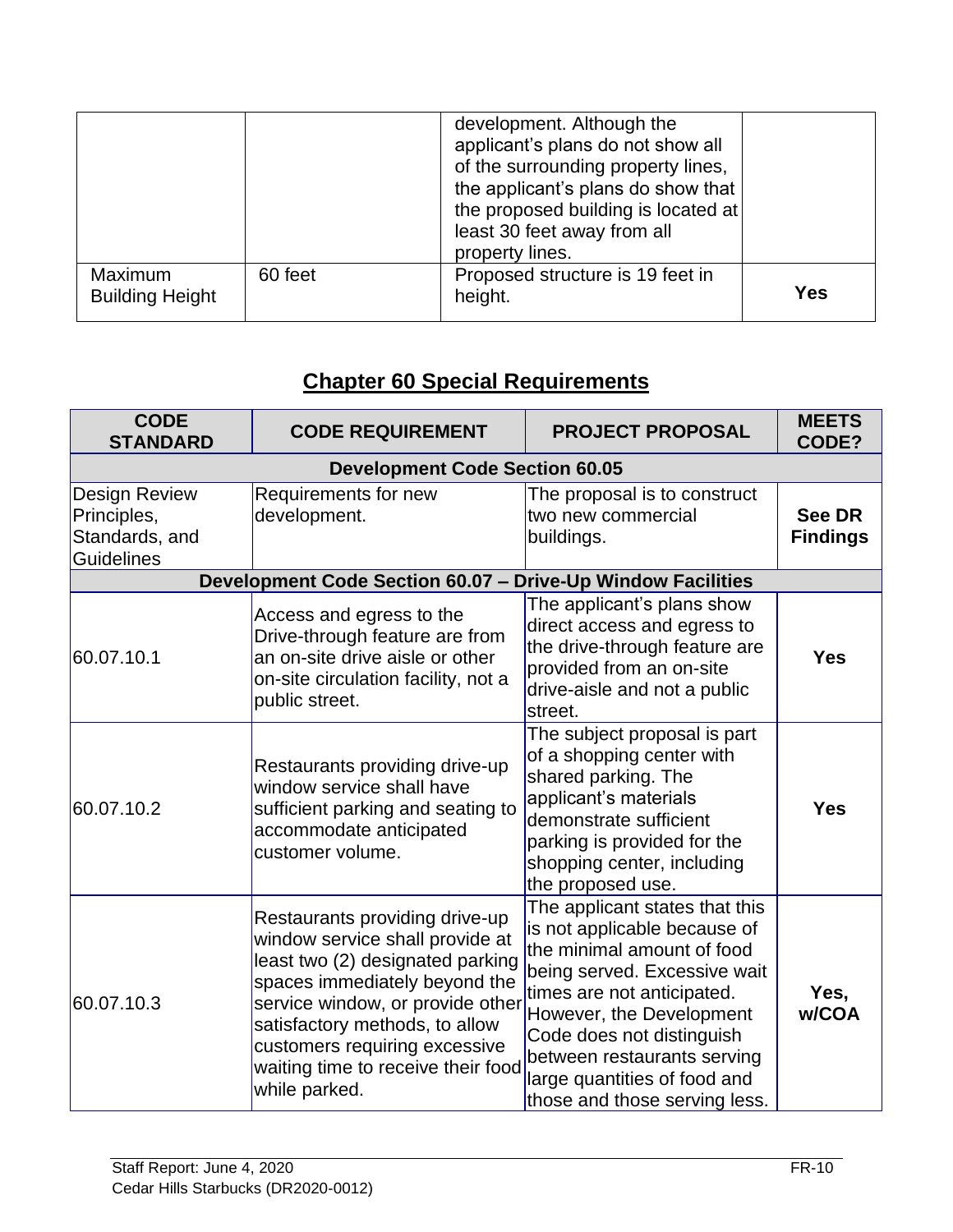|            |                                                                                                                                                                                                                                                                                                                                                                                                             | Therefore, the Committee<br>recommend the applicant<br>submit revised plans, prior to<br><b>Site Development permit</b><br>issuance, showing the<br>accommodation of at least<br>two (2) designated spaces for<br>customers waiting, as<br>outlined in Section<br>60.07.10.3.                                                                                                                                                                                                                                                                                                      |               |
|------------|-------------------------------------------------------------------------------------------------------------------------------------------------------------------------------------------------------------------------------------------------------------------------------------------------------------------------------------------------------------------------------------------------------------|------------------------------------------------------------------------------------------------------------------------------------------------------------------------------------------------------------------------------------------------------------------------------------------------------------------------------------------------------------------------------------------------------------------------------------------------------------------------------------------------------------------------------------------------------------------------------------|---------------|
| 60.07.10.4 | Financial and other commercial<br>establishments providing drive-<br>up window facilities which do<br>not provide for walk-in customer<br>service (i.e., not allowing<br>transactions within the<br>structure) shall provide for safe,<br>convenient and readily<br>accessible exterior walk-up<br>window service, such as an<br>automatic teller machine, at any<br>time during regular business<br>hours. | The proposed development<br>includes walk-in customer<br>services, therefore this<br>standard is not applicable.                                                                                                                                                                                                                                                                                                                                                                                                                                                                   | N/A           |
| 60.07.10.5 | The design of the stacking area<br>shall allow customers' vehicles<br>to leave the stacking line for<br>emergency reasons.                                                                                                                                                                                                                                                                                  | The applicant's plans show a<br>by-pass drive-aisle is<br>provided along the stacking<br>line.                                                                                                                                                                                                                                                                                                                                                                                                                                                                                     | <b>Yes</b>    |
| 60.07.10.6 | On-site parking for walk-in<br>customers shall be designed to<br>be readily accessible to all<br>public entrances to the building<br>and to provide safe, convenient<br>access.                                                                                                                                                                                                                             | The applicant's plans show a<br>bay of parking stalls located<br>directly south of the southern<br>primary entrance and a bay<br>of parking stalls located west<br>of the proposed building,<br>connected to the primary<br>entrances via pedestrian<br>walkways 7 and 10 feet in<br>width. Other parking spaces<br>are connected to the building<br>entrances through existing<br>pedestrian walkways. To<br>ensure safe and convenient<br>pedestrian access is<br>maintained, the Committee<br>recommends a condition of<br>approval, requiring the<br>applicant to submit plans | Yes,<br>w/COA |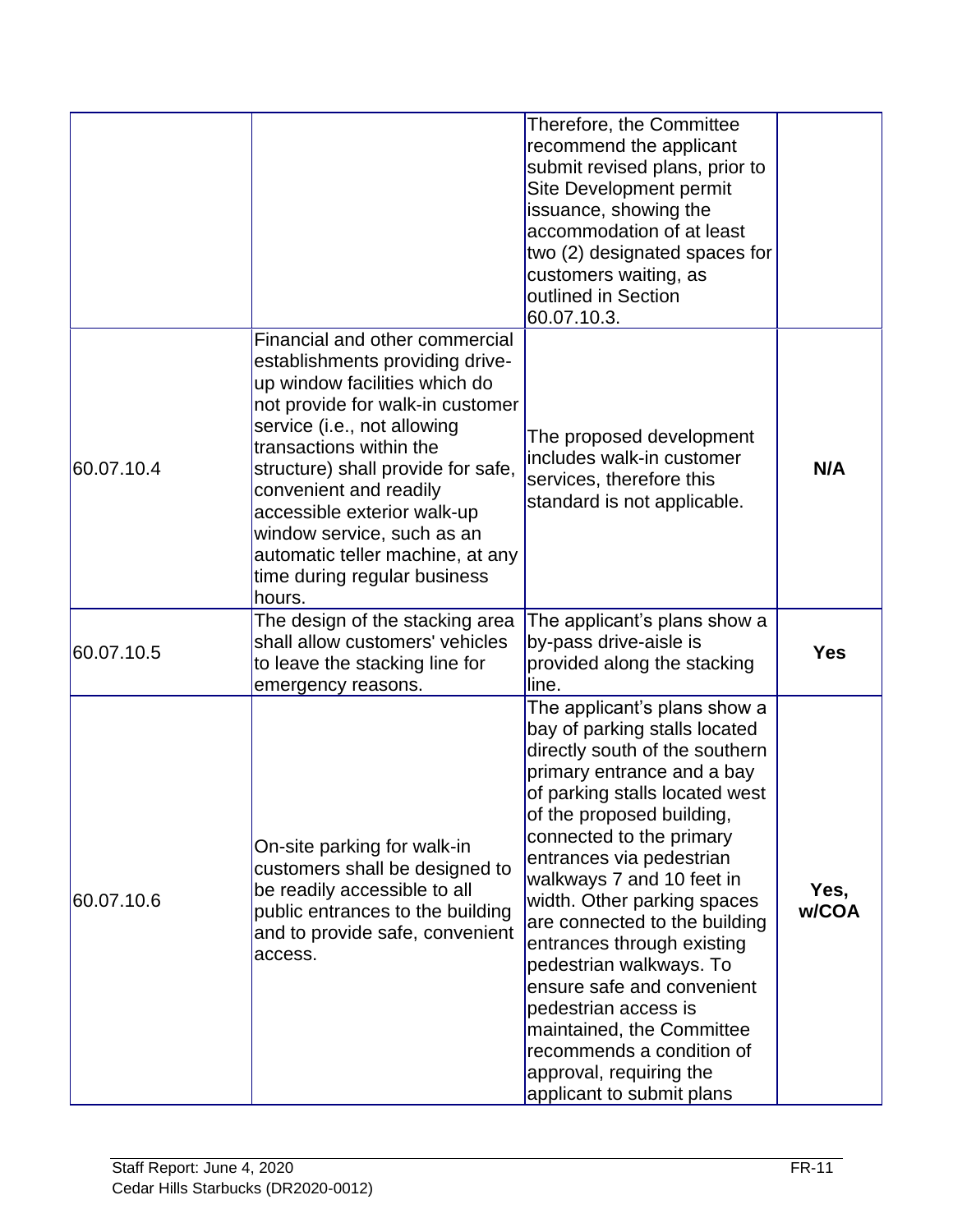|                                                                                            |                                                                                                                                                                                         | showing signage and/or<br>pavement markings<br>consistent with both the most<br>recent Manual of Uniform<br><b>Traffic Control Devices</b><br>(MUTCD) and the City's<br><b>Engineering Design Manual,</b><br>indicating that any vehicles<br>queueing beyond the<br>stacking area may not block<br>the pedestrian accessway<br>and parking lot drive aisles.                                        |            |
|--------------------------------------------------------------------------------------------|-----------------------------------------------------------------------------------------------------------------------------------------------------------------------------------------|-----------------------------------------------------------------------------------------------------------------------------------------------------------------------------------------------------------------------------------------------------------------------------------------------------------------------------------------------------------------------------------------------------|------------|
| 60.07.10.7                                                                                 | Establishments having drive-up<br>window facilities shall have<br>sufficient stacking area to<br>ensure that public rights-of-way<br>and shared access driveways<br>are not obstructed. | The applicant's plans show<br>the proposed drive-through<br>aisle wraps around the<br>proposed building, with the<br>drive-up window located<br>nearer to the exit, allowing for<br>sufficient stacking area.<br>Additionally, the entrance to<br>the drive-through area is<br>provided from internal drive-<br>aisle, not from a public street,<br>therefore allowing additional<br>stacking area. | <b>Yes</b> |
| 60.07.10.8                                                                                 | Communication's sound system<br>shall not exceed a<br>measurement of 55<br>decibels at the adjoining<br>property line                                                                   | The applicant's plans show<br>the ordering point is located<br>approximately 54 feet away<br>from the nearest property line<br>(shared with SW Jenkins<br>Avenue). The applicant's<br>materials demonstrate the<br>proposed sound systems<br>dissipation of sound coming<br>from the speaker which<br>shows that at 32 feet away<br>from the speaker the<br>measurement is 54 decibels.             | <b>Yes</b> |
|                                                                                            | Development Code Section 60.10 - Flood Plain Regulations                                                                                                                                |                                                                                                                                                                                                                                                                                                                                                                                                     |            |
| 60.10.05-60.10.30<br><b>Regulations</b><br>governing<br>development within<br>floodplains. | Requirements for development<br>within floodplains.                                                                                                                                     | The southern portion of the<br>subject site is located within a<br>floodway and flood plain. The<br>proposal is located within the<br>northern portion of the site<br>and does not affect the<br>floodway or floodplain on the                                                                                                                                                                      | N/A        |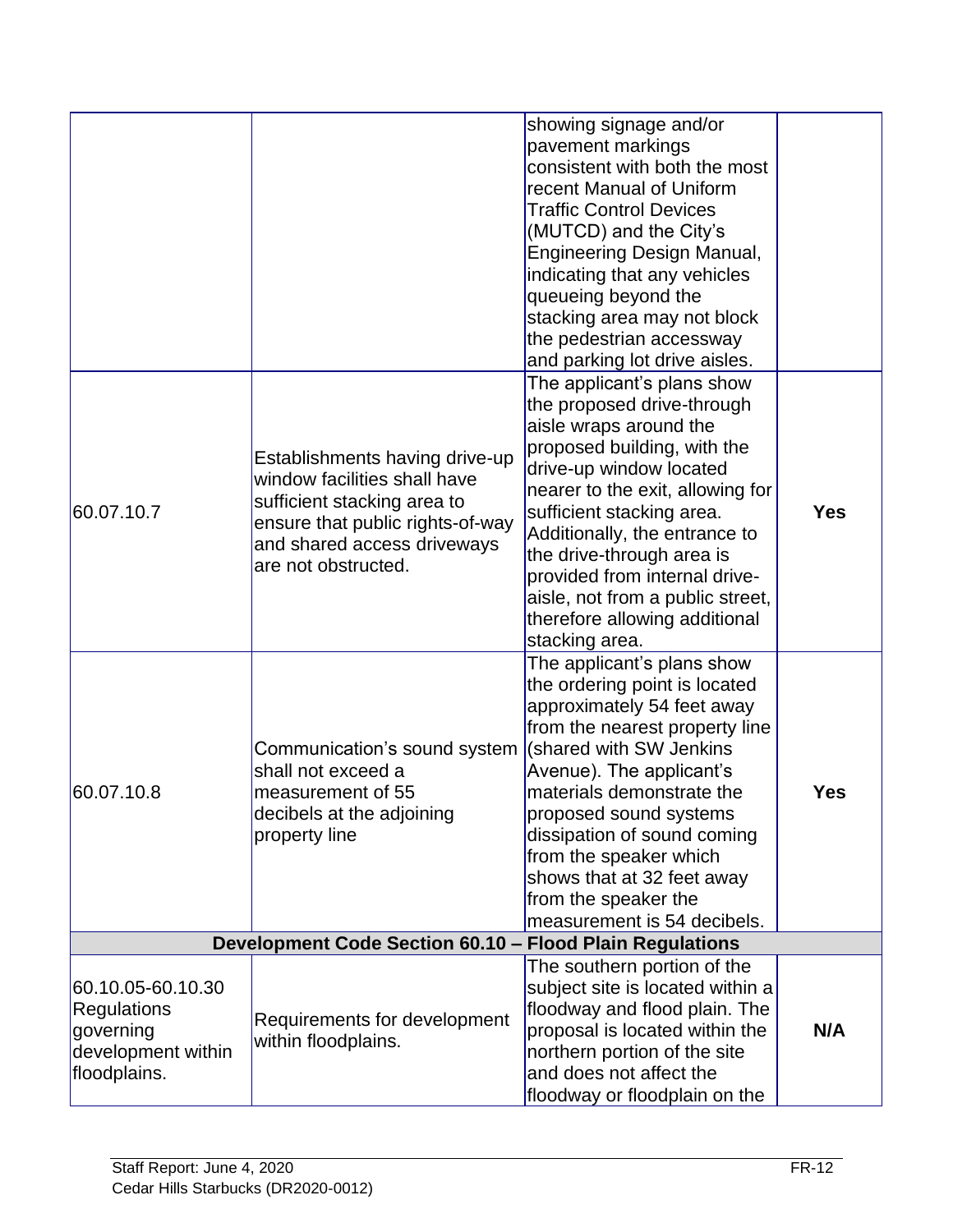|                               |                                                              | site.                                               |               |
|-------------------------------|--------------------------------------------------------------|-----------------------------------------------------|---------------|
|                               | Development Code Section 60.30 - Off-Street Parking          |                                                     |               |
|                               | Retail (including shopping                                   | The applicant proposal                              |               |
|                               | centers):                                                    | includes approximately 2,200                        |               |
|                               |                                                              | square feet of commercial                           |               |
|                               | 3.3 parking spaces per 1,000                                 | floor area requiring 7 parking                      |               |
|                               | square feet of gross floor area.                             | spaces. The applicant has                           |               |
|                               |                                                              | provided parking calculations                       |               |
|                               | The maximum parking ratio is                                 | for the shopping center,                            |               |
|                               | 5.1 parking spaces per 1,000                                 | showing the required vehicle                        |               |
|                               | square feet of gross floor area.                             | parking for all the buildings<br>and uses combined. |               |
| Off-street motor              |                                                              | The applicant states that the                       |               |
| vehicle parking               |                                                              | overall shopping center has a                       | <b>Yes</b>    |
|                               |                                                              | minimum parking requirement                         |               |
|                               |                                                              | of 2,474 stalls and a                               |               |
|                               |                                                              | maximum of 3,714 stalls.                            |               |
|                               |                                                              | Including the parking                               |               |
|                               |                                                              | proposed with this                                  |               |
|                               |                                                              | application, the shopping                           |               |
|                               |                                                              | center will have 2,561 stalls                       |               |
|                               |                                                              | proposed development is                             |               |
|                               |                                                              | located on a larger site with                       |               |
|                               |                                                              | shared parking.<br>The applicant states 2 short-    |               |
|                               | Retail, including shopping<br>centers                        | term bicycle parking spaces                         |               |
|                               | Short-term: 2 spaces or 1 space are proposed and four, long- |                                                     |               |
|                               | per 12,000 square feet of floor                              | term bicycle parking spaces                         |               |
|                               | area                                                         | exist within 100 feet of a                          |               |
|                               | Long-term: 2 spaces or 1 space   primary entrance. However,  |                                                     |               |
|                               | per 12,000 square feet of floor                              | the applicant has not                               |               |
|                               | area                                                         | provided bike rack details to                       |               |
|                               |                                                              | help determine the number of                        |               |
|                               |                                                              | bicycles each rack is able to<br>accommodate and    |               |
| Off-street bicycle<br>parking |                                                              | compliance with bike rack                           | Yes,<br>w/COA |
|                               |                                                              | dimensional requirements.                           |               |
|                               |                                                              | Additionally, because the                           |               |
|                               |                                                              | long-term bike parking                              |               |
|                               |                                                              | spaces are provided next to                         |               |
|                               |                                                              | an adjacent building on the                         |               |
|                               |                                                              | site, the Committee                                 |               |
|                               |                                                              | recommend a condition of                            |               |
|                               |                                                              | approval requiring the                              |               |
|                               |                                                              | applicant to demonstrate that                       |               |
|                               |                                                              | the minimum required long                           |               |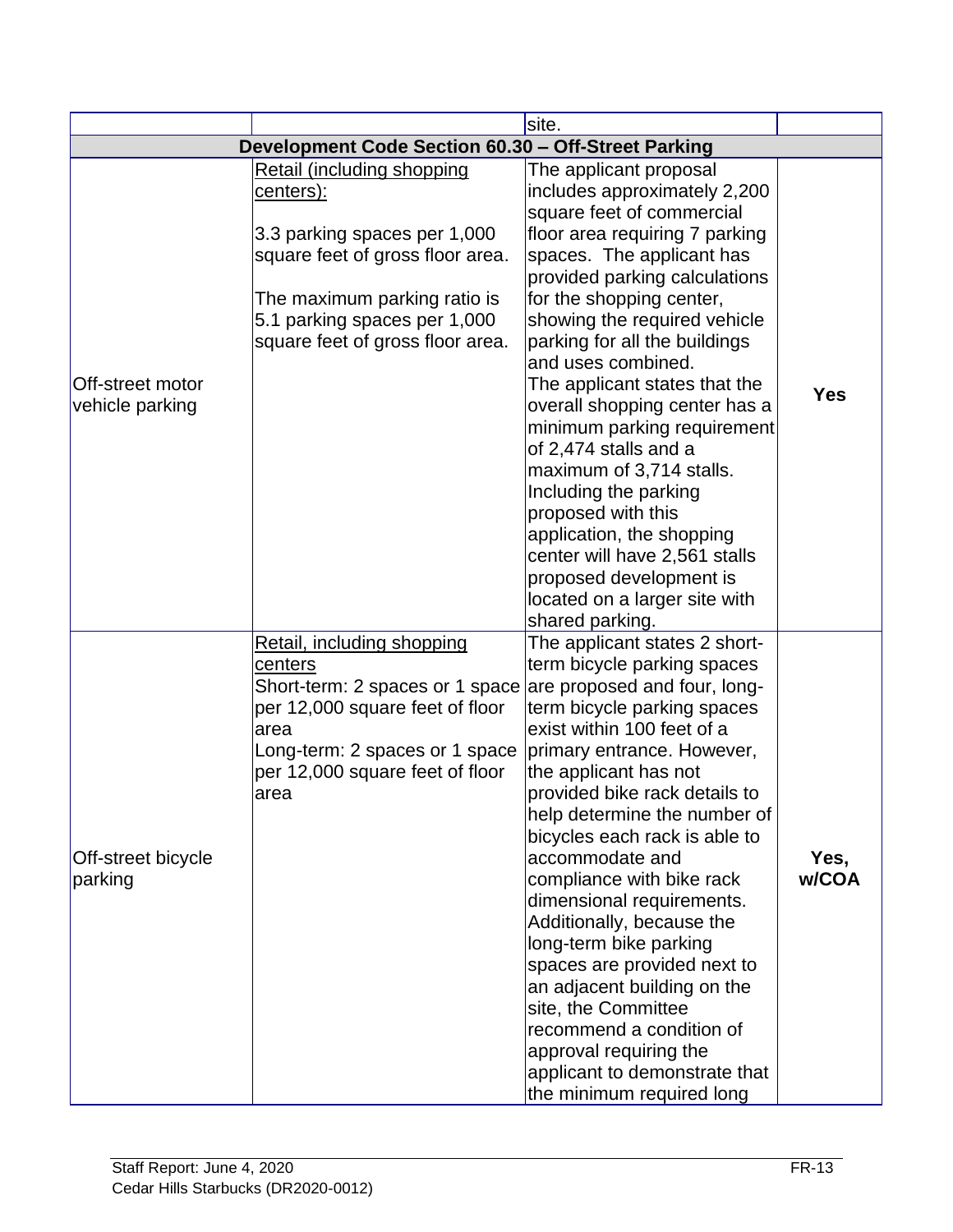|                |                                                              | term bicycle parking is           |                       |
|----------------|--------------------------------------------------------------|-----------------------------------|-----------------------|
|                |                                                              | provided on site, and that the    |                       |
|                |                                                              | location and design of the        |                       |
|                |                                                              | bicycle parking is consistent     |                       |
|                |                                                              | with the Development Code         |                       |
|                |                                                              | (Chapter 60.30 Off Street         |                       |
|                |                                                              | Parking) as well as the           |                       |
|                |                                                              | <b>Engineering and Design</b>     |                       |
|                |                                                              | Manual (Section 340 Bicycle       |                       |
|                |                                                              | Parking Standards).               |                       |
|                | Development Code Section 60.55 - Transportation              |                                   |                       |
|                | Regulations pertaining to the                                | <b>Refer to Facilities Review</b> |                       |
| Transportation | construction or reconstruction of Committee findings herein. |                                   |                       |
| Facilities     | transportation facilities.                                   |                                   | <b>Yes</b>            |
|                |                                                              |                                   |                       |
|                | Development Code Section 60.65 - Utility Undergrounding      |                                   |                       |
|                | All existing overhead utilities                              | To ensure the proposal            |                       |
|                | and any new utility service lines                            | meets requirements of this        |                       |
|                | within the project and along any section, Committee          |                                   |                       |
| Utility        | existing frontage, except high                               | recommends a condition            | Yes, w/<br><b>COA</b> |
| Undergrounding | voltage lines (>57kV) must be                                | requiring undergrounding          |                       |
|                | placed underground.                                          | completion prior to               |                       |
|                |                                                              | occupancy.                        |                       |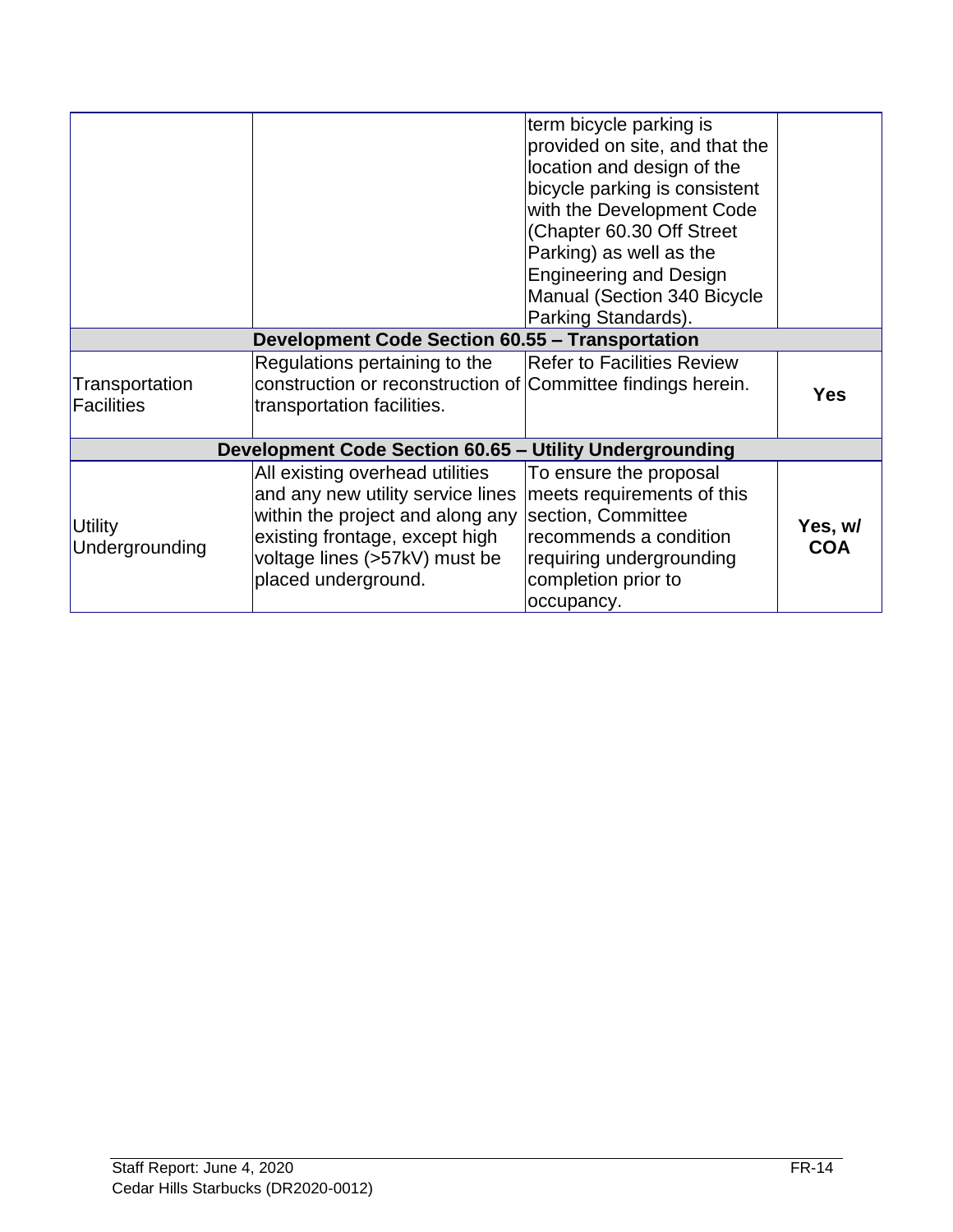#### **DR2020-0012 ANALYSIS AND FINDINGS FOR DESIGN REVIEW TWO APPROVAL**

#### **Section 40.03.1. Facilities Review Committee Approval Criteria**

*The applicant for development must establish that the application complies with all relevant standards in conformance with Section 50.25.1.B and all the following criteria have been met, as applicable.* 

#### FINDING:

Staff has reviewed the applicable Facilities Review Committee approval criteria in Attachment A of this report. Staff cites the findings presented in Attachment A in response to the Facilities Review Committee approval criteria. As identified in Attachment A, the proposal meets Approval Criteria 40.03.1.A through L, subject to conditions of approval identified in Attachment C.

#### **Therefore, staff finds that the proposal meets the criteria for approval.**

#### **Section 40.20.05. Purpose.**

*The purpose of Design Review is to promote Beaverton's commitment to the community's appearance, quality pedestrian environment, and aesthetic quality. It is intended that monotonous, drab, unsightly, dreary, and inharmonious development will be discouraged. Design Review is also intended to conserve the City's natural amenities and visual character by ensuring that proposals are properly related to their sites and to their surroundings by encouraging compatible and complementary development.* 

*The purpose of Design Review as summarized in this Section is carried out by the approval criteria listed herein.*

**Section 40.20.15.2.C. Approval Criteria.** *In order to approve a Design Review Three application, the decision making authority shall make findings of fact based on evidence provided by the applicant demonstrating that all the following criteria are satisfied:*

#### *1. The proposal satisfies the threshold requirements for a Design Review Two application.*

#### FINDING:

The applicant proposes new construction of 2,200 square feet of non-residential use on a site that does not abut any Residential District, which meets Design Review Two threshold:

*1. New construction of up to and including 50,000 gross square feet of nonresidential floor area where the development does not abut any*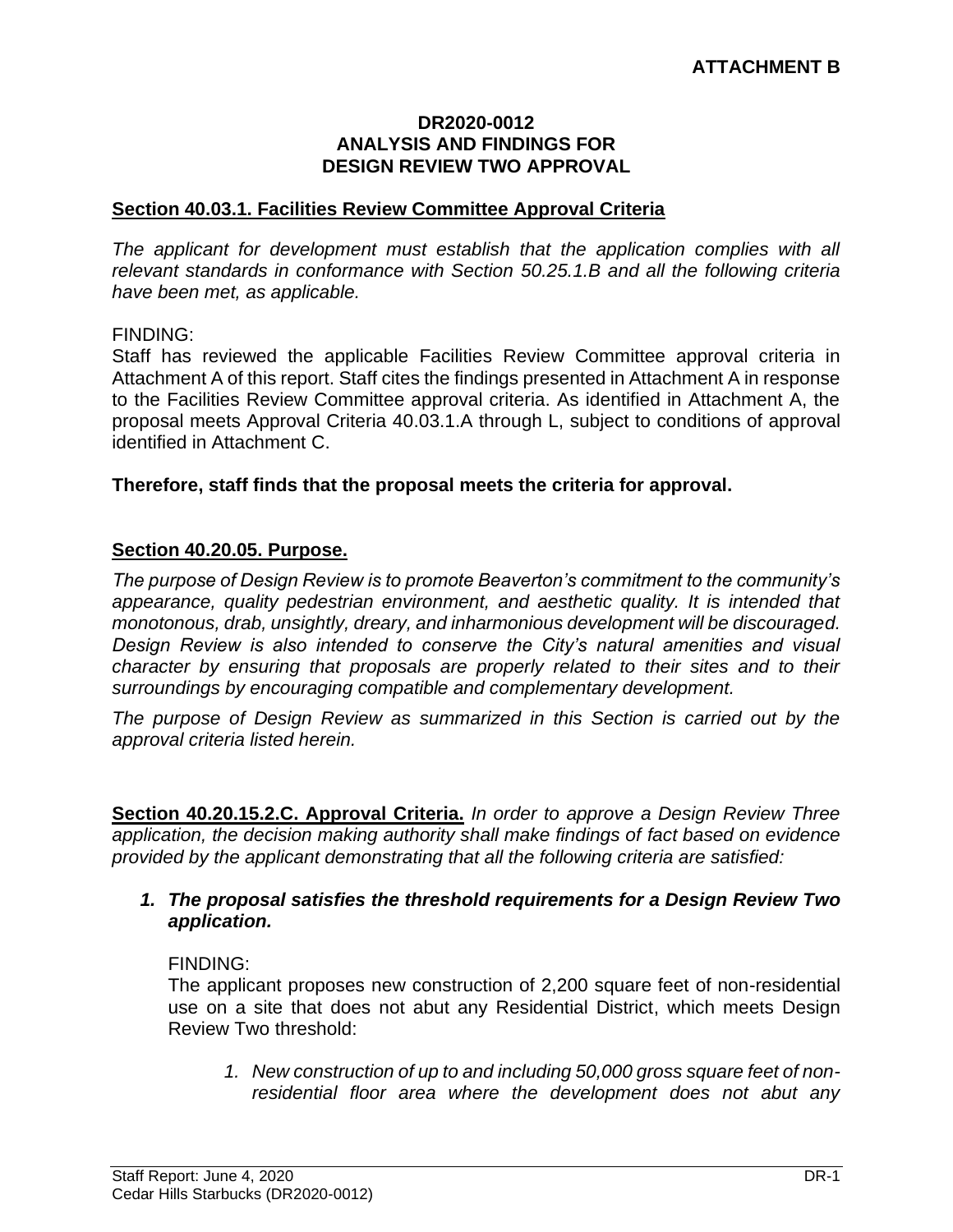#### *Residential District.*

**Therefore, staff finds that the proposal meets the approval criterion.**

*2. All City application fees related to the application under consideration by the decision making authority have been submitted.*

#### FINDING:

The City of Beaverton received the appropriate fee for a Design Review Two application.

**Therefore, staff finds that the proposal meets the approval criterion.**

#### *3. The proposal contains all applicable application submittal requirements as specified in Section 50.25.1. of the Development Code.*

#### FINDING:

The applicant's initial submittal was made on January 28, 2020 and the application was deemed complete on April 22, 2020.

**Therefore, staff finds that the proposal meets the approval criterion.**

#### *4. The proposal is consistent with all applicable provisions of Sections 60.05.15. through 60.05.30. (Design Standards).*

FINDING:

The proposal is consistent with all applicable Design Standards or can be consistent, subject to conditions of approval. Compliance is evaluated in detail in the Design Standard Analysis table herein.

**Therefore, staff finds that that by meeting the conditions of approval, the proposal meets the approval criterion.**

- *5. For additions to or modifications of existing development, the proposal is consistent with all applicable provisions of Sections 60.05.15 through 60.05.30 (Design Standards) or can demonstrate that the proposed additions or modifications are moving towards compliance with specific Design Standards if any of the following conditions exist:*
	- *a. A physical obstacle such as topography or natural feature exists and prevents the full implementation of the applicable standard; or*
	- *b. The location of existing structural improvements prevent the full implementation of the applicable standard; or*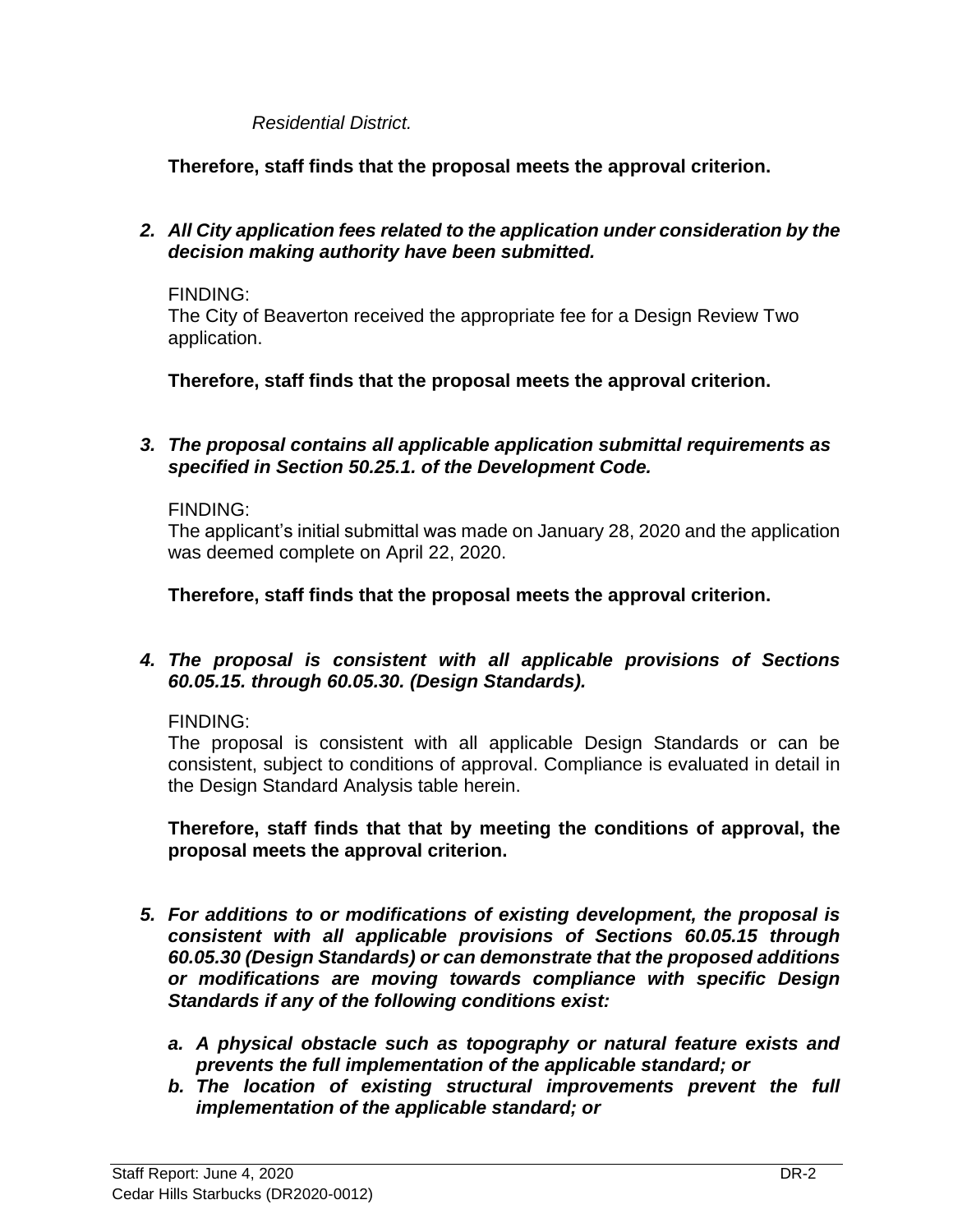*c. The location of the existing structure to be modified is more than 300 feet from a public street.* 

*If the above listed conditions are found to exist and it is not feasible to locate a proposed addition in such a way that the addition abuts a street, then all applicable design standards except the following must be met:*

- *d. If in a Multiple Use District, building location, entrances and orientation along streets, and parking lot limitations along streets (Standards 60.05.15.6 and 60.05.20.8)*
- *e. If in a Multiple Use or Commercial District, ground floor elevation window requirements (Standard 60.05.15.8).*

FINDING:

The proposed development is the construction of a standalone building and not an addition.

**Therefore, staff finds that the approval criterion is not applicable.**

*6. Applications and documents related to the request, which will require further City approval, shall be submitted to the City in the proper sequence.*

FINDING:

The applicant has submitted all documents related to this request for Design Review Two approval. No additional applications or documents are needed at this time.

**Therefore, staff finds that the proposal meets the approval criterion.**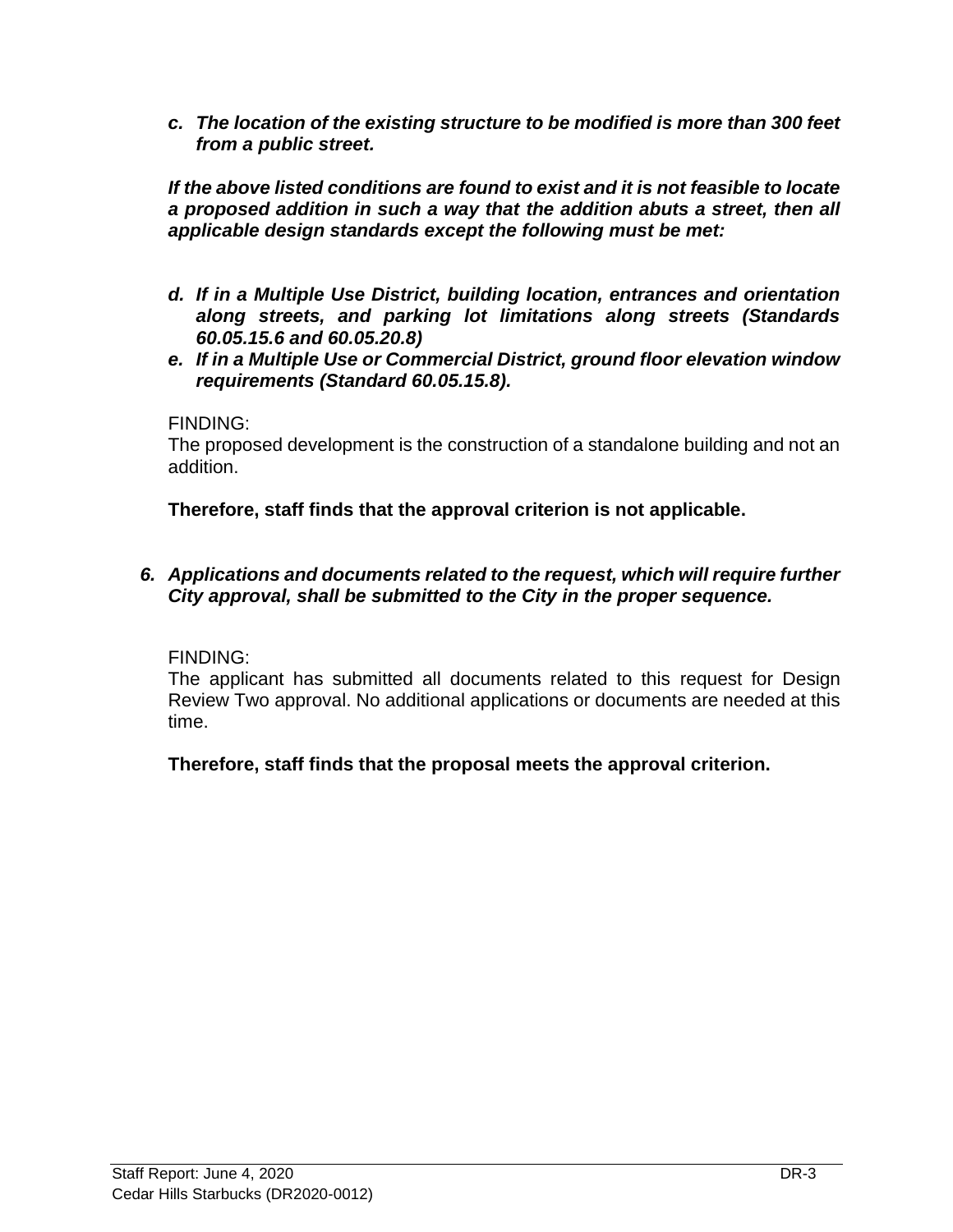## **DESIGN STANDARD ANALYSIS**

#### *60.05.15. Building Design and Orientation Standards. Unless otherwise noted, all standards apply in all zoning districts.*

| <b>DESIGN STANDARD</b>                                                                                                                                                                                                                                                                                                                                                                                                                                                                                                                                                                     | <b>PROJECT PROPOSAL</b>                                                                                                                                                                                                                                                                                                                                                                                                                                     | <b>MEETS</b><br><b>STANDARD?</b> |
|--------------------------------------------------------------------------------------------------------------------------------------------------------------------------------------------------------------------------------------------------------------------------------------------------------------------------------------------------------------------------------------------------------------------------------------------------------------------------------------------------------------------------------------------------------------------------------------------|-------------------------------------------------------------------------------------------------------------------------------------------------------------------------------------------------------------------------------------------------------------------------------------------------------------------------------------------------------------------------------------------------------------------------------------------------------------|----------------------------------|
| 60.05.15.1 Building articulation and variety                                                                                                                                                                                                                                                                                                                                                                                                                                                                                                                                               |                                                                                                                                                                                                                                                                                                                                                                                                                                                             |                                  |
| A. Attached residential buildings in Residential zones shall<br>be limited in length to 200 feet.                                                                                                                                                                                                                                                                                                                                                                                                                                                                                          | The proposal does not include<br>attached residential buildings.                                                                                                                                                                                                                                                                                                                                                                                            | N/A                              |
|                                                                                                                                                                                                                                                                                                                                                                                                                                                                                                                                                                                            | The proposed building is within 200<br>feet of an adjacent street. The<br>northern elevation faces SW<br>Jenkins Road. The east and north<br>elevations contain primary building<br>entrances.                                                                                                                                                                                                                                                              |                                  |
| B. Buildings visible from and within 200 feet of an adjacent<br>street shall have a minimum portion of the street-facing<br>$e$ levation(s) and the elevation(s) containing a primary<br>building entrance or multiple tenant entrances devoted to<br>permanent architectural features designed to provide<br>articulation and variety. These permanent features include,                                                                                                                                                                                                                  | North: The applicant's show a<br>minimum of 30 percent of the<br>northern elevation is articulated<br>through the use of glazing and<br>brick. The applicant's plans also<br>show a minimum of 35 percent of<br>the northern elevation is devoted to<br>glazing, as outlined in Section<br>60.05.15.8.A.3.                                                                                                                                                  |                                  |
| but are not limited to windows, bays and offsetting walls that<br>extend at least 18 inches, recessed entrances, loading doors<br>and bays, and changes in material types. Changes in<br>material types shall have a minimum dimension of two feet<br>and minimum area of 25 square feet. The percentage of the<br>total square footage of elevation area is:<br>1. Thirty percent in Residential zones and all uses in<br>Commercial and Multiple Use zones.<br>2. Fifty percent in Commercial zones where glazing is less<br>than thirty five percent pursuant to Section 60.05.15.8.A.3 | South: The applicant's plans shows<br>a portion of the southern elevation<br>is offset by approximately 6 feet.<br>Additionally, the southern elevation<br>is treated with a combination of<br>brick, stucco and glazing materials,<br>exceeding the 30 percent<br>articulation requirement. The<br>applicant's plans also show a<br>minimum of 35 percent of the<br>northern elevation is devoted to<br>glazing, as outlined in Section<br>60.05.15.8.A.3. | <b>Yes</b>                       |
|                                                                                                                                                                                                                                                                                                                                                                                                                                                                                                                                                                                            | <b>East:</b> The applicant's plans show<br>360 square feet of glazing is<br>provided on the eastern elevation.<br>Additionally, large areas are treated<br>with brick and stucco, providing a<br>change in materials, demonstrating<br>compliance with the 30 percent<br>minimum articulation requirement.                                                                                                                                                  |                                  |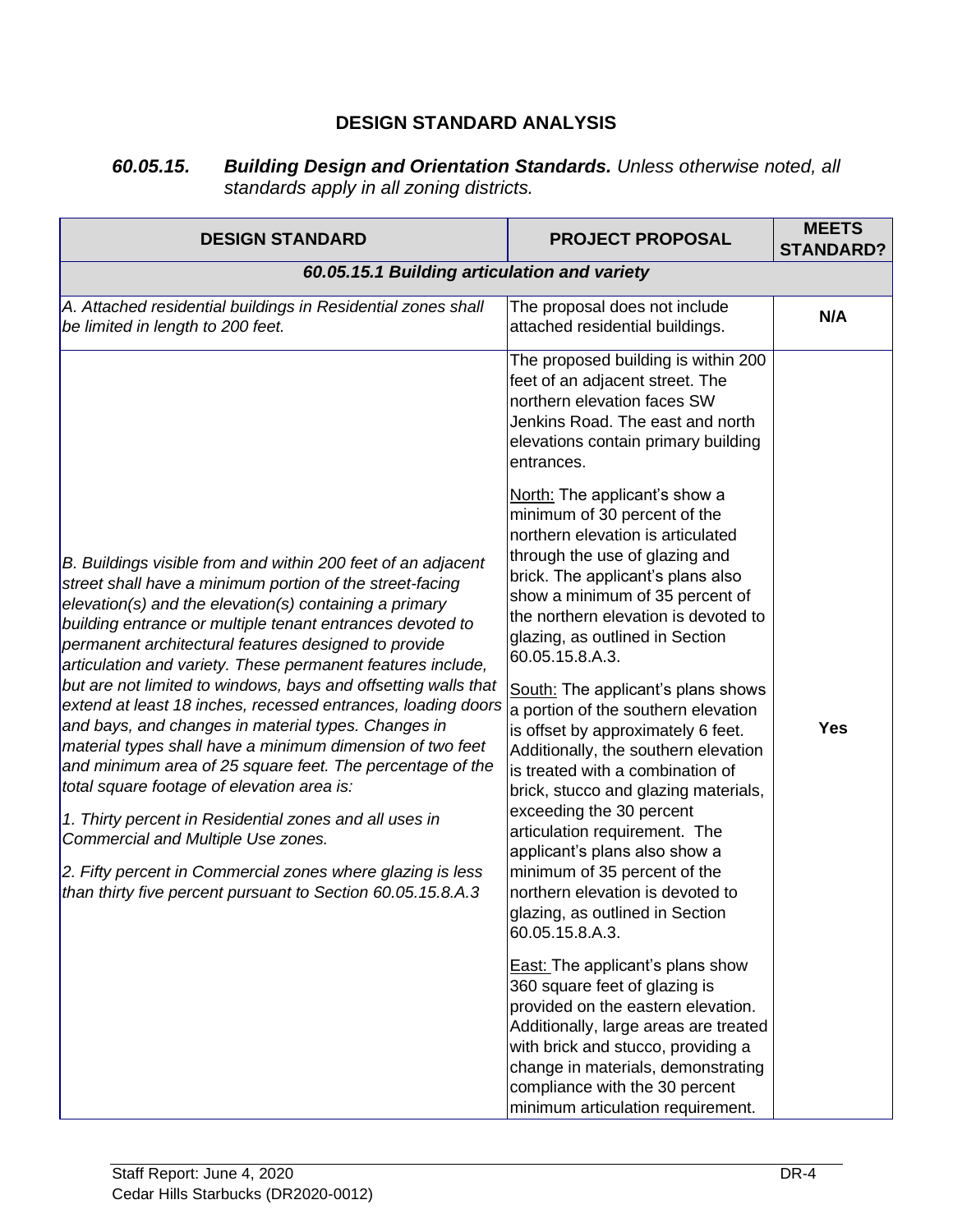| details, alcoves, balconies, or bays.<br>60.05.15.2 Roof forms<br>C. All roofs with a slope of less than 4/12 pitch shall be<br>articulated with a parapet wall that must project vertically<br>above the roof line at least 12 inches or architecturally<br>treated, such as with a decorative cornice.                                                                           | The applicant's plans show a flat<br>roof is proposed which is concealed<br>by a parapet wall that exceeds 12<br>inches vertically. The top of the<br>parapet wall is treated with metal<br>coping. | Yes        |
|------------------------------------------------------------------------------------------------------------------------------------------------------------------------------------------------------------------------------------------------------------------------------------------------------------------------------------------------------------------------------------|-----------------------------------------------------------------------------------------------------------------------------------------------------------------------------------------------------|------------|
| D. In addition to the requirements of Section 60.05.15.1.B<br>and C, detached and attached residential building elevations<br>facing a street, common green, or shared court shall not<br>consist of undifferentiated blank walls greater than 150<br>square feet in area. Building elevations shall be articulated<br>with architectural features such as windows, dormers, porch | The proposal does not include<br>detached or attached residential<br>buildings.                                                                                                                     | N/A        |
| C. The maximum spacing between permanent architectural<br>features shall be no more than:<br>1. Forty feet in Residential zones and all uses in Commercial<br>and Multiple Use zones.                                                                                                                                                                                              | The applicant's plans show<br>architectural features are not<br>proposed at a distance that<br>exceeds 40 feet.                                                                                     | <b>Yes</b> |
|                                                                                                                                                                                                                                                                                                                                                                                    | The applicant's plans also show a<br>minimum of 35 percent of the<br>northern elevation is devoted to<br>glazing, as outlined in Section<br>60.05.15.8.A.3.                                         |            |

| <b>DESIGN STANDARD</b>                                                                                                                                                                                                                                                                                                                                                | <b>PROJECT PROPOSAL</b>                                                                                                                                                                                                                                                                                                                                                                                                                                                   | <b>MEETS</b><br><b>STANDARD?</b> |
|-----------------------------------------------------------------------------------------------------------------------------------------------------------------------------------------------------------------------------------------------------------------------------------------------------------------------------------------------------------------------|---------------------------------------------------------------------------------------------------------------------------------------------------------------------------------------------------------------------------------------------------------------------------------------------------------------------------------------------------------------------------------------------------------------------------------------------------------------------------|----------------------------------|
| 60.05.15.3 Primary building entrances                                                                                                                                                                                                                                                                                                                                 |                                                                                                                                                                                                                                                                                                                                                                                                                                                                           |                                  |
| A. Primary entrances, which are the main points of entry<br>where the majority of building users will enter and leave,<br>shall be covered, recessed, or treated with a permanent<br>architectural feature in such a way that weather protection is<br>provided. The covered area providing weather protection<br>shall be at least six feet wide and four feet deep. | The applicant states that primary<br>entrances are covered by a<br>continuous four-foot-deep<br>cantilevered overhang, providing<br>weather protection over both doors.<br>However, the applicant's plans are<br>not clear and indicate the canopy is<br>only 3.5 feet deep. To ensure<br>compliance with the standard, staff<br>recommend a condition of approval<br>that the applicant provide plans that<br>clearly demonstrate compliance<br>with Section 60.05.15.3. | Yes, w/COA                       |
| 60.05.15.4 Exterior building materials                                                                                                                                                                                                                                                                                                                                |                                                                                                                                                                                                                                                                                                                                                                                                                                                                           |                                  |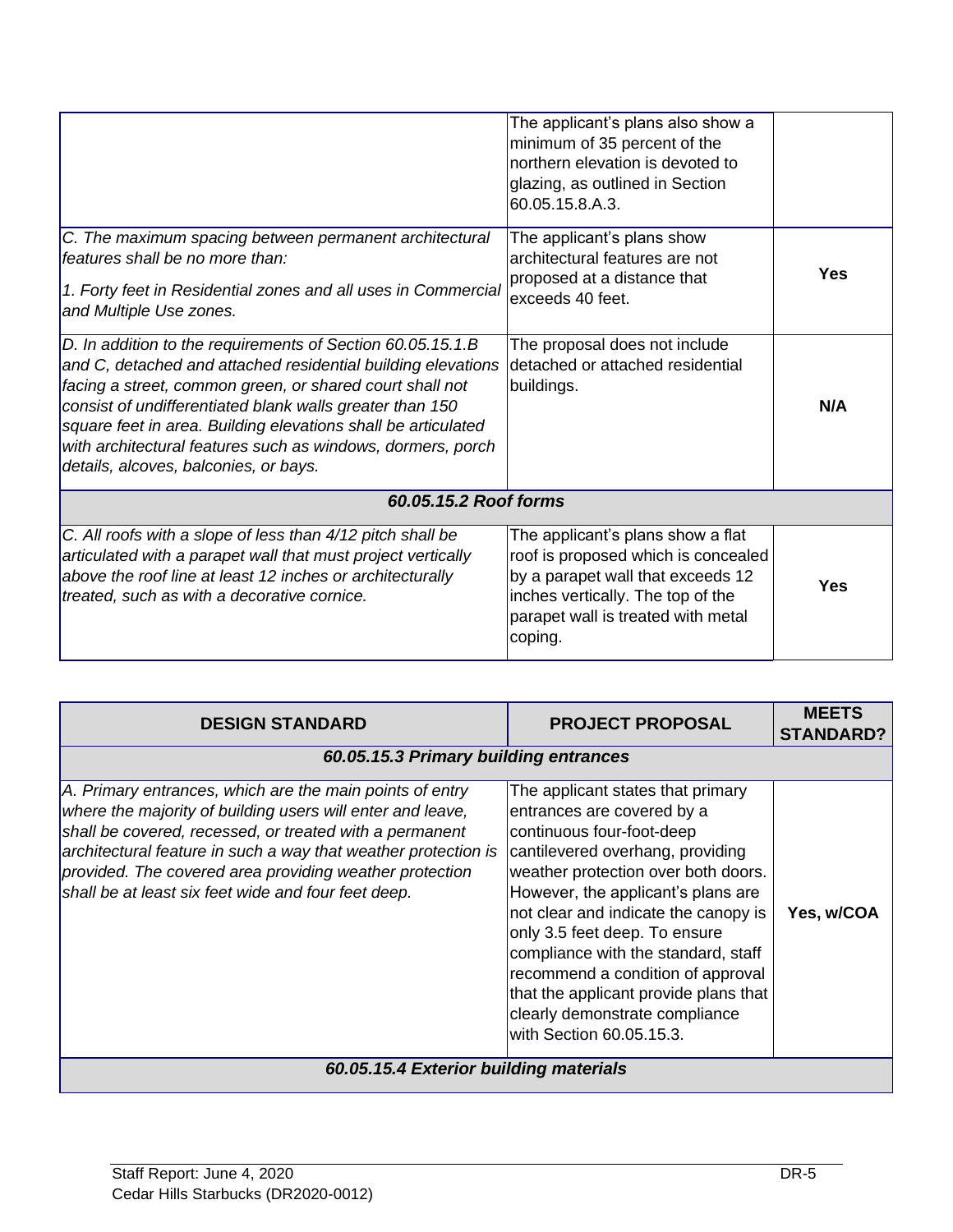| B. For Conditional Uses in Residential zones and all uses in     | The applicant's plans do not show     |            |
|------------------------------------------------------------------|---------------------------------------|------------|
| Commercial and Multiple Use zones (except detached               | the use of concrete on building       |            |
| residential uses fronting streets, common greens, and            | elevations, therefore, the 30         |            |
| shared courts), a maximum of 30 percent of each elevation        | percent maximum is not exceeded       |            |
| that is visible from and within 200 feet of a public street or a | on any elevation.                     |            |
| public park, public plaza, or other public open space, and on    |                                       |            |
| elevations that include a primary building entrance or           |                                       |            |
| multiple tenant entrances may be plain, smooth, unfinished       |                                       | <b>Yes</b> |
| concrete, concrete block, plywood, and sheet pressboard.         |                                       |            |
| The remaining elevation area for all applicable uses in all      |                                       |            |
| applicable zones shall be architecturally treated. Appropriate   |                                       |            |
| methods of architectural treatment shall include, but are not    |                                       |            |
| limited to, scoring, changes in material texture, and the        |                                       |            |
| application of other finish materials such as wood, rock,        |                                       |            |
| brick, or tile wall treatment.                                   |                                       |            |
|                                                                  | The applicant's plans do not show     |            |
| C. For Conditional Uses in Residential zones and all uses in     | the use of concrete on building       |            |
| Commercial and Multiple Use zones, plain, smooth, exposed        | elevations, including for the         |            |
| concrete and concrete block used as foundation material          | foundation, therefore, the three-foot |            |
| shall not be more than three feet above the finished grade       | height maximum is not exceeded on     | Yes        |
| level adjacent to the foundation wall, unless pigmented,         | any elevation.                        |            |
| textured, or both. In Industrial districts, foundations may      |                                       |            |
| extend up to four feet above the finished grade level.           |                                       |            |
|                                                                  |                                       |            |

| 60.05.15.5 Roof-mounted equipment                                                                                                                                                                                                                                                                                                                                                                                        |                                                                                                                                                                                                                                                                                                                                     |     |
|--------------------------------------------------------------------------------------------------------------------------------------------------------------------------------------------------------------------------------------------------------------------------------------------------------------------------------------------------------------------------------------------------------------------------|-------------------------------------------------------------------------------------------------------------------------------------------------------------------------------------------------------------------------------------------------------------------------------------------------------------------------------------|-----|
| A. All roof-mounted equipment shall be screened from view<br>from adjacent streets or adjacent properties in one of the<br>following ways:<br>1. A parapet wall; or<br>$ 2.$ A screen around the equipment that is made of a primary<br>exterior finish material used on other portions of the building;<br> or<br>3. Setback from the street-facing elevation such that it is not<br>visible from the public street(s). | The applicant states that roof-<br>mounted equipment will be<br>screened by the parapet walls.<br>However, at this stage of review<br>roof mounted equipment is not<br>proposed. Compliance with this<br>standard will be determined at<br>Building permit issuance, prior to<br>the installation of any roof-mounted<br>equipment. | N/A |
| B. The vertical measuring distance for required screening<br>shall be measured at five feet above the finished or existing<br>grade of the property line or public right-of-way abutting the<br>development site's front yard setback for a distance of 100<br>lineal feet measured outward from the development site's<br>front property line.                                                                          | No roof-mounted equipment is<br>proposed on the hitting facility<br>building.                                                                                                                                                                                                                                                       | N/A |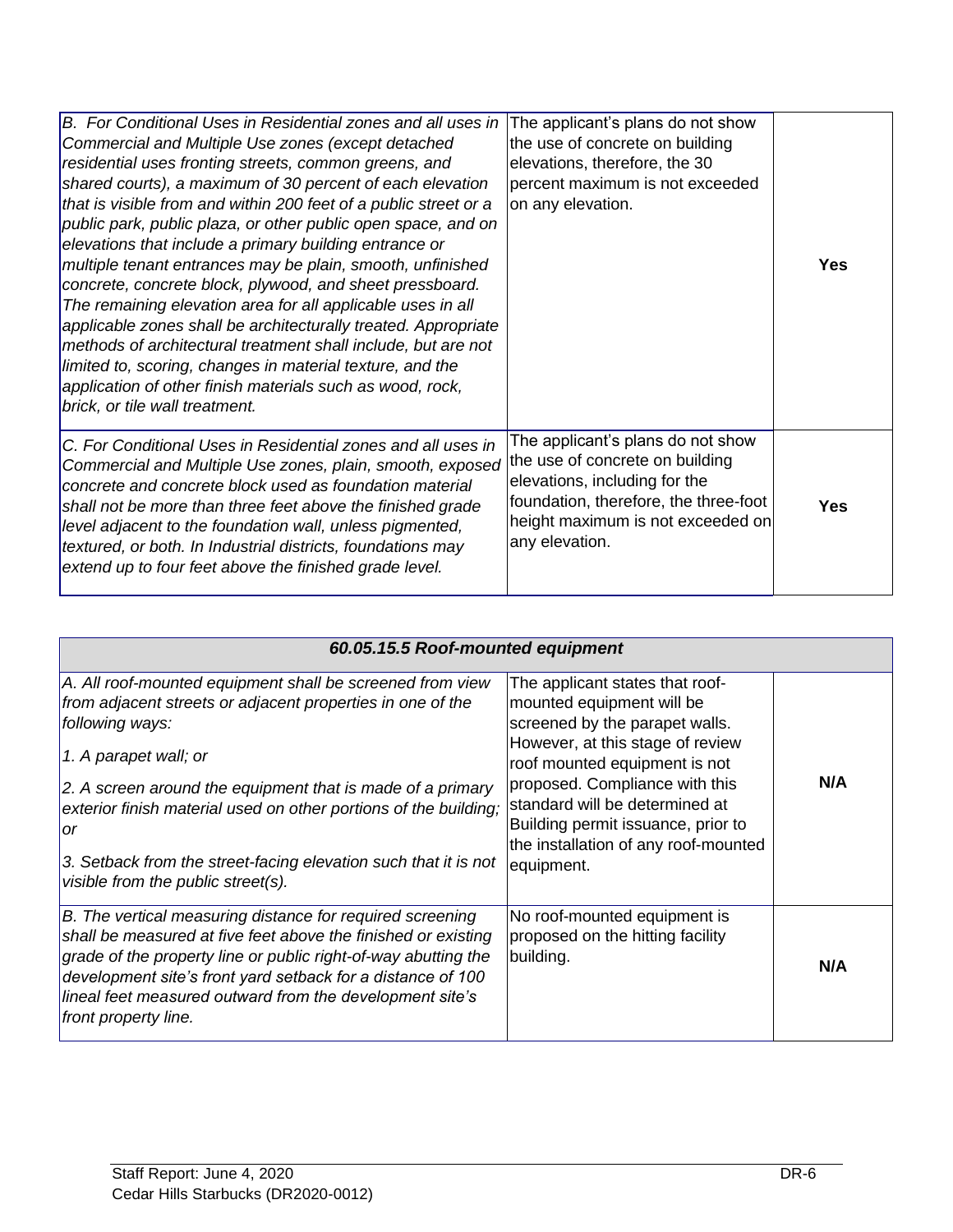| <b>DESIGN STANDARD</b>                                                                                                                                                                                                                                                                                                                                                                                                                                                                                                                                                                                                                                                                                                                                                   | <b>PROJECT PROPOSAL</b>                                                                                                                                                                                                                                                                                                                                                                                                                                                 | <b>MEETS</b><br><b>STANDARD?</b> |
|--------------------------------------------------------------------------------------------------------------------------------------------------------------------------------------------------------------------------------------------------------------------------------------------------------------------------------------------------------------------------------------------------------------------------------------------------------------------------------------------------------------------------------------------------------------------------------------------------------------------------------------------------------------------------------------------------------------------------------------------------------------------------|-------------------------------------------------------------------------------------------------------------------------------------------------------------------------------------------------------------------------------------------------------------------------------------------------------------------------------------------------------------------------------------------------------------------------------------------------------------------------|----------------------------------|
| 60.05.15.6 Building location and orientation along streets in Commercial and Multiple Use zones                                                                                                                                                                                                                                                                                                                                                                                                                                                                                                                                                                                                                                                                          |                                                                                                                                                                                                                                                                                                                                                                                                                                                                         |                                  |
| B. Buildings in Commercial zones shall occupy a minimum of<br>35 percent street frontage where a parcel exceeds 60,000<br>gross square feet.                                                                                                                                                                                                                                                                                                                                                                                                                                                                                                                                                                                                                             | The applicant states that the street<br>frontage requirement is met by the<br>existing buildings on the site. The<br>applicant explains that the<br>development site is located in a<br>Commercial zone on a parcel over<br>60,000 square feet and that the<br>frontage of the parcel along SW<br>Jenkins is approximately 745 feet.<br>The applicant states that the<br>existing buildings occupy<br>approximately 395 feet, or 53<br>percent, of the street frontage. | <b>Yes</b>                       |
| C. Buildings subject to the street frontage standard shall be<br>located no farther than 20 feet from the property line. The<br>area between the building and property line shall be<br>landscaped to standards found in Section 60.05.25.5.B. or<br>60.05.25.5.C.                                                                                                                                                                                                                                                                                                                                                                                                                                                                                                       | As stated by the applicant, the<br>street frontage requirement has<br>been met by the previous<br>development on the site, therefore,<br>this proposal is not subject to the<br>street frontage requirement.                                                                                                                                                                                                                                                            | N/A                              |
| E. Buildings subject to the street frontage standard shall<br>have at least one primary building entrance oriented toward<br>an abutting street or public pedestrian way. Where there is<br>more than one abutting Class 1 Major Pedestrian Route, the<br>primary entrance shall have a reasonably direct pedestrian<br>connection to a minimum of one abutting Class 1 Major<br>Pedestrian Route or shall be oriented to a Class 1 Major<br>Pedestrian Route corner.<br>1. A minimum of one primary building entrance shall not be<br>set back more than 20 feet from the abutting public street<br>or public pedestrian way.<br>2. Pedestrian connections to street oriented primary building<br>entrances shall not cross vehicular circulation and parking<br>areas. | As stated by the applicant, the<br>street frontage requirement has<br>been met by the previous<br>development on the site, therefore,<br>this proposal is not subject to the<br>street frontage requirement.<br>Furthermore, the subject site does<br>not abut a Major Pedestrian Route.                                                                                                                                                                                | N/A                              |
| 60.05.15.7 Building scale along Major Pedestrian Routes                                                                                                                                                                                                                                                                                                                                                                                                                                                                                                                                                                                                                                                                                                                  |                                                                                                                                                                                                                                                                                                                                                                                                                                                                         |                                  |
| A-C. The height of any portion of a building at or within 20<br>feet of the property line as measured from the finished grade<br>at the property line abutting a Major Pedestrian Route shall<br>be a minimum of 22 feet and a maximum of 60 feet.                                                                                                                                                                                                                                                                                                                                                                                                                                                                                                                       | The subject site is not located along<br>a Major Pedestrian Route.                                                                                                                                                                                                                                                                                                                                                                                                      | N/A                              |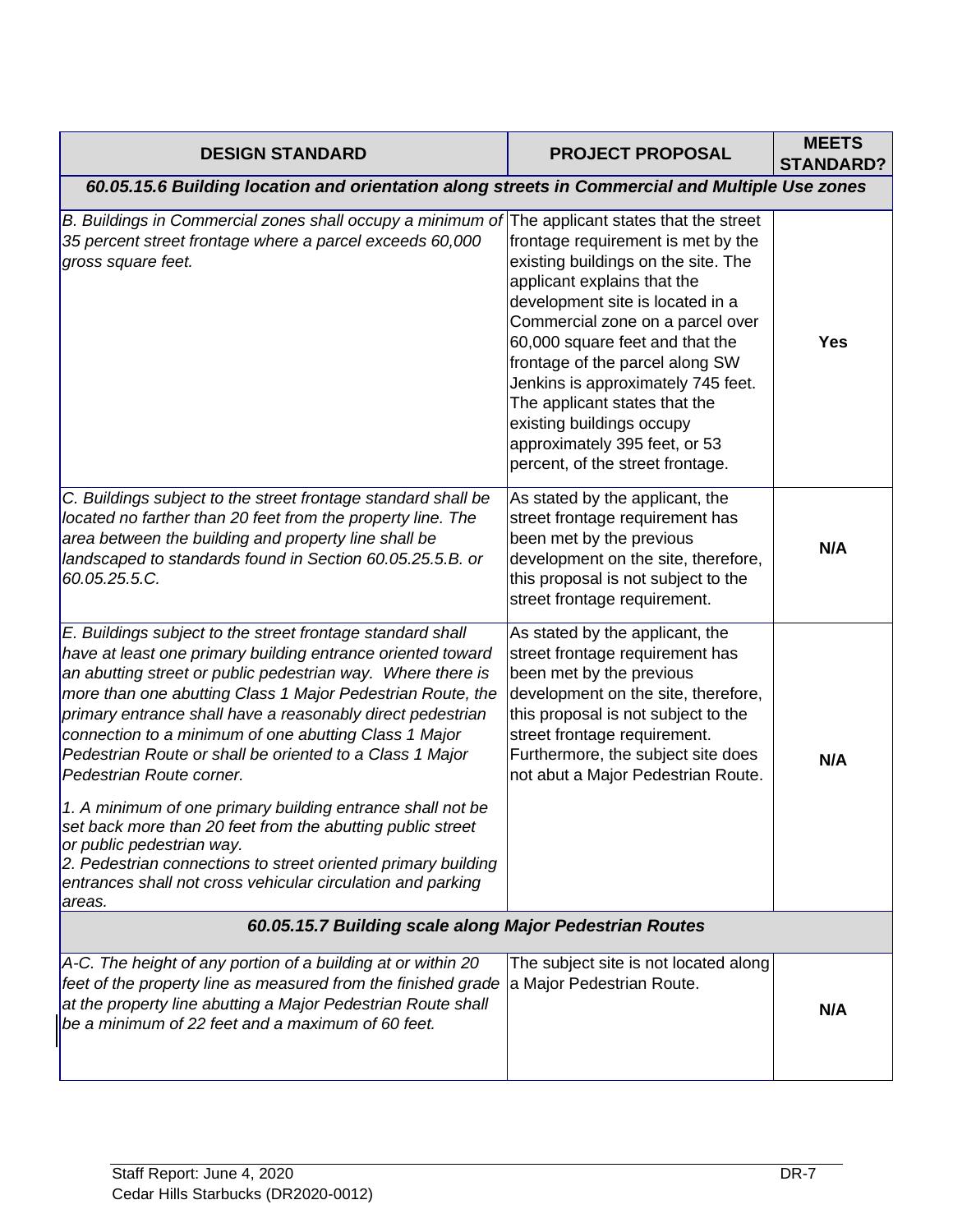| 60.05.15.8 | Ground floor elevations on commercial and multiple use buildings |
|------------|------------------------------------------------------------------|
|            |                                                                  |

| A. Except those used exclusively for residential use, ground<br>floor elevations visible from and within 200 feet of a public<br>street, Major Pedestrian Route, or a public park, public plaza, the ground floor elevation area of<br>or other public open space, and elevations that include a<br>primary building entrance or multiple tenant entrances, shall<br>have the following minimum percent of the ground floor<br>elevation area permanently treated with windows, display<br>areas, or glass doorway openings.<br>3. Buildings on parcels in excess of 25,000 gross square feet<br>within a Commercial zoning district: Thirty-five (35)<br>percent.<br>Less glazing may be provided in a Commercial zoning<br>district when increased building articulation and<br>architectural variety is provided pursuant to Section<br>60.05.15.1.B.2. of this Code. | The applicant's plans show a<br>minimum of 35 percent glazing on<br>the northern, eastern and southern<br>elevations. The ground floor<br>elevation area on the western<br>elevation does not include a<br>minimum of 35% glazing and<br>therefore must provide additional<br>articulation. The applicant's plans<br>show approximately 66 percent of<br>the western elevation is treated with<br>stucco, exceeding the 50 percent<br>articulation requirement pursuant to<br>Section 60.05.15.1.B.2. | <b>Yes</b> |
|--------------------------------------------------------------------------------------------------------------------------------------------------------------------------------------------------------------------------------------------------------------------------------------------------------------------------------------------------------------------------------------------------------------------------------------------------------------------------------------------------------------------------------------------------------------------------------------------------------------------------------------------------------------------------------------------------------------------------------------------------------------------------------------------------------------------------------------------------------------------------|-------------------------------------------------------------------------------------------------------------------------------------------------------------------------------------------------------------------------------------------------------------------------------------------------------------------------------------------------------------------------------------------------------------------------------------------------------------------------------------------------------|------------|
| B. Except those used exclusively for residential use, ground<br>floor elevations that are located on a Major Pedestrian<br>Route, sidewalk, or other space where pedestrians are<br>allowed to walk shall provide weather protection to the<br>following minimum percent of the length of those elevations.                                                                                                                                                                                                                                                                                                                                                                                                                                                                                                                                                              | The proposed building is not<br>located along a Major Pedestrian<br>Route.                                                                                                                                                                                                                                                                                                                                                                                                                            | N/A        |
| 60.05.15.9 Compact Detached Housing design                                                                                                                                                                                                                                                                                                                                                                                                                                                                                                                                                                                                                                                                                                                                                                                                                               |                                                                                                                                                                                                                                                                                                                                                                                                                                                                                                       |            |
| A-L. Primary building entrances and porches accessing a<br>primary entrance shall face streets, common greens, or<br>shared courts and must meet the requirements of Section<br>60.05.15.3.                                                                                                                                                                                                                                                                                                                                                                                                                                                                                                                                                                                                                                                                              | The proposal does not include<br>Compact Detached Housing.                                                                                                                                                                                                                                                                                                                                                                                                                                            | N/A        |
| 60.05.15.10 Ground floor elevations on eligible residential-only buildings                                                                                                                                                                                                                                                                                                                                                                                                                                                                                                                                                                                                                                                                                                                                                                                               |                                                                                                                                                                                                                                                                                                                                                                                                                                                                                                       |            |
| A. Eligible residential-only buildings are building which are<br>located within the portions of the RC-OT zoning district<br>where the maximum standard height is 40 feet, as described<br>in footnote 11 of Section 20.20.15 and illustrated in Figure A.                                                                                                                                                                                                                                                                                                                                                                                                                                                                                                                                                                                                               | The proposal does not include<br>eligible residential-only buildings.                                                                                                                                                                                                                                                                                                                                                                                                                                 | N/A        |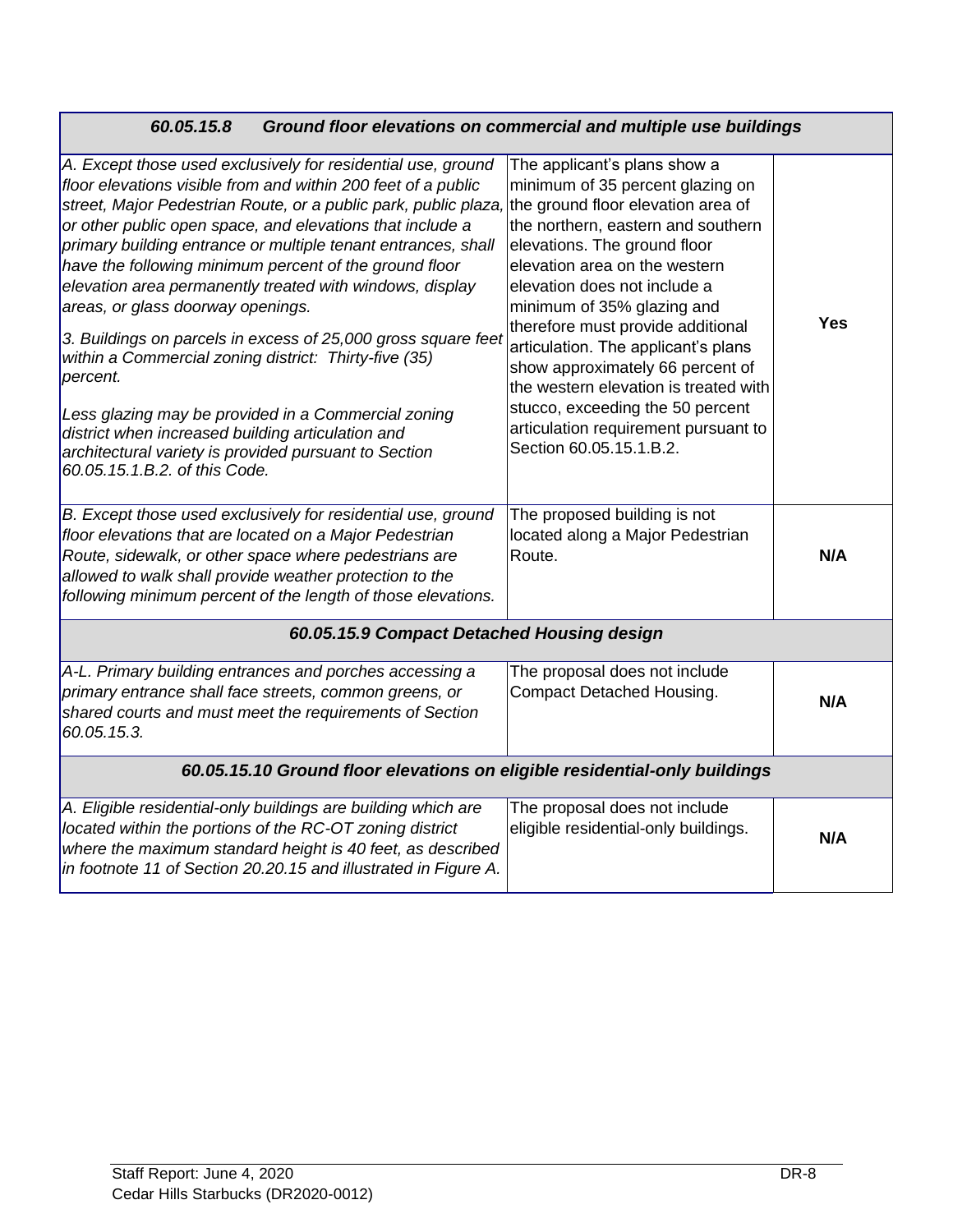#### *60.05.20. Circulation and Parking Design Standards. Unless otherwise noted, all standards apply in all zoning districts.*

| <b>DESIGN STANDARD</b>                                                                                                                                                                                                                                                                                                                                                                                                             | <b>PROJECT PROPOSAL</b>                                                                                                                                                                                                                                                   | <b>MEETS</b><br><b>STANDARD?</b> |
|------------------------------------------------------------------------------------------------------------------------------------------------------------------------------------------------------------------------------------------------------------------------------------------------------------------------------------------------------------------------------------------------------------------------------------|---------------------------------------------------------------------------------------------------------------------------------------------------------------------------------------------------------------------------------------------------------------------------|----------------------------------|
| 60.05.20.1 Connections to the public street system                                                                                                                                                                                                                                                                                                                                                                                 |                                                                                                                                                                                                                                                                           |                                  |
| A. Pedestrian, bicycle, and motor vehicle connections shall<br>be provided between the on-site circulation system and<br>adjacent existing and planned streets as specified in Tables<br>6.1 through 6.6 and Figures 6.1 through 6.23 of the<br>Comprehensive Plan Transportation Element.                                                                                                                                         | The proposal is located on a site<br>adjacent to existing streets. The<br>applicant's plans show pedestrian,<br>bicycle and motor vehicles<br>connections are provided between<br>the on-site circulation systems and<br>the abutting the streets,                        | <b>Yes</b>                       |
| 60.05.20.2 Loading areas, solid waste facilities, and similar improvements                                                                                                                                                                                                                                                                                                                                                         |                                                                                                                                                                                                                                                                           |                                  |
| A. All on-site service areas, outdoor storage areas, waste<br>storage, disposal facilities, recycling containers, transformer<br>and utility vaults, and similar activities shall be located in an<br>area not visible from a public street, or shall be fully<br>screened from view from a public street.                                                                                                                         | The proposal does not include<br>loading docks or loading zones.<br>The applicant states the proposed<br>development will share existing<br>waste facilities located on the<br>subject site. The applicant's plans<br>do not show above ground vaults or<br>transformers. | N/A                              |
| B. Except for manufacturing, assembly, fabricating,<br>processing, packing, storage, and wholesale and distribution<br>activities which are the principal use of a building in Industrial<br>districts, all loading docks and loading zones shall be located<br>in an area not visible from a public street, or shall be fully<br>screened from view from a public street.                                                         | The proposal does not include<br>loading docks or loading zones.                                                                                                                                                                                                          | N/A                              |
| C. Screening from public view for service areas, loading<br>docks, loading zones and outdoor storage areas, waste<br>storage, disposal facilities, recycling containers, transformer<br>and utility vaults, and similar activities shall be fully sight-<br>obscuring, shall be constructed a minimum of one foot higher<br>than the feature to be screened, and shall be accomplished<br>by one or more of the following methods. | The proposal does not include<br>screening because the applicant is<br>proposing to use existing facilities<br>and no new facilities requiring<br>screening are proposed.                                                                                                 | N/A                              |
| D. Screening from public view by chain-link fence with or<br>without slats is prohibited.                                                                                                                                                                                                                                                                                                                                          | The proposal does not include<br>screening.                                                                                                                                                                                                                               | N/A                              |
| E. Screening of loading zones may be waived in Commercial The proposal does not include<br>and Multiple Use zones if the applicant demonstrates the<br>type and size of loading vehicles will not detract from the<br>project's aesthetic appearance and the timing of loading will<br>not conflict with the hours or operations of the expected<br>businesses.                                                                    | loading docks or loading zones.                                                                                                                                                                                                                                           | N/A                              |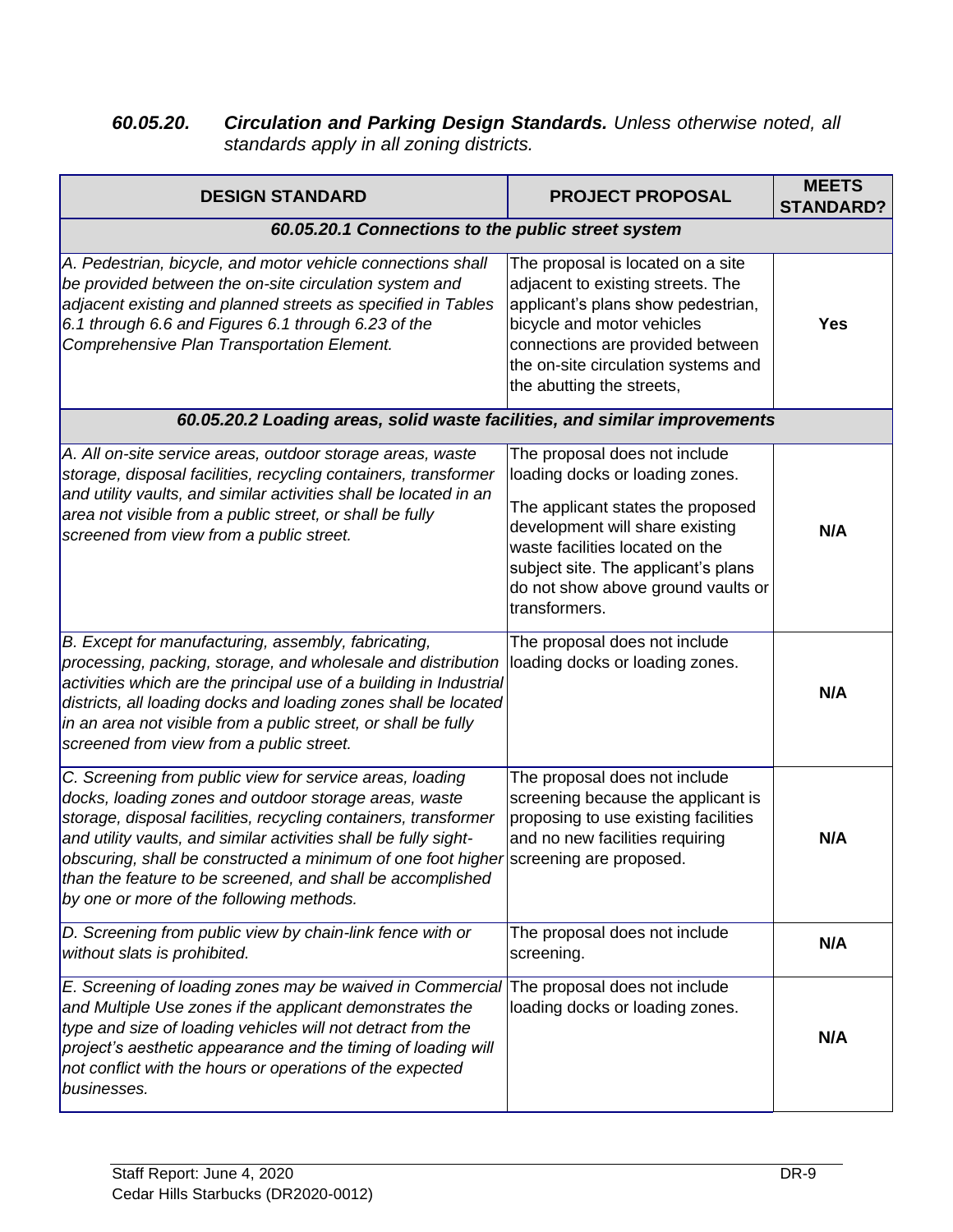| 60.05.20.3 Pedestrian circulation                                                                                                                                                                                                                                                                                                                                                                                                                                                                                       |                                                                                                                                                                                                                                                                                                                                                                                                                                                                          |            |
|-------------------------------------------------------------------------------------------------------------------------------------------------------------------------------------------------------------------------------------------------------------------------------------------------------------------------------------------------------------------------------------------------------------------------------------------------------------------------------------------------------------------------|--------------------------------------------------------------------------------------------------------------------------------------------------------------------------------------------------------------------------------------------------------------------------------------------------------------------------------------------------------------------------------------------------------------------------------------------------------------------------|------------|
| A. Pedestrian connections shall be provided that link to<br>adjacent existing and planned pedestrian facilities as<br>specified in Tables 6.1 through 6.6 and Figures 6.1 through<br>6.23 of the Comprehensive Plan Transportation Element,<br>and to the abutting public street system and on-site<br>buildings, parking areas, and other facilities where<br>pedestrian access is desired. Pedestrian connections shall<br>be provided except where one or more of the following<br>conditions exist.                 | The exceptions listed in<br>60.05.20.3.A are not applicable.<br>The applicant's plans show<br>pedestrian connections are<br>proposed between the existing<br>abutting public right-of-way and the<br>on-site circulation systems.                                                                                                                                                                                                                                        | <b>Yes</b> |
| B. A reasonably direct walkway connection is required<br>between primary entrances, which are the main points of<br>entry where the majority of building users will enter and<br>leave, and public and private streets, transit stops, and other<br>pedestrian destinations.                                                                                                                                                                                                                                            | The applicant's plans show<br>reasonably direct walkway<br>connections are provided from the<br>primary building entrances and the<br>abutting public right-of-way.                                                                                                                                                                                                                                                                                                      | <b>Yes</b> |
| C. A reasonably direct pedestrian walkway into a site shall<br>be provided for every 300 feet of street frontage or for every<br>eight aisles of vehicle parking if parking is located between<br>the building and the street. A reasonably direct walkway shall 745 feet in length. A number of<br>also be provided to any accessway abutting the site. This<br>standard may be waived when topographic conditions, man-<br>made features, natural areas, etc., preclude walkway<br>extensions to adjacent properties. | The subject proposal is located<br>along the site's SW Jenkins Road<br>frontage, which is approximately<br>existing pedestrian connections are<br>already provided along the SW<br>Jenkins Road frontage. The<br>applicant's plans show an additional<br>pedestrian connection is proposed.<br>Pedestrian connections into the site<br>are provided at a higher frequency<br>than one for every 300 feet of street<br>frontage along SW Jenkins road.                    | <b>Yes</b> |
| D. Pedestrian connections through parking lots shall be<br>physically separated from adjacent vehicle parking and<br>parallel vehicle traffic through the use of curbs, landscaping,<br>trees, and lighting, if not otherwise provided in the parking lot applicant states the proposal does<br>design.                                                                                                                                                                                                                 | The subject proposal is located<br>within an existing shopping center<br>with an existing parking lot. The<br>not include any changes to any<br>interior parking lot pedestrian<br>connections. However, the<br>applicant's plans show the addition<br>of two parking bays. The applicant's<br>plans show connections through<br>these proposed parking bays are<br>physically separated from the<br>pedestrian connections through the<br>use of curbs and landscaping. | <b>Yes</b> |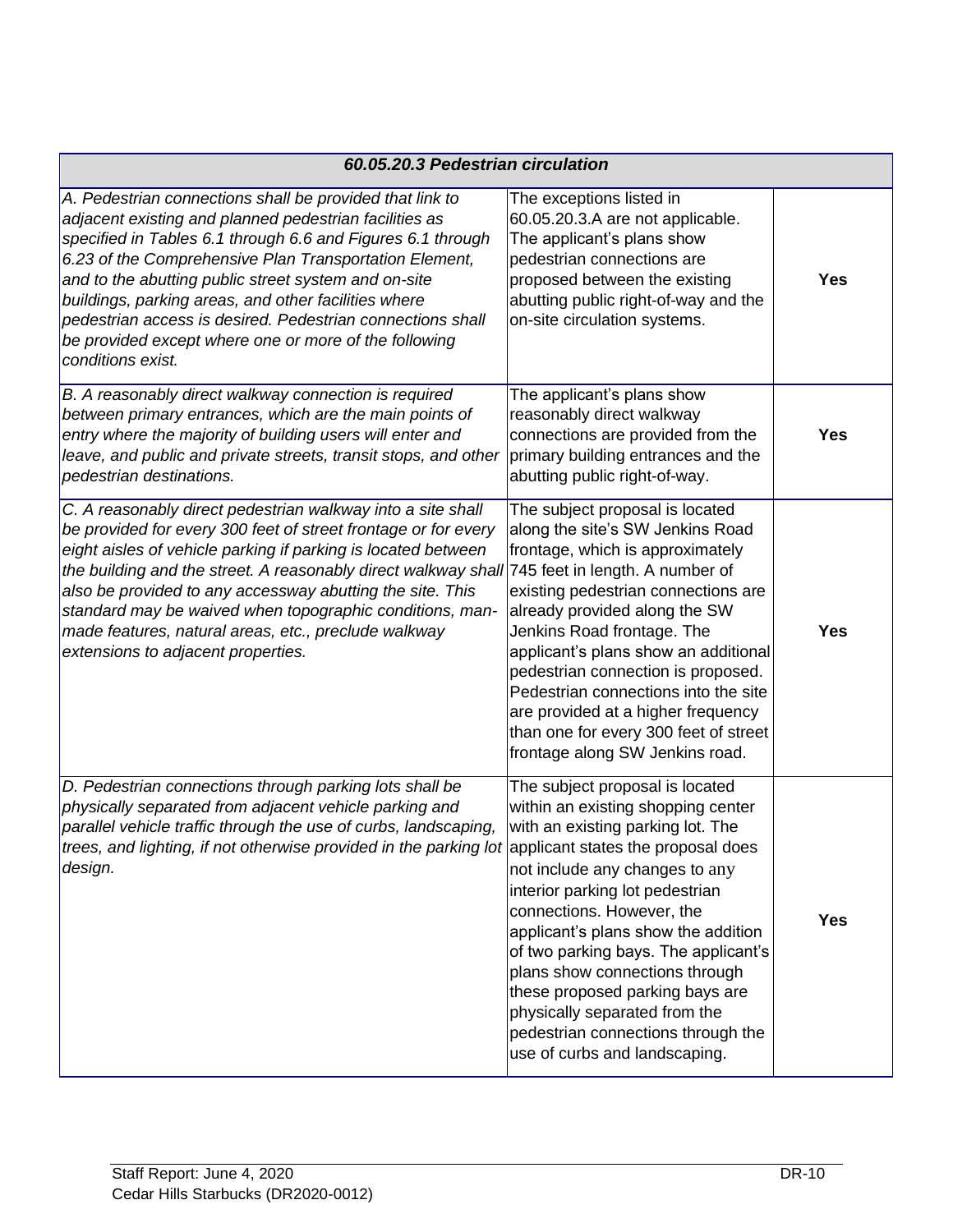| <b>DESIGN STANDARD</b>                                                                                                                                                                                                                                                                                                                                                                 | <b>PROJECT PROPOSAL</b>                                                                                                                                                                                                   | <b>MEETS</b><br><b>STANDARD?</b> |
|----------------------------------------------------------------------------------------------------------------------------------------------------------------------------------------------------------------------------------------------------------------------------------------------------------------------------------------------------------------------------------------|---------------------------------------------------------------------------------------------------------------------------------------------------------------------------------------------------------------------------|----------------------------------|
| 60.05.20.3 Pedestrian circulation (continued)                                                                                                                                                                                                                                                                                                                                          |                                                                                                                                                                                                                           |                                  |
| E. Where pedestrian connections cross driveways or<br>vehicular access aisles, a continuous walkway shall be<br>provided and shall be composed of a different paving<br>material than the primary on-site paving material.                                                                                                                                                             | The applicant's plans show<br>pedestrian connections cross drive<br>aisles in three locations. Proposed<br>pedestrian walkways are composed<br>of concrete whereas the drive aisles<br>are primarily composed of asphalt. | Yes                              |
| F. Pedestrian walkways shall have a minimum of five-foot<br>wide unobstructed clearance and shall be paved with scored<br>concrete or modular paving materials. In the event that the<br>Americans with Disabilities Act (ADA) contains stricter<br>standards for any pedestrian walkway, the ADA standards<br>shall apply.                                                            | All proposed pedestrian walkways<br>will be at least five feet wide and<br>paved with concrete.                                                                                                                           | <b>Yes</b>                       |
| 60.05.20.4 Street frontages                                                                                                                                                                                                                                                                                                                                                            |                                                                                                                                                                                                                           |                                  |
| A. Surface parking areas abutting a public street shall<br>provide perimeter parking lot landscaping which meets one<br>of the following standards.                                                                                                                                                                                                                                    | The proposed parking areas do not<br>abut the street.                                                                                                                                                                     | N/A                              |
| 60.05.20.5 Parking area landscaping                                                                                                                                                                                                                                                                                                                                                    |                                                                                                                                                                                                                           |                                  |
| A-D. Landscaped planter islands shall be required according<br>to the following.                                                                                                                                                                                                                                                                                                       | The proposal does not include more<br>than six contiguous parking spaces,<br>therefore landscaped planted<br>islands are not required.                                                                                    | N/A                              |
| 60.05.20.6 Off-street parking frontages in Multiple Use zones                                                                                                                                                                                                                                                                                                                          |                                                                                                                                                                                                                           |                                  |
| A. Off-street surface parking areas shall be located to the<br>rear or side of buildings.                                                                                                                                                                                                                                                                                              | The subject site is located in a<br>Commercial zone.                                                                                                                                                                      | N/A                              |
| 60.05.20.7 Sidewalks along streets and primary building elevations in<br><b>Commercial and Multiple Use zones</b>                                                                                                                                                                                                                                                                      |                                                                                                                                                                                                                           |                                  |
| A. A sidewalk is required on all streets: Except where<br>approved through Sidewalk Design Modification (40.58), the<br>sidewalk shall be a minimum of 10 feet wide and provide an<br>unobstructed path at least five feet wide.                                                                                                                                                       | The existing sidewalk along the<br>site's SW Jenkins Road frontage is<br>10 feet wide with a minimum<br>unobstructed width of 5 feet. The<br>applicant is not proposing changes<br>to the sidewalks.                      | N/A                              |
| B. A sidewalk or walkway internal to the site is required along<br>building elevations that include a primary building entrance,<br>multiple tenant entrances or display windows. The sidewalk<br>shall be a minimum of ten (10) feet wide, and provide an<br>unobstructed path at least five (5) feet wide at building<br>entrances, and along elevations containing display windows. | The applicant's plans show<br>walkways adjacent to the elevations<br>containing primary building<br>entrances (east and south) have a<br>minimum width of 10 feet and have                                                | <b>Yes</b>                       |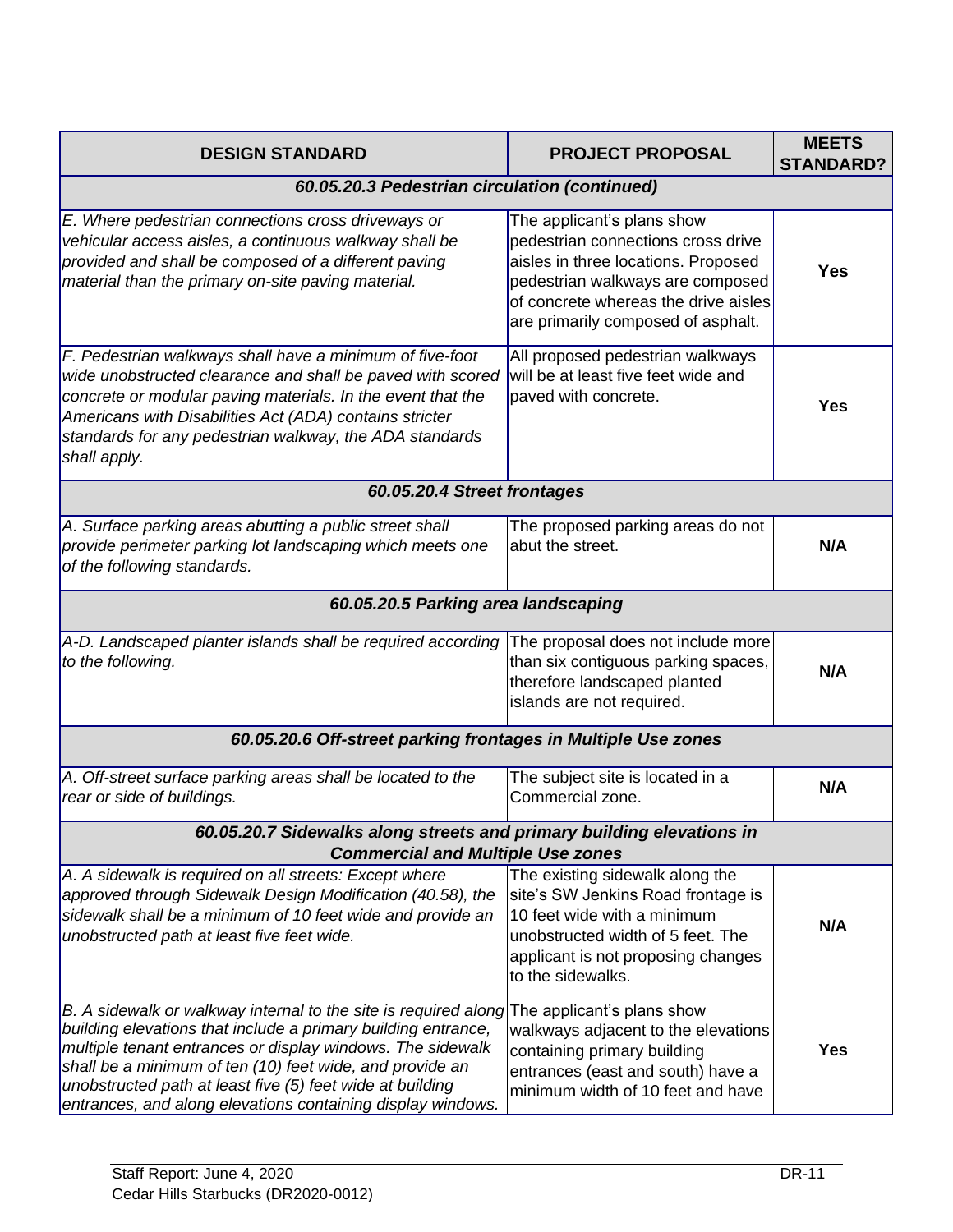*60.05.20.8 Connect on-site buildings, parking, and other improvements with identifiable streets and drive aisles in Residential, Commercial, and Multiple Use zones*

| A-B. Parking lot drive aisles that link public streets and/or<br>private streets with parking stalls shall be designed as<br>private streets consistent with the standard as described<br>under Section 60.05.20.8.B, unless one of the following is<br>Imet. | The proposal does not include any<br>parking lot drive aisles. | N/A |
|---------------------------------------------------------------------------------------------------------------------------------------------------------------------------------------------------------------------------------------------------------------|----------------------------------------------------------------|-----|
|---------------------------------------------------------------------------------------------------------------------------------------------------------------------------------------------------------------------------------------------------------------|----------------------------------------------------------------|-----|

| <b>DESIGN STANDARD</b>                                                                                                                                                                                                                   | <b>PROJECT PROPOSAL</b>                              | <b>MEETS</b><br><b>STANDARD?</b> |
|------------------------------------------------------------------------------------------------------------------------------------------------------------------------------------------------------------------------------------------|------------------------------------------------------|----------------------------------|
| 60.05.20.9 Ground floor uses in parking structures                                                                                                                                                                                       |                                                      |                                  |
| A. Parking structures located on Major Pedestrian Routes<br>shall incorporate one or more active retail or commercial<br>uses other than parking at ground level along the entire<br>portion of the structure fronting onto such routes. | The proposal does not include<br>parking structures. | N/A                              |

#### *60.05.25. Landscape, Open Space, and Natural Area Design Standards. Unless otherwise noted, all standards apply in all zoning districts.*

| <b>DESIGN STANDARD</b>                                                                                                                                      | <b>PROJECT PROPOSAL</b>                                                                  | <b>MEETS</b><br><b>STANDARD?</b> |
|-------------------------------------------------------------------------------------------------------------------------------------------------------------|------------------------------------------------------------------------------------------|----------------------------------|
| 60.05.25.1 Minimum landscape requirements for residential developments consisting of<br>two or three units of Attached Housing or Compact Detached Housing  |                                                                                          |                                  |
| $ A$ . All areas of the lot not occupied by structures or pavement The proposal does not include<br>shall be landscaped as defined in Section 60.05.25.4.   | <b>Attached Housing or Compact</b><br>Detached Housing.                                  | N/A                              |
| 60.05.25.2 Minimum landscape requirements for residential developments consisting of<br>four to seven units of Attached Housing or Compact Detached Housing |                                                                                          |                                  |
| A-C. For Attached Dwellings, a minimum of 15% of the gross<br>site area shall be landscaped as defined in Section<br>60.05.25.4.                            | The proposal does not include<br><b>Attached Housing or Compact</b><br>Detached Housing. | N/A                              |
| 60.05.25.3 Minimum landscape requirements for residential developments consisting of<br>eight or more units of Attached Housing or Compact Detached Housing |                                                                                          |                                  |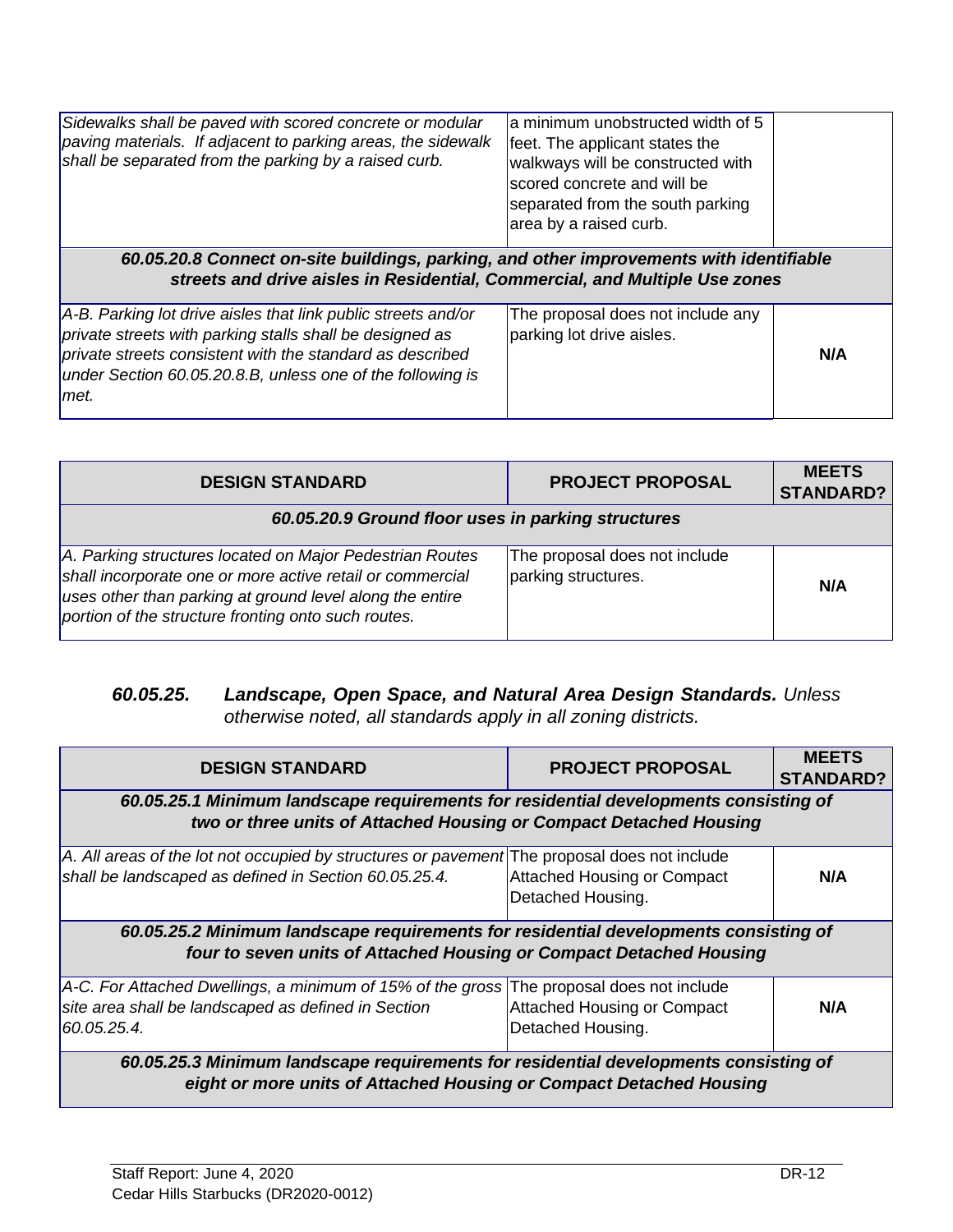| A-J. Common open space shall consist of active, passive, or<br>both open space areas, and shall be provided as follows.                                             | The proposal does not include<br><b>Attached Housing or Compact</b><br>Detached Housing. | N/A |
|---------------------------------------------------------------------------------------------------------------------------------------------------------------------|------------------------------------------------------------------------------------------|-----|
| 60.05.25.4 Additional minimum landscape requirements for Attached<br><b>Housing and Compact Detached Housing</b>                                                    |                                                                                          |     |
| $A-F.$ All front yard areas and all required open space areas<br>not occupied by structures, walkways, driveways, plazas, or<br>parking spaces shall be landscaped. | The proposal does not include<br><b>Attached Housing or Compact</b><br>Detached Housing. | N/A |

| <b>DESIGN STANDARD</b>                                                                                                                                                                                                                                                                                                                                                          | <b>PROJECT PROPOSAL</b>                                                                                                                                                                                                                                                                                                                                                                                                                                                                                                                                                                                                                                                                                                                                                                                                                         | <b>MEETS</b><br><b>STANDARD?</b> |
|---------------------------------------------------------------------------------------------------------------------------------------------------------------------------------------------------------------------------------------------------------------------------------------------------------------------------------------------------------------------------------|-------------------------------------------------------------------------------------------------------------------------------------------------------------------------------------------------------------------------------------------------------------------------------------------------------------------------------------------------------------------------------------------------------------------------------------------------------------------------------------------------------------------------------------------------------------------------------------------------------------------------------------------------------------------------------------------------------------------------------------------------------------------------------------------------------------------------------------------------|----------------------------------|
| 60.05.25.5 Minimum landscape requirements for non-residential<br>developments and Mixed Use Developments                                                                                                                                                                                                                                                                        |                                                                                                                                                                                                                                                                                                                                                                                                                                                                                                                                                                                                                                                                                                                                                                                                                                                 |                                  |
| A. A minimum portion of the total gross lot area shall be<br>landscaped:<br>1. Conditional Uses in Residential districts and all uses in<br>Commercial and Industrial districts, 15 percent.                                                                                                                                                                                    | The proposal is located on a site<br>currently developed as a shopping<br>center and is approximately 36.48<br>acres in size which would require<br>approximately 238,360 square feet<br>of landscaping. The proposed area<br>of development on the site is limited<br>to approximately 16,440 square<br>feet. The applicant's plans show<br>that proposed development will<br>replace an existing gravel pad. The<br>applicant proposes 4,530 square<br>feet of new landscape ("softscape")<br>area with the subject development,<br>which is approximately 27 percent<br>of the proposed development area.<br>The applicant states that although<br>the site will not meet the minimum<br>15% requirement above, the<br>proposed additional landscape will<br>bring the site closer to conformance<br>with the standard than it currently is. | <b>Yes</b>                       |
| B. The following minimum planting requirements for required<br>landscaped areas shall be complied with. These<br>requirements shall be used to calculate the total number of<br>trees and shrubs to be included within the required<br>landscape areas:<br>1. One tree shall be provided for every 800 square feet of<br>required landscaped area. Evergreen trees shall have a | Within the project area, 3 trees are<br>required. The applicant's plans<br>show 8 trees, having a minimum 2-<br>inch caliper, are proposed. Six<br>shrubs are required, the applicant is<br>proposing 49 David Viburnum, an<br>evergreen shrub having a maximum<br>mature height of approximately 5<br>feet in addition to a variety of other                                                                                                                                                                                                                                                                                                                                                                                                                                                                                                   | <b>Yes</b>                       |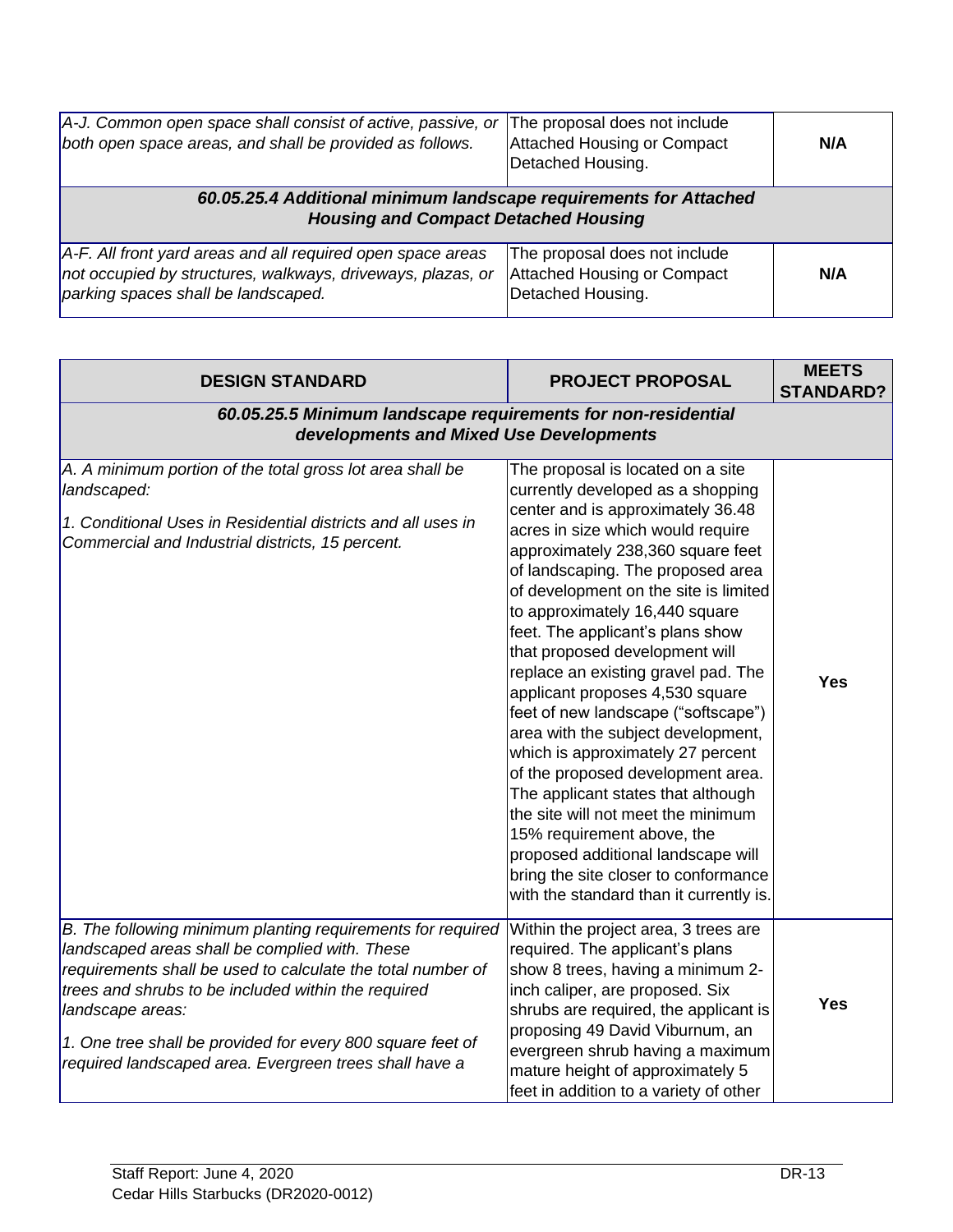| minimum planting height of six feet. Deciduous trees shall<br>have a minimum caliper of 1.5 inches at the time of planting.<br>2. One evergreen shrub having a minimum mature height of<br>48 inches shall be provided for every 400 square feet of<br>required landscaped area.<br>3. Live ground cover consisting of low-height plants or<br>shrubs or grass shall be planted in the portion of the<br>landscaped area not occupied by trees or evergreen shrubs.<br>Bare gravel, rock, bark, or other similar materials may be<br>used, but are not a substitute for ground cover plantings, and<br>shall be limited to no more than 25 percent of the required | shrubs and ground cover. The<br>applicant states that ornamental<br>grasses and vegetative<br>groundcover are deployed in<br>landscape areas not occupied by<br>trees and shrubs. The applicant's<br>plans show some areas are not<br>covered with plants; however, these<br>areas do not exceed 25 percent of<br>the required landscape area within<br>the development area. |     |
|--------------------------------------------------------------------------------------------------------------------------------------------------------------------------------------------------------------------------------------------------------------------------------------------------------------------------------------------------------------------------------------------------------------------------------------------------------------------------------------------------------------------------------------------------------------------------------------------------------------------------------------------------------------------|-------------------------------------------------------------------------------------------------------------------------------------------------------------------------------------------------------------------------------------------------------------------------------------------------------------------------------------------------------------------------------|-----|
| landscape area.<br>C. A hard surface pedestrian plaza or combined hard surface<br>and soft surface pedestrian plaza, if proposed, shall be<br>counted toward meeting the minimum landscaping<br>requirement, provided that the hard-surface portion of the<br>plaza shall not exceed 25 percent of the minimum<br>landscaping requirement for Conditional Uses in Residential<br>districts, and shall be comprised of the following.                                                                                                                                                                                                                               | The applicant states hardscape<br>areas are not used to meet the<br>requirement.                                                                                                                                                                                                                                                                                              | N/A |

| <b>DESIGN STANDARD</b>                                                                                                                                                                                                                                                              | <b>PROJECT PROPOSAL</b>                                                                                                                                                                      | <b>MEETS</b><br><b>STANDARD?</b> |  |
|-------------------------------------------------------------------------------------------------------------------------------------------------------------------------------------------------------------------------------------------------------------------------------------|----------------------------------------------------------------------------------------------------------------------------------------------------------------------------------------------|----------------------------------|--|
| 60.05.25.5 Minimum landscape requirements for non-residential<br>developments and Mixed Use Developments (continued)                                                                                                                                                                |                                                                                                                                                                                              |                                  |  |
| D. All building elevations visible from and within 200 feet of a<br>public street that do not have windows on the ground floor<br>shall have landscaping along their foundation, which shall be within 200 feet of SW Jenkins<br>counted toward the minimum landscaped requirement. | The western, northern and eastern<br>elevations are visible from and<br>Road. Each of these elevations<br>includes a window on the ground<br>floor of the proposal single-story<br>building. | Yes                              |  |
|                                                                                                                                                                                                                                                                                     | 60.05.25.6 Common Greens                                                                                                                                                                     |                                  |  |
| The purpose of the following standards is to allow tracts<br>designed to provide access for only pedestrians and bicycles common greens.<br>to abutting properties.                                                                                                                 | The proposal does not include                                                                                                                                                                | N/A                              |  |
| <b>60.05.25.7 Shared Courts</b>                                                                                                                                                                                                                                                     |                                                                                                                                                                                              |                                  |  |
| The purpose of the shared court standards is to allow streets<br>that accommodate pedestrians and vehicles within the same<br>circulation area, while ensuring that all can use the area<br>safely.                                                                                 | The proposal does not include<br>shared courts.                                                                                                                                              | N/A                              |  |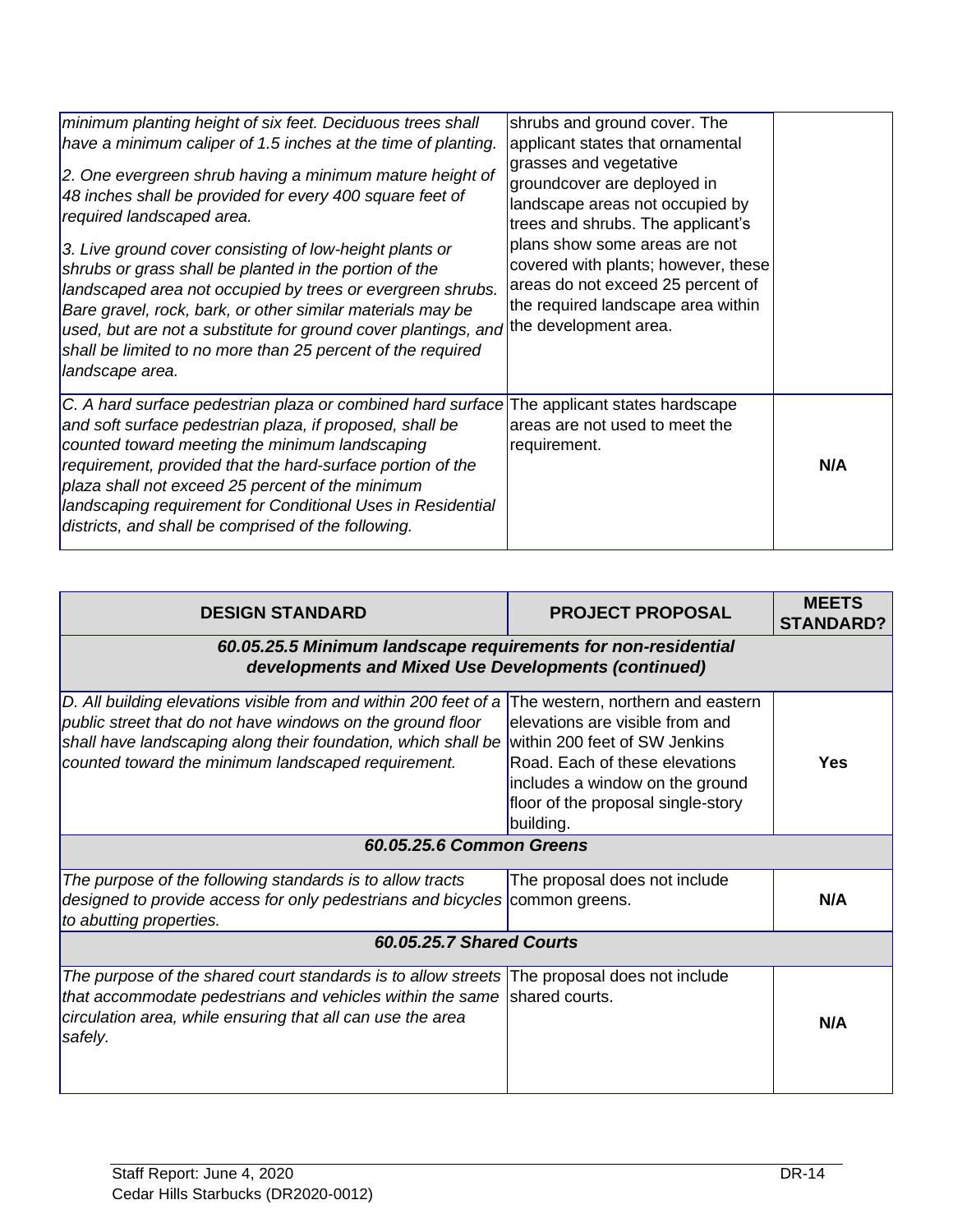| 60.05.25.8 Retaining walls                                                                                                                                                                                                                                                                                                                                                                                                        |                                                                               |     |
|-----------------------------------------------------------------------------------------------------------------------------------------------------------------------------------------------------------------------------------------------------------------------------------------------------------------------------------------------------------------------------------------------------------------------------------|-------------------------------------------------------------------------------|-----|
| Retaining walls greater than six feet in height or longer than<br>50 lineal feet used in site landscaping or as an element of<br>site design shall be architecturally treated with contrasting<br>scoring, texture, pattern, off-set planes, or different applied<br>materials, or any combination of the foregoing, and shall be<br>incorporated into the overall landscape plan, or shall be<br>screened by a landscape buffer. | The proposal does not include<br>retaining walls.                             | N/A |
| 60.05.25.9 Fences and walls                                                                                                                                                                                                                                                                                                                                                                                                       |                                                                               |     |
| A. Fences and walls shall be constructed of any materials<br>commonly used in the construction of fences and walls such<br>as wood, stone, rock, brick, or other durable materials.                                                                                                                                                                                                                                               | The proposal includes a concrete<br>seating bench along the outdoor<br>patio. | Yes |
| B. Chain link fences are acceptable as long as the fence is<br>coated and includes slats made of vinyl, wood, or other<br>durable material. Slats may not be required when visibility<br>into features such as open space, natural areas, parks, and<br>similar areas is needed to assure visual security, or into on-<br>site areas in Industrial zones that require visual surveillance.                                        | Chain link fence is not proposed.                                             | N/A |
| C. Masonry walls shall be a minimum of six inches thick.                                                                                                                                                                                                                                                                                                                                                                          | The proposal does not include<br>masonry walls.                               | N/A |

| <b>DESIGN STANDARD</b>                                                                                                                                                                                                                                                                                                                                                                                                                                                                                                                                                                 | <b>PROJECT PROPOSAL</b>                                                                                                                                                                                                                                      | <b>MEETS</b><br><b>STANDARD?</b> |
|----------------------------------------------------------------------------------------------------------------------------------------------------------------------------------------------------------------------------------------------------------------------------------------------------------------------------------------------------------------------------------------------------------------------------------------------------------------------------------------------------------------------------------------------------------------------------------------|--------------------------------------------------------------------------------------------------------------------------------------------------------------------------------------------------------------------------------------------------------------|----------------------------------|
| 60.05.25.9 Fences and walls (continued)                                                                                                                                                                                                                                                                                                                                                                                                                                                                                                                                                |                                                                                                                                                                                                                                                              |                                  |
| D. For manufacturing, assembly, fabricating, processing,<br>packing, storage, and wholesale and distribution activities<br>which are the principal use of a building in Industrial districts,<br>the preceding standards apply when visible from and within<br>200 feet of a public street.                                                                                                                                                                                                                                                                                            | The subject site is located in a<br>Commercial zone.                                                                                                                                                                                                         | N/A                              |
| E. Fences and walls:<br>1. May not exceed three feet in height in a required front yard<br>along streets, except required above ground stormwater<br>facilities fencing which may be four feet in height in a<br>required front yard and eight feet in all other locations.<br>2. May be permitted up to six feet in a required front yard<br>along designated Collector and Arterial streets.<br>3. For detached housing along streets and housing facing<br>common greens and shared courts in Multiple Use zones,<br>three feet high fences and walls are permitted in front of the | The proposed concrete seating is<br>located approximately 40 feet away<br>from the abutting street and is not<br>within the standard 20 foot front<br>yard setback (site is exempt from<br>minimum front yard setback due to<br>size; Section 20.10.15.D.1). | N/A                              |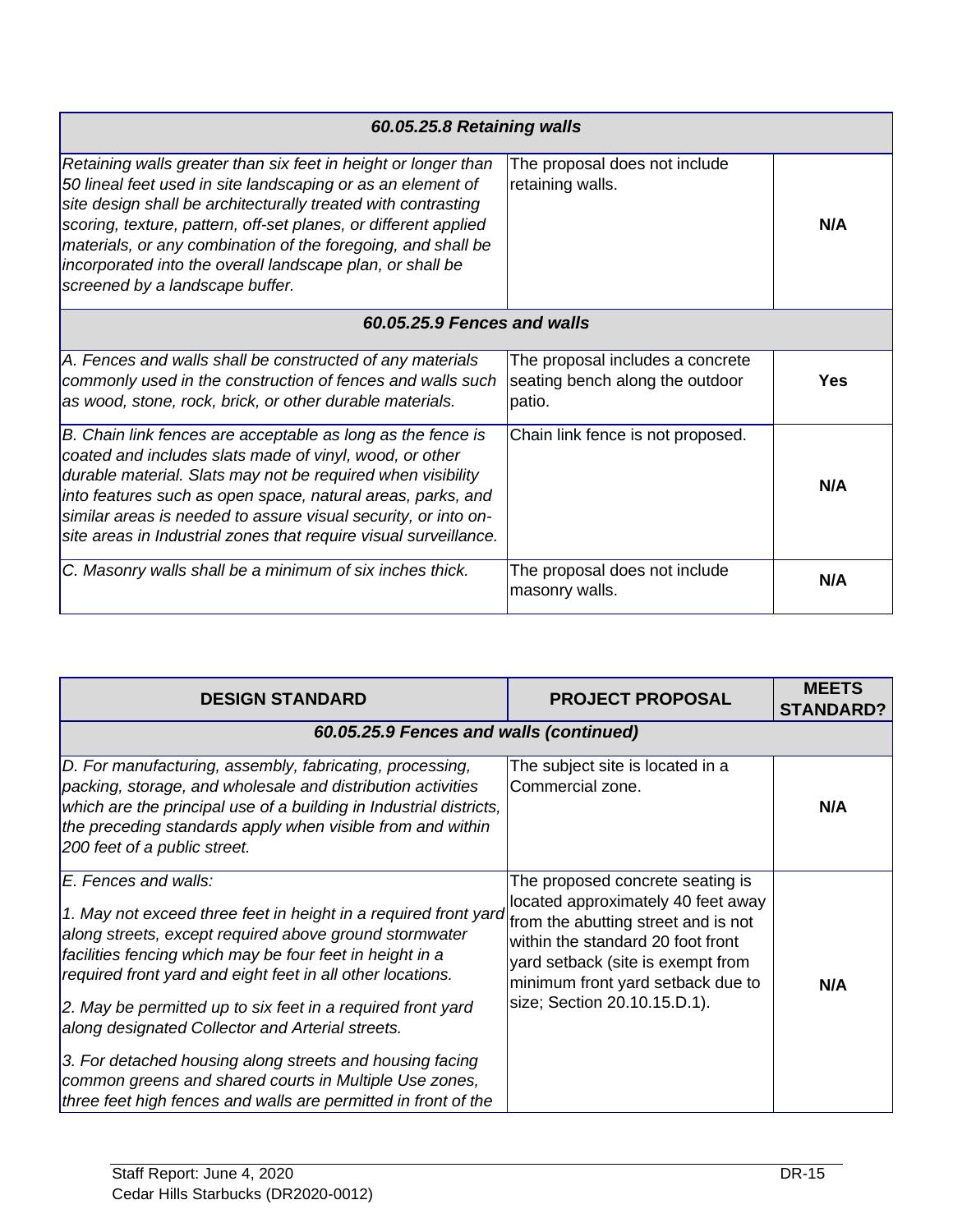| building, and on corner lots abutting a street, along the side<br>of the building.                                                                                                                                                                                                                                                                                                                                                                                                                                                                                                                                                                                                                                                                       |                                                                                                                                                                           |     |
|----------------------------------------------------------------------------------------------------------------------------------------------------------------------------------------------------------------------------------------------------------------------------------------------------------------------------------------------------------------------------------------------------------------------------------------------------------------------------------------------------------------------------------------------------------------------------------------------------------------------------------------------------------------------------------------------------------------------------------------------------------|---------------------------------------------------------------------------------------------------------------------------------------------------------------------------|-----|
| 60.05.25.10 Minimize significant changes to existing on-site surface<br>contours at residential property lines                                                                                                                                                                                                                                                                                                                                                                                                                                                                                                                                                                                                                                           |                                                                                                                                                                           |     |
| $ A$ . When grading a site within twenty-five (25) feet of a<br>property line within or abutting any residentially zoned<br>property, the on-site surface contours shall observe the<br>following:<br>B. Notwithstanding the requirements of subsection A. above,<br>grading within 25 feet of a property line shall not change the<br>existing slopes by more than ten percent within a tree root<br>zone of an identified significant grove or tree, or an identified<br>historic tree located on an abutting property unless evidence<br>provided by a certified arborist supports additional grading<br>that will not harm the subject grove or tree.<br>C. The grading standards listed in subsection A. above shall<br>not apply to the following: | The subject site does not abut<br>Residentially zoned property.<br>There are no identified significant<br>groves or trees within the vicinity of<br>the development area. | N/A |

| 60.05.25.11 Integrate water quality, quantity, or both facilities                                                                                                                                                                                                                                                                  |                                                                                                                                                                                                                                                                                                                                                                                      |     |
|------------------------------------------------------------------------------------------------------------------------------------------------------------------------------------------------------------------------------------------------------------------------------------------------------------------------------------|--------------------------------------------------------------------------------------------------------------------------------------------------------------------------------------------------------------------------------------------------------------------------------------------------------------------------------------------------------------------------------------|-----|
| Non-vaulted surface stormwater detention and treatment<br>facilities having a side slope greater than 2:1 shall not be<br>located between a street and the front of an adjacent<br>building.                                                                                                                                       | Non-vaulted surface stormwater<br>detention and treatment facilities<br>are not proposed.                                                                                                                                                                                                                                                                                            | N/A |
| 60.05.25.12 Natural areas                                                                                                                                                                                                                                                                                                          |                                                                                                                                                                                                                                                                                                                                                                                      |     |
| Development on sites with City-adopted natural resource<br>features such as streams, wetlands, significant trees, and<br>significant tree groves, shall preserve and maintain the<br>resource without encroachment into any required resource<br>buffer standard unless otherwise authorized by other City or<br>CWS requirements. | The proposed development does<br>not encroach into any required City-<br>adopted natural resource features.<br>The applicant submitted a Clean<br><b>Water Services Sensitive Area Pre-</b><br>Screening Site Assessment form<br>which states that the proposed<br>development will not significantly<br>impact existing or potentially<br>sensitive area(s) found near the<br>site. | Yes |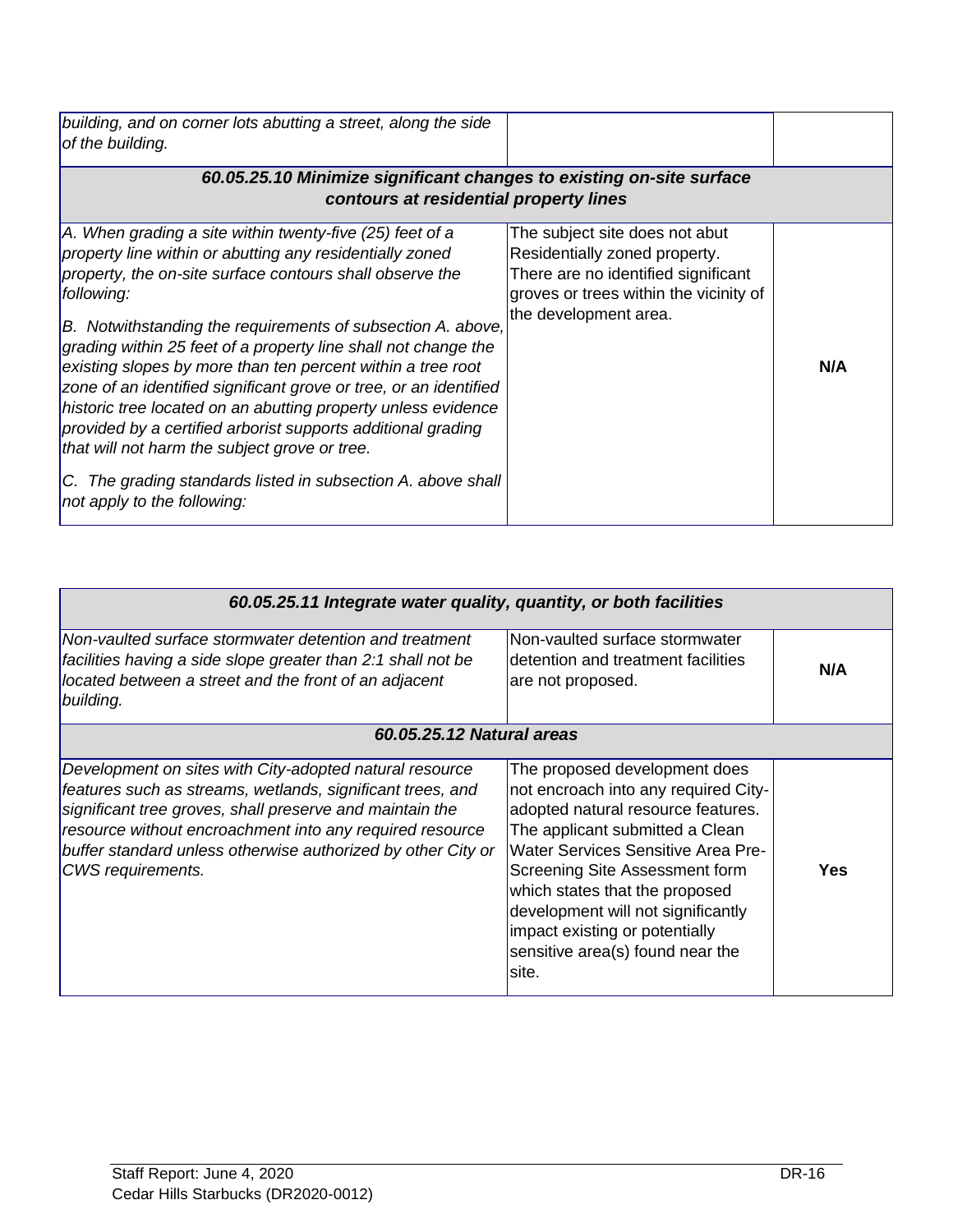| <b>DESIGN STANDARD</b>                                                                                                                                                                | <b>PROJECT PROPOSAL</b>                                                                                                                                                                                                                                                        | <b>MEETS</b><br><b>STANDARD?</b> |
|---------------------------------------------------------------------------------------------------------------------------------------------------------------------------------------|--------------------------------------------------------------------------------------------------------------------------------------------------------------------------------------------------------------------------------------------------------------------------------|----------------------------------|
| 60.05.25.13 Landscape buffering and screening                                                                                                                                         |                                                                                                                                                                                                                                                                                |                                  |
| All new development and redevelopment in the City subject<br>to Design Review shall comply with the landscape buffering<br>requirements of Table 60.05-2 and the following standards. | The proposed development is part<br>of an existing shopping center<br>approximately 36.48 acres in size.<br>The proposal is located within the<br>northern portion of the site which<br>does not abut not is located across<br>the street from different zoning<br>ldistricts. | N/A                              |
| 60.05.25.14 Community Gardens                                                                                                                                                         |                                                                                                                                                                                                                                                                                |                                  |
| A-C. Community Gardens shall have a fence constructed of<br>durable materials commonly used in the construction of<br>fencing.                                                        | The proposal does not include any<br>Community Gardens.                                                                                                                                                                                                                        | N/A                              |

#### *60.05.30. Lighting Design Standards. Unless otherwise noted, all standards apply in all zoning districts.*

| <b>DESIGN STANDARD</b>                                                                                                                                                    | <b>PROJECT PROPOSAL</b>                                                                                                                                                                                                                                                                                                                                                                                                                                                                                                          | <b>MEETS</b><br><b>STANDARD?</b> |
|---------------------------------------------------------------------------------------------------------------------------------------------------------------------------|----------------------------------------------------------------------------------------------------------------------------------------------------------------------------------------------------------------------------------------------------------------------------------------------------------------------------------------------------------------------------------------------------------------------------------------------------------------------------------------------------------------------------------|----------------------------------|
| 60.05.30.1 Adequate on-site lighting and minimal glare on adjoining properties                                                                                            |                                                                                                                                                                                                                                                                                                                                                                                                                                                                                                                                  |                                  |
| A. Lighting shall be provided at lighting levels for<br>development and redevelopment in all zoning districts<br>consistent with the City's Technical Lighting Standards. | The applicant's plans do not<br>demonstrate compliance with the<br>City's Technical Lighting standards<br>(60.05). The applicant's plans show<br>lighting levels for pedestrian and<br>vehicular circulation areas do not<br>meet the minimum 1.5 foot required<br>in some areas around the proposed<br>development. Staff recommend a<br>condition of approval requiring the<br>applicant to demonstrate<br>compliance with all applicable<br>standard of Section 60.05.30.1-2<br>prior to Site Development permit<br>issuance. | Yes, w/COA                       |
| B. Lighting shall be provided in vehicular circulation areas<br>and pedestrian circulation areas.                                                                         | Lighting is proposed in vehicular<br>circulation area and pedestrian<br>circulation areas.                                                                                                                                                                                                                                                                                                                                                                                                                                       | Yes                              |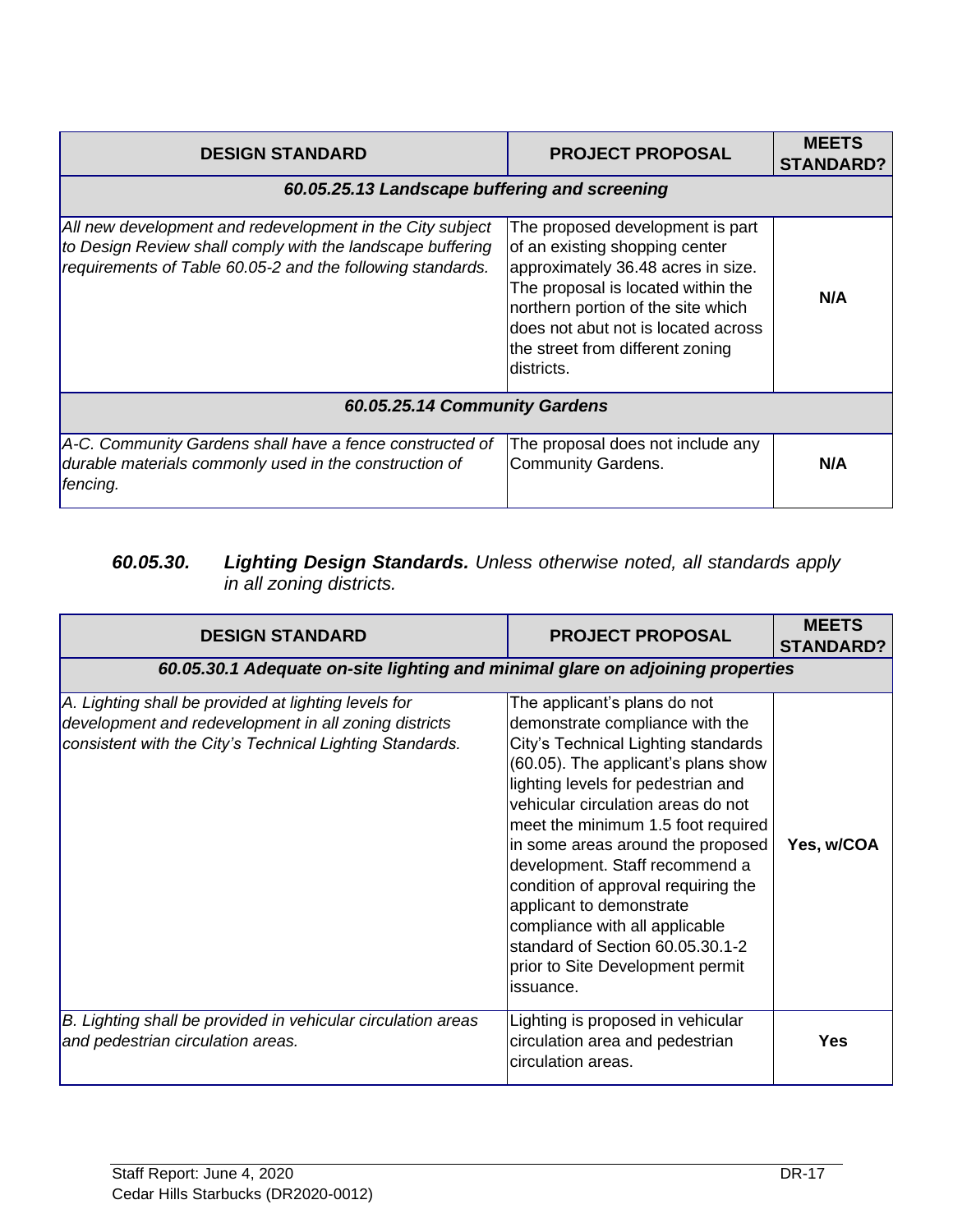| C. Lighting shall be provided in pedestrian plazas, if any<br> developed. | The proposal does not include a<br>pedestrian plaza. | N/A |
|---------------------------------------------------------------------------|------------------------------------------------------|-----|
|                                                                           |                                                      |     |

| <b>DESIGN STANDARD</b>                                                                                                                                                                                                                                                                                                                                                                                                                                                                                                                                                                        | <b>PROJECT PROPOSAL</b>                                                                                                                                                                                                                                                                                                                                                                                                                                           | <b>MEETS</b><br><b>STANDARD?</b> |  |
|-----------------------------------------------------------------------------------------------------------------------------------------------------------------------------------------------------------------------------------------------------------------------------------------------------------------------------------------------------------------------------------------------------------------------------------------------------------------------------------------------------------------------------------------------------------------------------------------------|-------------------------------------------------------------------------------------------------------------------------------------------------------------------------------------------------------------------------------------------------------------------------------------------------------------------------------------------------------------------------------------------------------------------------------------------------------------------|----------------------------------|--|
| 60.05.30.1 Adequate on-site lighting and minimal glare on adjoining properties                                                                                                                                                                                                                                                                                                                                                                                                                                                                                                                |                                                                                                                                                                                                                                                                                                                                                                                                                                                                   |                                  |  |
| D. Lighting shall be provided at building entrances.                                                                                                                                                                                                                                                                                                                                                                                                                                                                                                                                          | Soffit lighting will be provided at the<br>east and north elevations of the<br>building, which will light the building<br>entrances.                                                                                                                                                                                                                                                                                                                              | <b>Yes</b>                       |  |
| E. Canopy lighting shall be recessed so that the bulb or lens<br>is not visible from a public right-of-way.                                                                                                                                                                                                                                                                                                                                                                                                                                                                                   | The applicant's materials show<br>lighting in the canopy is to be<br>recessed.                                                                                                                                                                                                                                                                                                                                                                                    | Yes                              |  |
| 60.05.30.2 Pedestrian-scale on-site lighting                                                                                                                                                                                                                                                                                                                                                                                                                                                                                                                                                  |                                                                                                                                                                                                                                                                                                                                                                                                                                                                   |                                  |  |
| A. Pole-mounted Luminaires shall comply with the City's<br>Technical Lighting Standards, and shall not exceed a<br>maximum of:<br>1. Fifteen feet in height for on-site pedestrian paths for travel.<br>3. Thirty (30) feet in height for on-site vehicular circulation<br>areas in non-residential zoning districts.<br>5. The height of the poles for on-site pedestrian ways and<br>on-site vehicular circulation areas shall be measured from<br>the site's finished grade.<br>7. The poles and bases for pole-mounted luminaires shall be<br>finished or painted a non-reflective color. | The applicant's plans show a<br>variety of light fixtures are proposed<br>within the development area.<br>However, the applicant's plans do<br>not clearly demonstrate compliance<br>with all applicable Technical<br>Lighting Standards. Therefore, staff<br>recommend a condition of approval<br>requiring the applicant to<br>demonstrate compliance with all<br>applicable standards of Section<br>60.05.30.1-2 prior to Site<br>Development permit issuance. | Yes, w/ COA                      |  |
| B. Non-pole-mounted luminaires shall comply with the City's<br><b>Technical Lighting Standards.</b>                                                                                                                                                                                                                                                                                                                                                                                                                                                                                           | The applicant's plans show a<br>variety of light fixtures are proposed<br>within the development area.<br>However, the applicant's plans do<br>not clearly demonstrate compliance<br>with all applicable Technical<br>Lighting Standards. Therefore, staff<br>recommend a condition of approval<br>requiring the applicant to<br>demonstrate compliance with all<br>applicable standards of Section<br>60.05.30.1-2 prior to Site<br>Development permit issuance. | Yes, w/COA                       |  |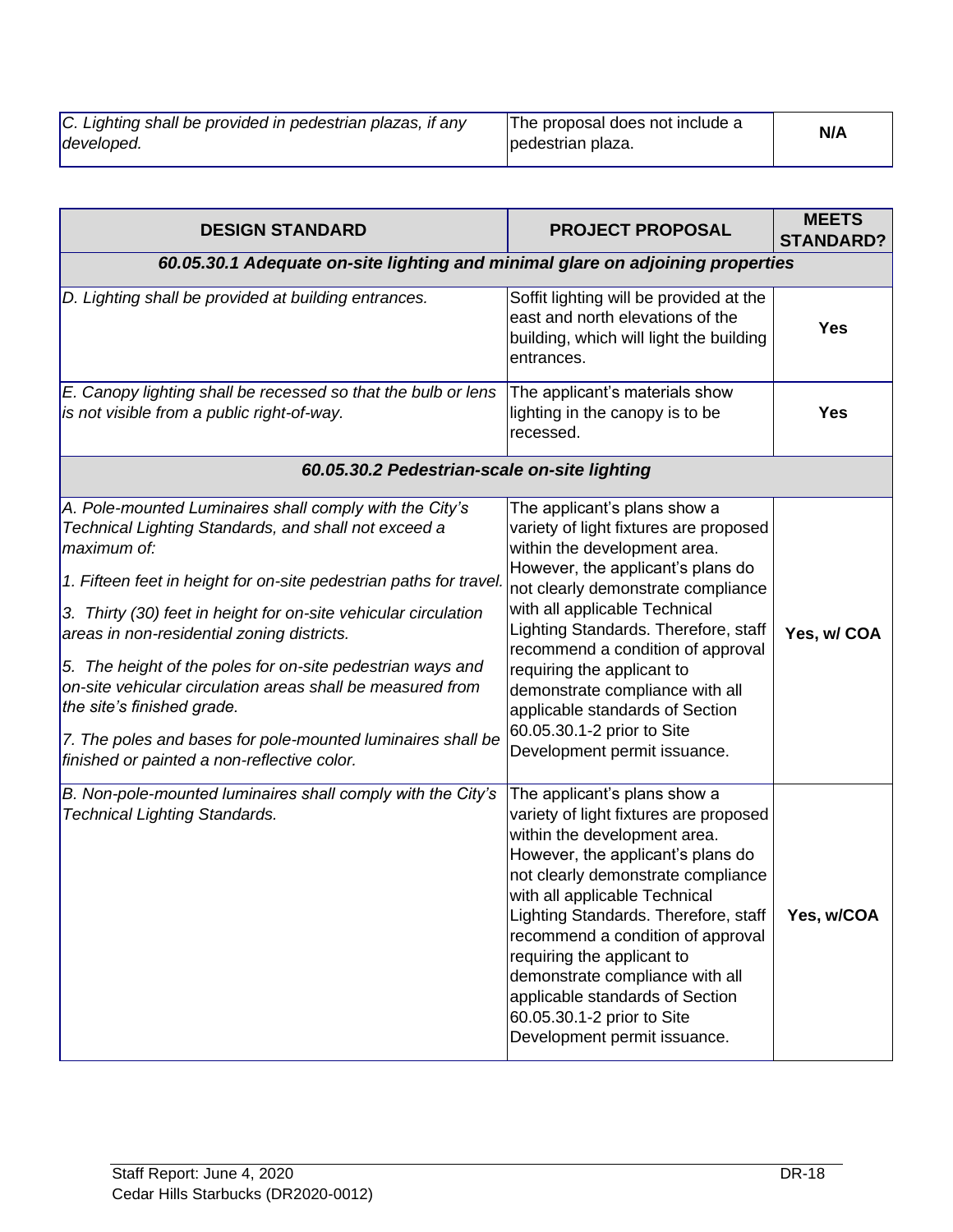| C. Lighted bollards when used to delineate on-site<br>pedestrian and bicycle pathways shall have a maximum<br>height of 48 inches. | The applicant's plans show the use<br>of two "path lights" however the<br>applicant's materials do not indicate<br>the height of these fixtures.<br>Therefore, staff recommend a<br>condition of approval requiring the<br>applicant to demonstrate<br>compliance with all applicable<br>standards of Section 60.05.30.1-2<br>prior to Site Development permit<br>issuance. | N/A |
|------------------------------------------------------------------------------------------------------------------------------------|-----------------------------------------------------------------------------------------------------------------------------------------------------------------------------------------------------------------------------------------------------------------------------------------------------------------------------------------------------------------------------|-----|
|------------------------------------------------------------------------------------------------------------------------------------|-----------------------------------------------------------------------------------------------------------------------------------------------------------------------------------------------------------------------------------------------------------------------------------------------------------------------------------------------------------------------------|-----|

### **Recommendation**

Based on the facts and finding presented, staff recommend **APPROVAL** of **DR2020-0012 (Cedar Hills Starbucks)** subject to the applicable conditions identified in Attachment C.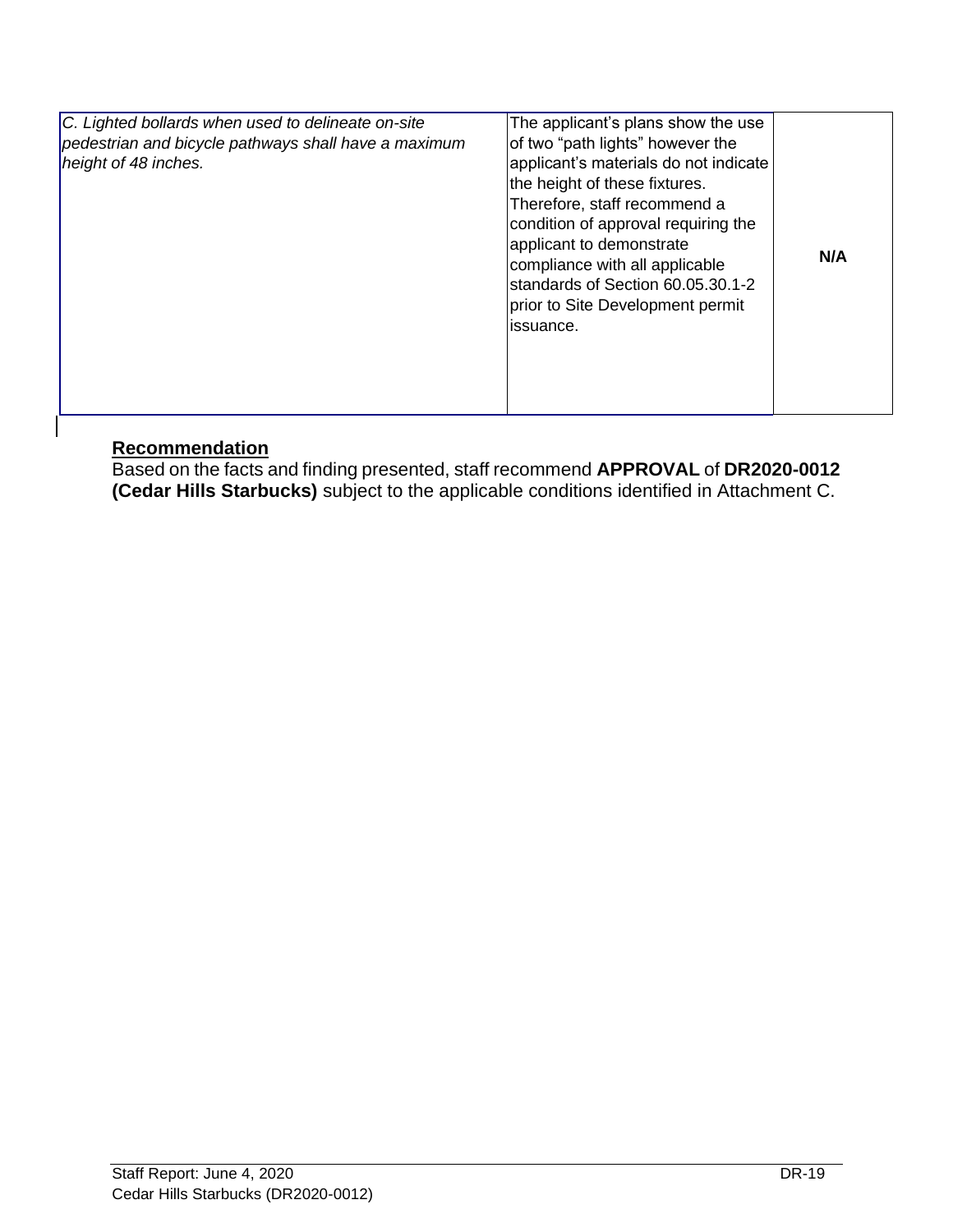#### **CONDITIONS OF APPROVAL Cedar Hills Starbucks DR2020-0012**

#### **DR2020-0012**

#### **A. Prior to issuance of the site development permit, the applicant shall:**

- 1. Submit a lighting plan demonstrating compliance with the Technical Lighting Standards of Development Code Section 60.05.30 and Table 60.05-1. (Planning/ES)
- 2. Submit revised plans showing at least two (2) designated parking spaces immediately beyond the service window, or provide other satisfactory methods, to allow customers requiring excessive waiting time to receive their food while parked (Section 60.07.10.3). (Planning/ES)
- 3. Submit plans showing signage and/or pavement markings consistent with both the most recent Manual of Uniform Traffic Control Devices (MUTCD) and the City's Engineering Design Manual, indicating that any vehicles queueing beyond the stacking area may not block the pedestrian accessway and parking lot drive aisles. (Transportation/KM)
- 4. Demonstrate that the minimum required long term bicycle parking is provided on site, and that the location and design of the bicycle parking is consistent with the Development Code (Chapter 60.30 Off Street Parking) as well as the Engineering and Design Manual (Section 340 Bicycle Parking Standards). (Transportation/KM)
- 5. Submit a new site development application for the proposed work for the Cedar Hills Crossing Starbucks site plans as presented in DR2020-0012. (Site Development Div./CR)
- 6. Contract with a professional engineer to design and monitor the construction for any work governed by Beaverton Municipal Code 9.05.020, current standards in place per the City Engineering Design Manual and Standard Drawings, Beaverton Development Code (Ordinance 2050, 4010 +rev.), the current standards in place per the Clean Water Services District, Design and Construction Standards, and the City Standard Agreement to Construct and Retain Design Professionals in Oregon. (Site Development Div./CR)
- 7. Submit a completed and executed City Standard Agreement to Construct Improvements and Retain Design Professional(s) Registered in Oregon. After the site development permit is issued, the City Engineer and the Planning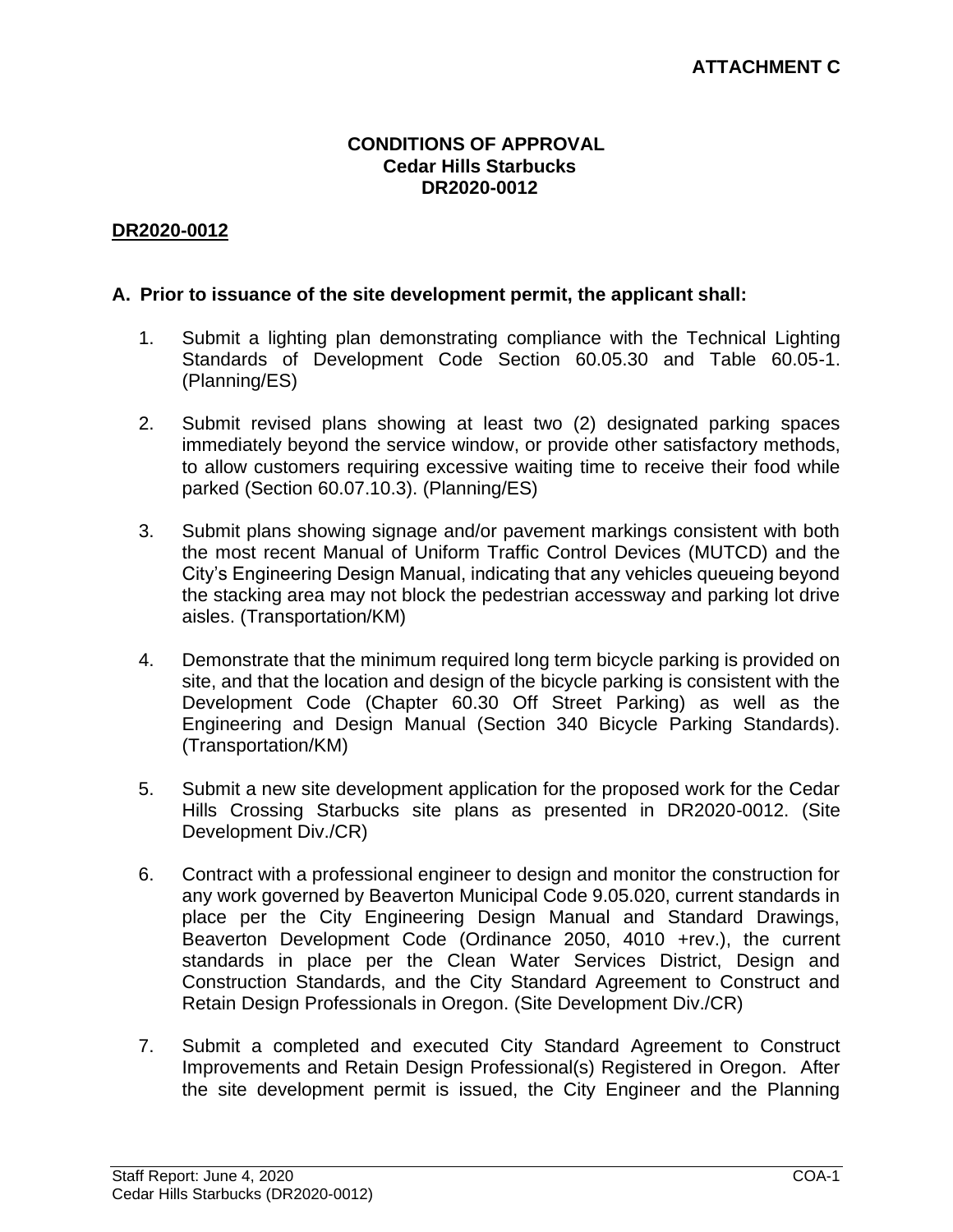Director must approve all revisions utilizing the process set out in the Beaverton Development Code, and the City Engineering Design Manual; however, any required land use action shall be final prior to City staff approval of the engineering plan revision and work commencing as revised. (Site Development Div./CR)

- 8. Per Beaverton Code 9.05.070, the applicant of the subject property guarantee all public improvements, site grading, storm water management facilities, and common drives paving by submittal of a City-approved security. The security approval by the City consists of a review by the City Attorney for form and the City Engineer for amount, equivalent to 100 percent or more of estimated construction costs. (Site Development Div./CR)
- 9. Submit any required easements, executed and ready for recording, to the City after approval by the City Engineer for legal description of the area encumbered and City Attorney as to form. (Site Development Div./CR)
- 10. If required, submit a detailed water demand analysis (fire flow calculations) in accordance with the requirements of the Fire Code as adopted by the Tualatin Valley Fire and Rescue. If determined to be needed by the City Building Official, this analysis shall be supplemented by an actual flow test and evaluation by a professional engineer (meeting the standards set by the City Engineer as specified in the Engineering Design Manual Chapter 6, 610.2). The analysis shall provide the available water volume (GPM) at 20 psi residual pressure from the fire hydrant nearest to the proposed project. (Site Development Div./CR)
- 11. Have obtained approvals needed from the Clean Water Services District for storm system connections as a part of the City's plan review process. (Site Development Div./CR)
- 12. Submit plans for erosion control. (Site Development Div./CR)
- 13. Provide final construction plans and a final drainage report, as generally outlined in the submitted preliminary drainage report, demonstrating compliance with CWS Resolution and Order 2019-22 and City of Beaverton Engineering Design Manual Chapter 5 requirements for stormwater management. (Site Development Div./CR)
- 14. Provide plans that delineate all areas on the lot that are inundated during a 100 year storm event, including the safe overflow conveyance from stormwater management facilities. On all plan sheets that show grading and elevations, the 100 year inundation level shall be identified. (Site Development Div./CR)
- 15. If required by OAR 918-780-0040, submit proposed private plumbing plans to the City Building Division for review. Drainage within covered areas shall be piped as approved by the City Building Division. (Site Development Div./CR)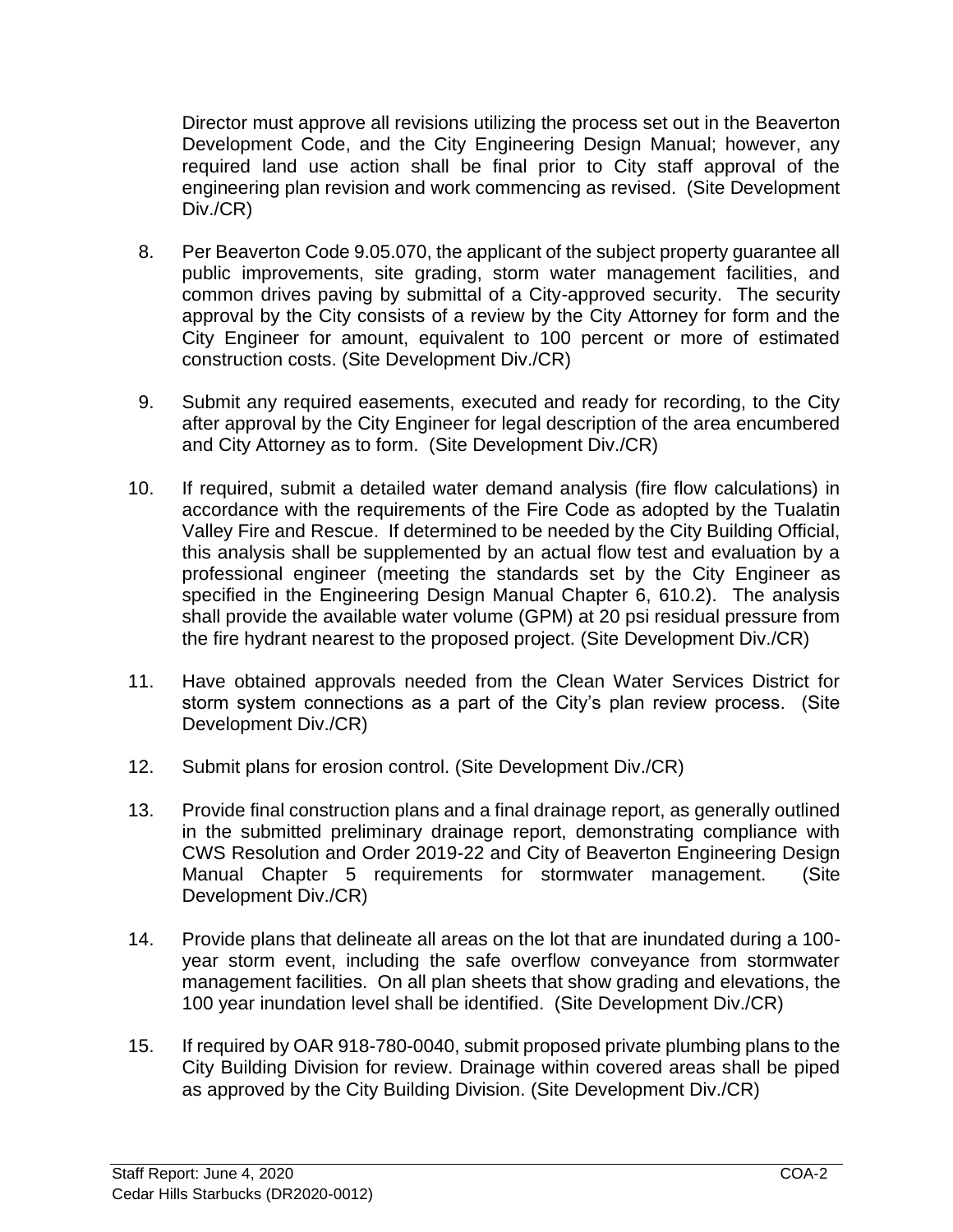- 16. Submit a grading plan showing the proposed building lowest finished floor elevation (and the elevation of any other proposed improvement subject to flood damage) is at least three feet higher than the maximum possible high-water elevation (emergency overflow) of the storm water management facilities. Additionally, the minimum finished floor elevation shall be established and clearly documented on all building and site development plan sheets that include elevations and/or contours. (Site Development Div./CR)
- 17. Pay storm water system development charges (storm water quality, hydromodification and overall system conveyance) fee-in-lieu for any qualifying impervious area on each legal lot determined by the City Engineer not to practical to provide treatment as defined under "redevelopment" under Clean Water Services standards. (Site Development Div./CR)
- 18. If needed, provide evidence of a recent inspection report for the proprietary stormwater management system, conducted within the past 12 months. The inspection report shall demonstrate that system maintenance and cleaning was performed, and recharge/replacement per manufacturer's recommendations for the site's existing proprietary storm water treatment systems associated with Phase 2 & 3 SD2016-001 was performed by a qualified maintenance provider. (Site Development Div./CR)
- 19. Submit to the City a certified impervious surface determination of the entire site prepared by the applicant's engineer, architect, or surveyor. The certification shall consist of an analysis and calculations determining the square footage of all impervious surfaces, in square feet. Calculations shall indicate the square footage of pre-existing impervious surfaces, all new impervious surface area created, and total final impervious surface area on the entire site after construction. (Site Development Div./CR)
- 20. Submit documentation that streetlights meeting Option C lighting requirements and as approved with SD2016-0019 are installed along site frontage. (Site Development Div./CR)
- 21. Submit plans showing that if existing utility poles along existing street frontages must be moved to accommodate the proposed improvements, the affected lines will be either undergrounded or a fee in lieu of undergrounding paid per Section 60.65 of the Development Code. placement of underground utility lines along street frontages, Additionally, services to the proposed new development will be undergrounded. (Site Development Div./CR)
- 22. Any other Site Development Division permit requests must be approved per applicable EDM permit requirements. (Site Development Div./CR)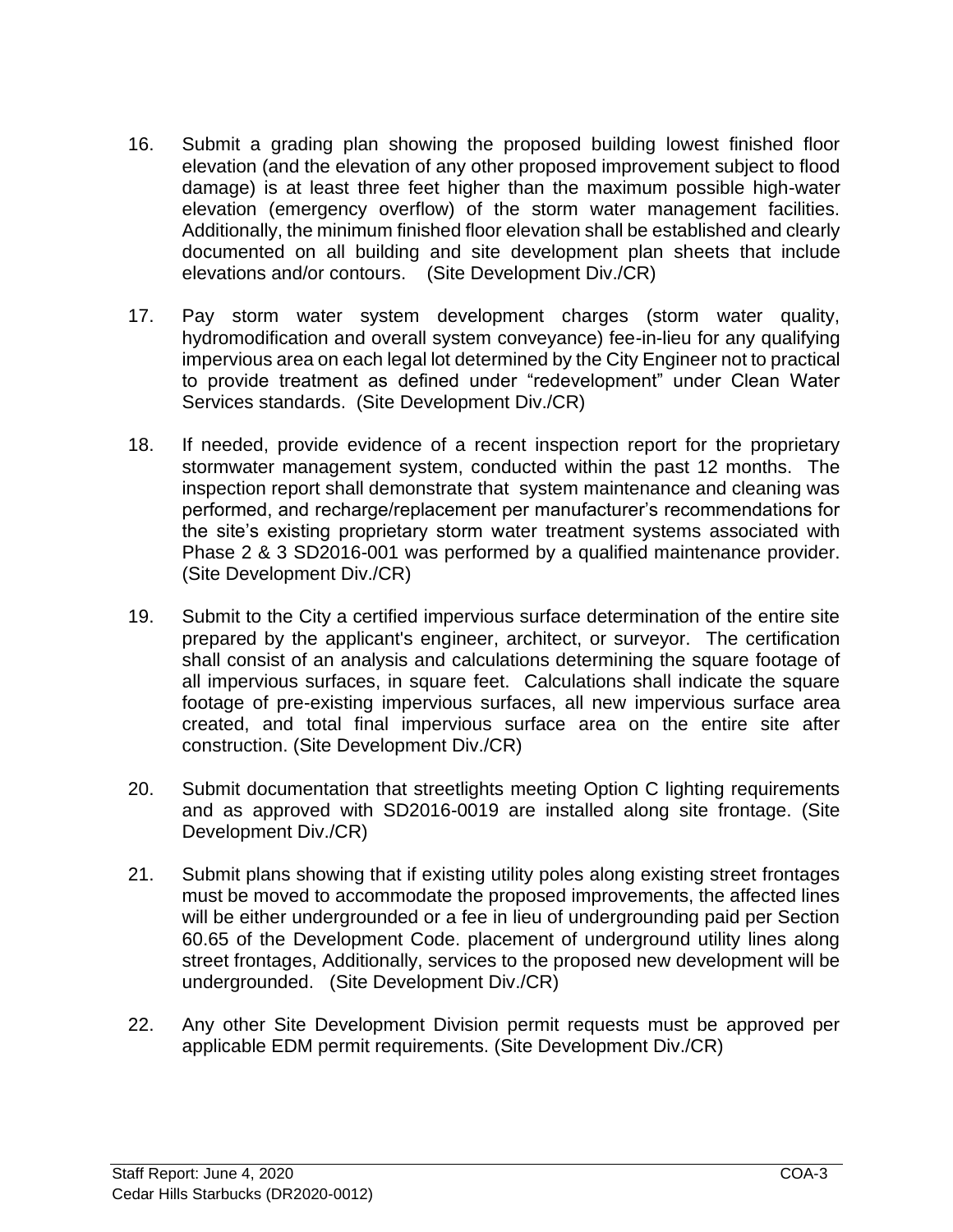#### **B. Prior to building permit issuance, the applicant shall:**

- 23. Provide plans that clearly demonstrate compliance with Section 60.05.15.3 (weather protection). (Planning / ES)
- 24. Submit a complete site development permit application and obtain the issuance of site development permit from the Site Development Division. (Site Development Div./CR)
- 25. Make provisions for installation of all mandated erosion control measures to achieve City inspector approval at least 24 hours prior to call for foundation footing form inspection from the Building Division. (Site Development Div./CR)
- 26. If needed, obtain a Source Control Sewage Permit from the Clean Water Services District (CWS) and submit a copy to the City Building Official. CWS determines if a Source Control Sewage Permit is required. (Site Development Div./CR)

#### **C. Prior to certificate of occupancy permit issuance and performance bond release, the applicant shall:**

- 27. Ensure all site improvements, including landscaping are completed in accordance with plans marked "Exhibit 2.1.A", except as modified by the decision making authority in conditions of approval. (Planning/ES)
- 28. Ensure installation of all exterior lighting is completed in accordance with the plans and fixture details marked "Exhibit 2.1.B", except as modified by the decision making authority in conditions of approval. (Planning/ES)
- 29. Ensure ground cover plantings are installed at a maximum of 30 inches on center and 30 inches between rows. Rows of plants are to be staggered for a more effective covering. Ground cover shall be supplied in a minimum 4 inch size container, or a 2-1/4 inch container if planted 18 inches on-center. Bare gravel, rock, bark or other similar materials may be used, but are not a substitute for groundcover plantings, and shall be limited to no more than twenty-five (25) percent of the required landscape area. (Planning/ES)
- 30. Ensure all construction is completed in accordance with the Materials and Finishes form and Materials Board, both marked "Exhibit 2.1.C", except as modified by the decision making authority in conditions of approval. (On file at City Hall). (Planning/ES)